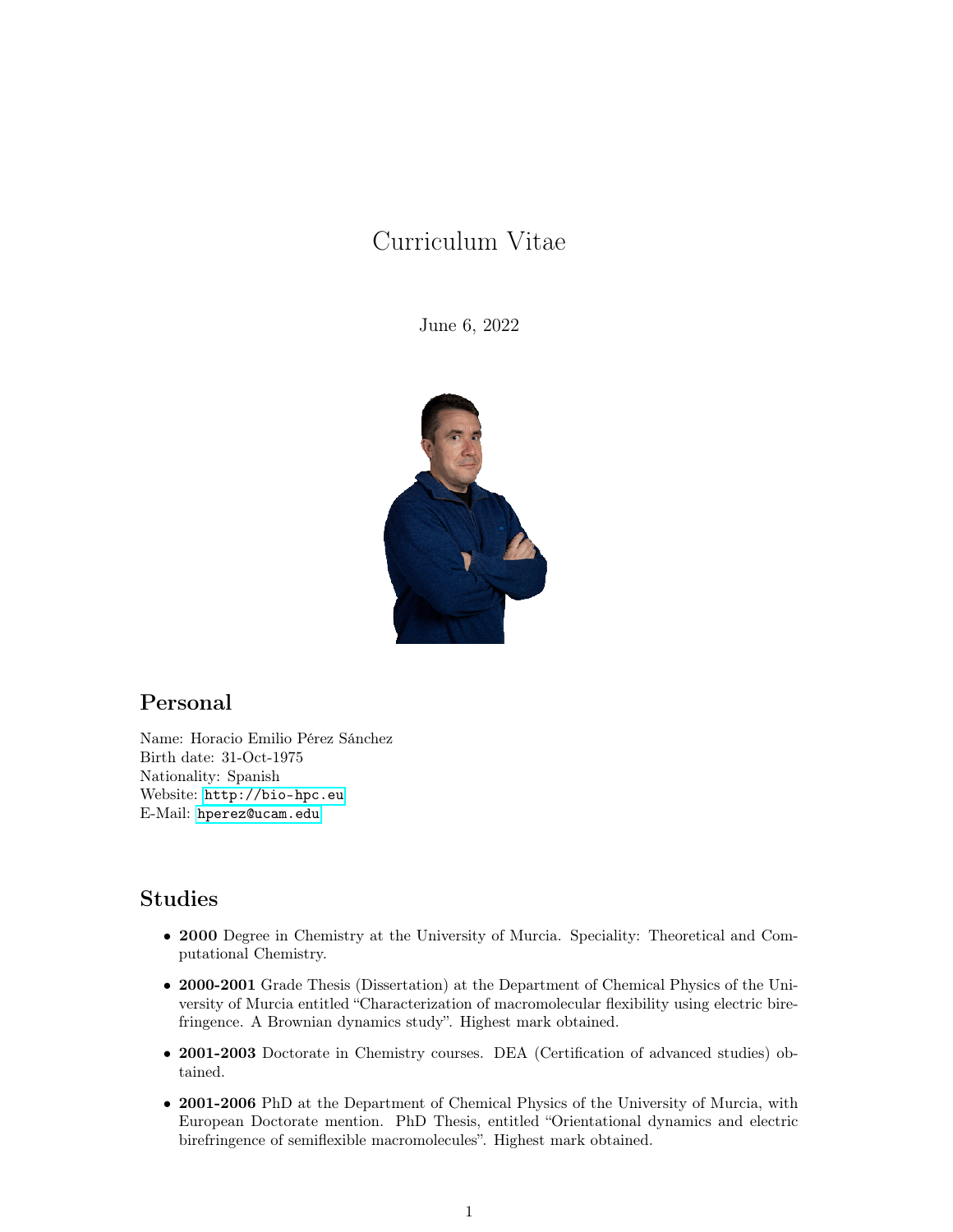## Experience

## Research experience

- 2001-2003 Research fellowship from the University of Murcia under the project "Research" in polymers".
- 2003 Early stage Marie Curie fellowship from the European Union (FP5) for the participation in the research project "Hydrodynamic modelling of the complexes between Heparin and IFNg" in Grenoble (France).
- 2003-2006 PhD fellowship from the Ministerio de Educación y Ciencia (Spanish Ministry of Education and Science).
- 2007-2008 3 Postdoctoral contracts at the Institut für Nanotechnologie in the Forschungszentrum Karlsruhe, Germany, by the Helmholtz-Gemeinschaft.
- 2007 Research stage at Barcelona Supercomputing Center.
- 2008-2010 Marie Curie FP7 experienced researcher under the project "INSILICO-DRUGDISCOVER" at the Institut für Nanotechnologie in the Karlsruhe Institute of Technology.
- 2010-2011 Research stage under the program "HPC Europa2" at the Department of Computer Engineering of the University of Murcia.
- 2011-2013 Research contract at the Department of Computer Engineering of the University of Murcia.
- 2013- Principal Investigator of the "Bioinformatics and High Performance Computing" Research Group [\(http://bio-hpc.eu\)](http://bio-hpc.eu). Research contract at the Department of Computer Science of the Universidad Católica San Antonio de Murcia (UCAM).

## Research acknowledgements

- Three "sexenios": three positive research periods (2002-2007, 2008-2013, 2014-2019) acknowledged by the CNEAI (Comisión Nacional Evaluadora de la Actividad Investigadora) from Spanish Ministry of Education and Innovation.
- 2018 PhD supervision award, UCAM.
- 2020 I3 Certification (Promotion, Incorporation and Intensification of Research Activities) Ministry of Economy and Competitiveness, Spain

## Technology transfer experience

- Co-founder (from UCAM side) of a spin-off (Talentum Biotech) that offers contract based molecular modeling services to biotech and pharma industry [\(http://www.talentum](http://www.talentum-biotech.com/)[biotech.com/\)](http://www.talentum-biotech.com/).
- 2016 HiPEAC Technology Transfer Award for "Technology transfer activities of algorithmic developments in computational drug discovery, implemented on high performance computing architectures". Highlighted in "HPC wire" and "insideHPC". Value: 1000€.
- 2019 HiPEAC Technology Transfer Award for "Computational drug discovery of clinically approved drugs as potent in vitro and in vivo Zika virus inhibitors".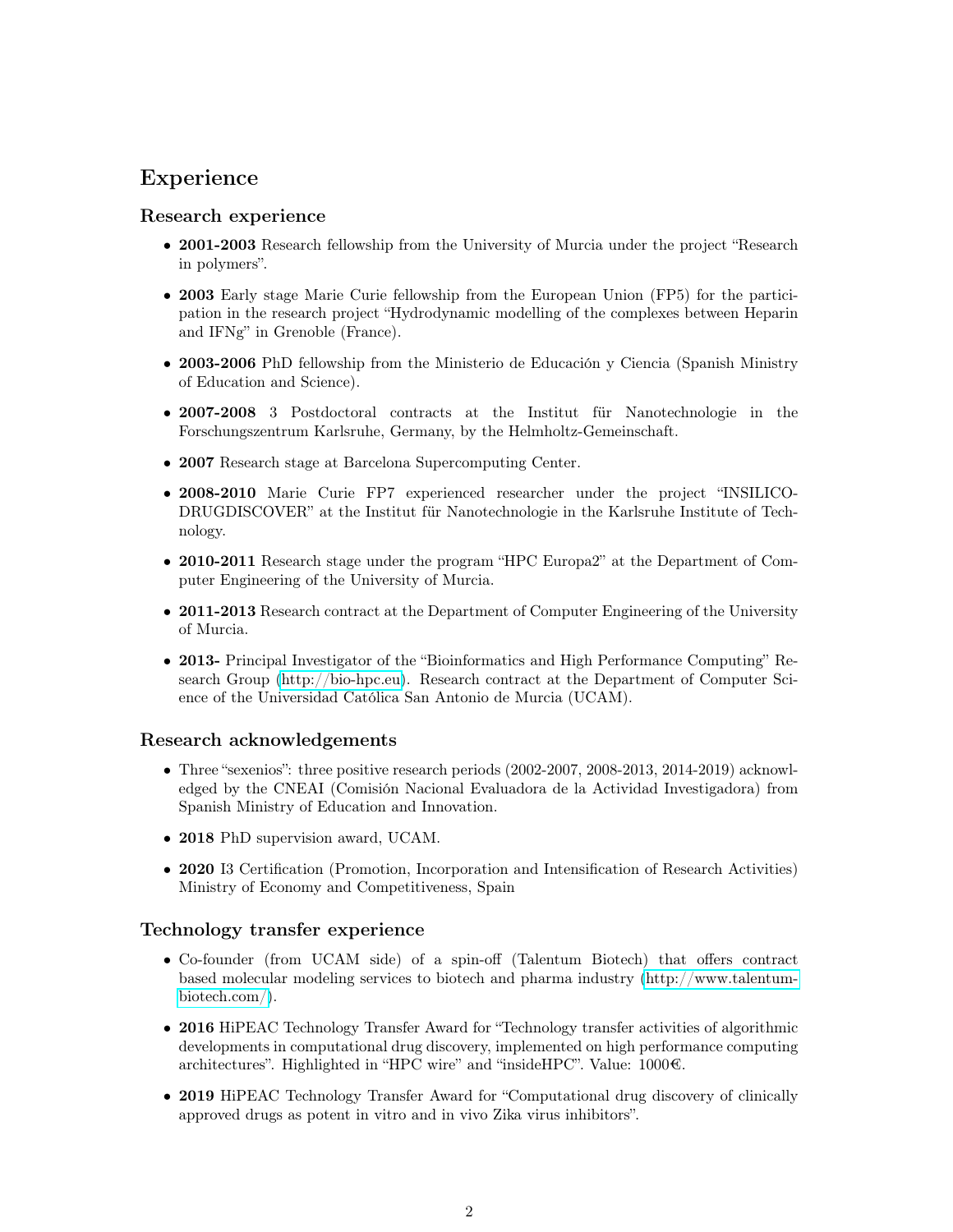## Teaching experience

- 2004-2005 Assistant Professor: "Chemical Physics", Chemistry Degree, University of Murcia.
- 2005-2006 Assistant Professor: "Chemical Physics", Chemistry Degree, University of Murcia.
- 2012-2013 Lecturer: "Structural Bioinformatics" and "Drug Discovery", Master in Bioinformatics, University of Murcia.
- 2013-2014 Lecturer: "Parallel Programming" and "Operating Systems", Computer Engineering Degree, UCAM.
- 2013-2014 Lecturer: "General Chemistry" and "Physical Chemistry", Pharmacy Degree, UCAM.
- 2014-2015 Lecturer: "Operating Systems", Computer Engineering Degree, UCAM.
- 2014-2015 Lecturer: "Applied Physics" and "Physical Chemistry", Pharmacy Degree, UCAM.
- 2014-2015 Lecturer: "Applied Bioinformatics", Master in Nutrition and Food Safety, UCAM.
- 2014-2015 Lecturer: "Bioinformatics", Master in Molecular Pathology, UCAM.
- 2015-2016 Lecturer: "Operating Systems", Computer Engineering Degree, UCAM.
- 2015-2016 Lecturer: "Physical Chemistry", Pharmacy Degree, UCAM.
- 2015-2016 Lecturer: "Bioinformatics", Master in Molecular Pathology, UCAM.
- 2015-2016 Lecturer: "Biochemistry", Medicine Degree, UCAM.
- 2016-2017 Lecturer: "Operating Systems", Computer Engineering Degree, UCAM.
- 2016-2017 Lecturer: "Physical Chemistry", Pharmacy Degree, UCAM.
- 2016-2017 Lecturer: "Bioinformatics", Master in Molecular Pathology, UCAM.
- 2016-2017 Lecturer: "Biochemistry", Medicine Degree, UCAM.
- 2017-2018 Lecturer: "Operating Systems", Computer Engineering Degree, UCAM.
- 2017-2018 Lecturer: "Physical Chemistry", Pharmacy Degree, UCAM.
- 2017-2018 Lecturer: "Bioinformatics", Master in Molecular Pathology, UCAM.
- 2017-2018 Lecturer: "Biochemistry", Medicine Degree, UCAM.
- 2018-2019 Lecturer: "Operating Systems", Computer Engineering Degree, UCAM.
- 2018-2019 Lecturer: "Physical Chemistry", Pharmacy Degree, UCAM.
- 2018-2019 Lecturer: "Bioinformatics", Master in Molecular Pathology, UCAM.
- 2018-2019 Lecturer: "Biochemistry", Medicine Degree, UCAM.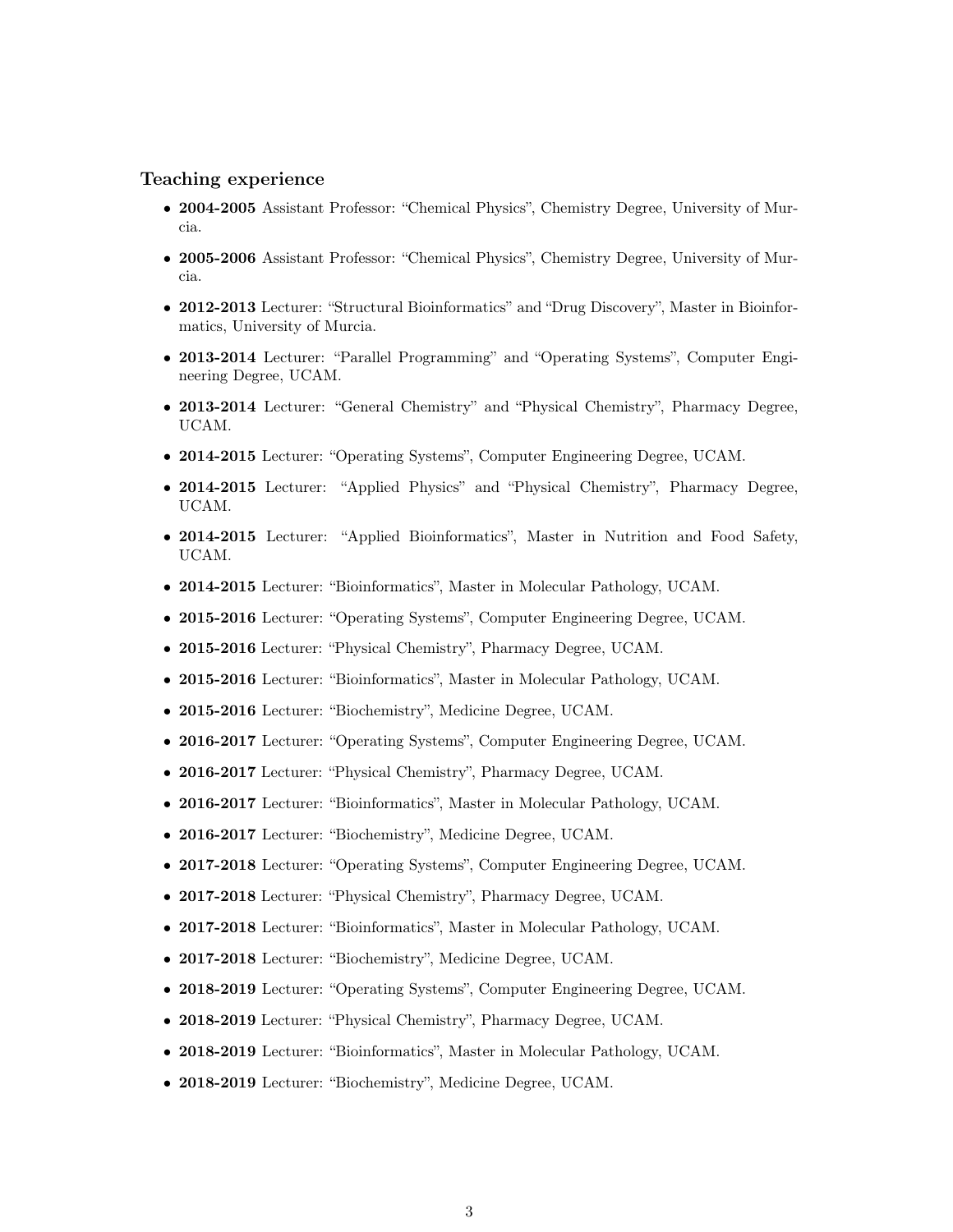### Teaching acknowledgements

- 2013 Positive evaluation for "Profesor Contratado Doctor" by National Agency for Quality Assessment and Accreditation (ANECA), Ministry of Education, Spanish Government
- 2016 Positive evaluation for "Profesor Titular" by National Agency for Quality Assessment and Accreditation (ANECA), Ministry of Education, Spanish Government

## Funding and Grant Writing

#### Principal Investigator

- 1. 2021 Spanish Supercomputing Network 1st Call, "Discovery of SARS-CoV-2 inhibitors through large-scale Virtual Screening methods", ID: BCV-2021-1-0010. 5000000 CPU hours supercomputing time.
- 2. 2020 UCAM Predoctoral fellowship call. Amount: Salary for a PhD student during 48 months.
- 3. 2020 UCAM PMAFI call: "FURINHICOVID". Amount: 2.5k Euro.
- 4. 2020 Fundación Séneca call: "Funds for postdoctoral and innovation managers contracts". Amount: Salary for a postdoc during 22 months.
- 5. 2019 Horizon 2020, "taRgeted thErapy for adVanced colorEctal canceR paTients (RE-VERT)", 2018 call: "SC1-BHC-02-2019 - Systems approaches for the discovery of combinatorial therapies for complex disorders". ID: 848098. Funded by the European Union Commission under H2020 programme. Amount: 5.800k Euro. I am PI from UCAM side (300k Euro budget).
- 6. 2019 Grant for visiting scholar (Hugo Verli, PhD) during three months, "Cooperation Towards Drug Design Improvement", ID: 21197/IV/19. Funded by Fundación Séneca de la Región de Murcia. Amount: 9.7k Euro.
- 7. 2019 Fundación Séneca "Discovery and optimization of bioactive compounds through advanced computational chemistry techniques" call: "Development of scientific and technical research by competitive research groups", ID: 20988/PI/18. Amount: 68.2k Euro.
- 8. 2019 Scientific host for the project "The role of connective peptide I in human tyrosyl-tRNA synthetase and its mutant forms" under HPC Europa 3, "Transnational Access Programme for a Pan-European Network of HPC Research Infrastructures and Laboratories for scientific computing", http://www.hpc-europa.org/.
- 9. 2018 Fundación Séneca "Commercialization and Exploitation of Results under the Proof of Concept Model" call: "Exploitation and commercialization of advanced computational chemistry techniques for the development and discovery of drugs and other bioactive compounds", ID: 20524/PDC/18. Amount: 25k Euro.
- 10. 2018 Spanish Supercomputing Network 3rd Call, "Discovery and design of conformational modulators in blood coagulation", ID: BCV-2018-3-0008. 540000 GPU hours supercomputing time.
- 11. 2017 MINECO, Programa Estatal de I+D+i Orientada a los Retos de la Sociedad, "DRUGS\_SERVER: Development of advanced drug discovery techniques, their implementation on software and web tools, and their application to contexts of pharmacological relevance", ID: CTQ2017-87974-R. Amount: 71.2k Euro.
- 12. 2017 Eurolab-4-HPC Business Prototyping Project Proposals: Call 2017. Funded by Horizon H2020-FETHPC-2014 (GA 671610). Amount: 25k Euro.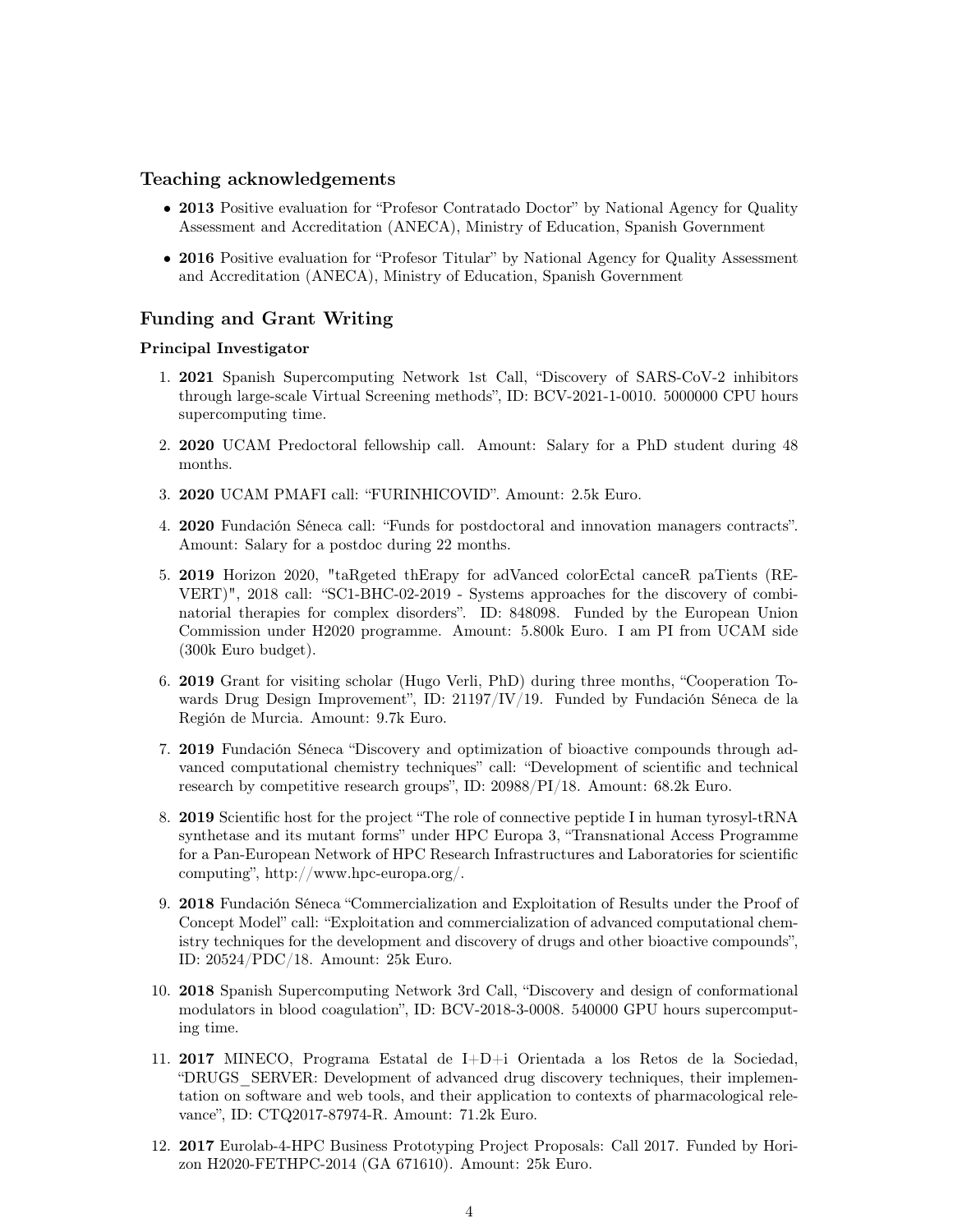- 13. 2017 Higher Education Council of Turkey. Project Based International Exchange Programme, "In silico analysis of bioactive peptides from invasive Halophila stipulacea", ID: MV-2017-230. Coordinator: Levent Cavas. I am PI from UCAM side (3.1k Euro budget).
- 14. 2017 Coordinated project funded by National Science Centre (Poland) and coordinated by University of Lodz, "Searching for high biological activity of legume seeds based on different levels of modeling", ID: UMO-2016/21/B/NZ9/00898. Amount: 67.4k Euro. Coordinator: Grazyna Budryn. I am PI from UCAM side (7k Euro budget).
- 15. 2016 Fundación Séneca, Project extension "Development of biomedical applications in high performance architectures", ID: 18946/JLI/13. Amount: 21.8k Euro.
- 16. 2016 Eurolab-4-HPC Business Prototyping Project Proposals: Call 2016. Funded by Horizon H2020-FETHPC-2014 (GA 671610). Amount: 25k Euro.
- 17. 2016 Grant for visiting scholar (Hugo Verli, PhD) during three months, "Search and design of new antithrombotic agents: Murcia - Porto Alegre Partnership", ID: 19948/IV/15. Funded by Fundación Séneca de la Región de Murcia. Amount: 7.8k Euro.
- 18. 2015 Industrial Doctorate Grant, covers one PhD student for three yepaars, "Application of Computational Drug Discovery Methods to the Discovery of New Therapeutic Targets". Funded by UCAM and Villapharma SL (http://www.villapharma.com).
- 19. 2015 Industrial Doctorate Grant, covers one PhD student for three years, "High Performance Computing in Pharma sector: an economical approach". Funded by UCAM and Artificial Intelligence Talentum (http://www.aitalentum.com/).
- 20. 2015 PhD Grant, convers one PhD student for three years. Funded by Fundación Séneca de la Región de Murcia.
- 21. 2015 TETRACOM Technology Transfer in Computing Systems (funded by the European Union Commission Framework Programme 7 - Contract No. 609491), "Advanced Computational Drug Discovery Technologies using High Performance Computing Architectures (ACDDTHPC)". Amount: 47.7k Euro.
- 22. 2014 Centro para el Desarrollo Tecnológico Industrial (CDTI). Ministerio de Ciencia e Innovación. Proyecto del Programa de Consorcios Estratégicos Nacionales en Investigación Técnica CENIT-2008-1016, "Nueva generacion de robot para el trading cuantitativo automatico con capacidades de calculo distribuido basado en aplicacion de metodos de redes neuronales y bayesianas", ID-20140630. Amount: 391487€ (12000€ for UCAM). Principal Investigator from UCAM partner side.
- 23. 2014 Nils Science and Sustainability, "Discovery of novel blood anticoagulants using hybrid artificial intelligence techniques", ID: 012-ABEL-CM-2014A. Amount: 36k Euro.
- 24. 2014 Fundación Séneca, "Development of biomedical applications in high performance architectures", ID: 18946/JLI/13. Amount: 39.6k Euro.
- 25. 2013 PRACE Distributed European Computing Initiative (DECI-10), "Novel Anticoagulants". 500000 GPU hours supercomputing time.
- 26. 2011 HPC-Europa2, "High Throughput in-silico screening in HPC architectures for the discovery of new inhibitors against blood diseases". 25000 hours supercomputing time.
- 27. 2010 CESGA Singular Science And Technology Infrastructure, "High Throughput in-silico screening in HPC architectures for the discovery of new inhibitors against blood diseases". 200000 hours supercomputing time.
- 28. 2009 Karlsruhe Institute of Technology, "Mycotoxins as lead structures against Staphylococci: New antibacterial agents derived from Fumimycin". Amount: 15k Euro.
- 29. 2008 Marie Curie FP7 IEF "INSILICODRUGDISCOVER", ID:220147. Amount: 150k Euro.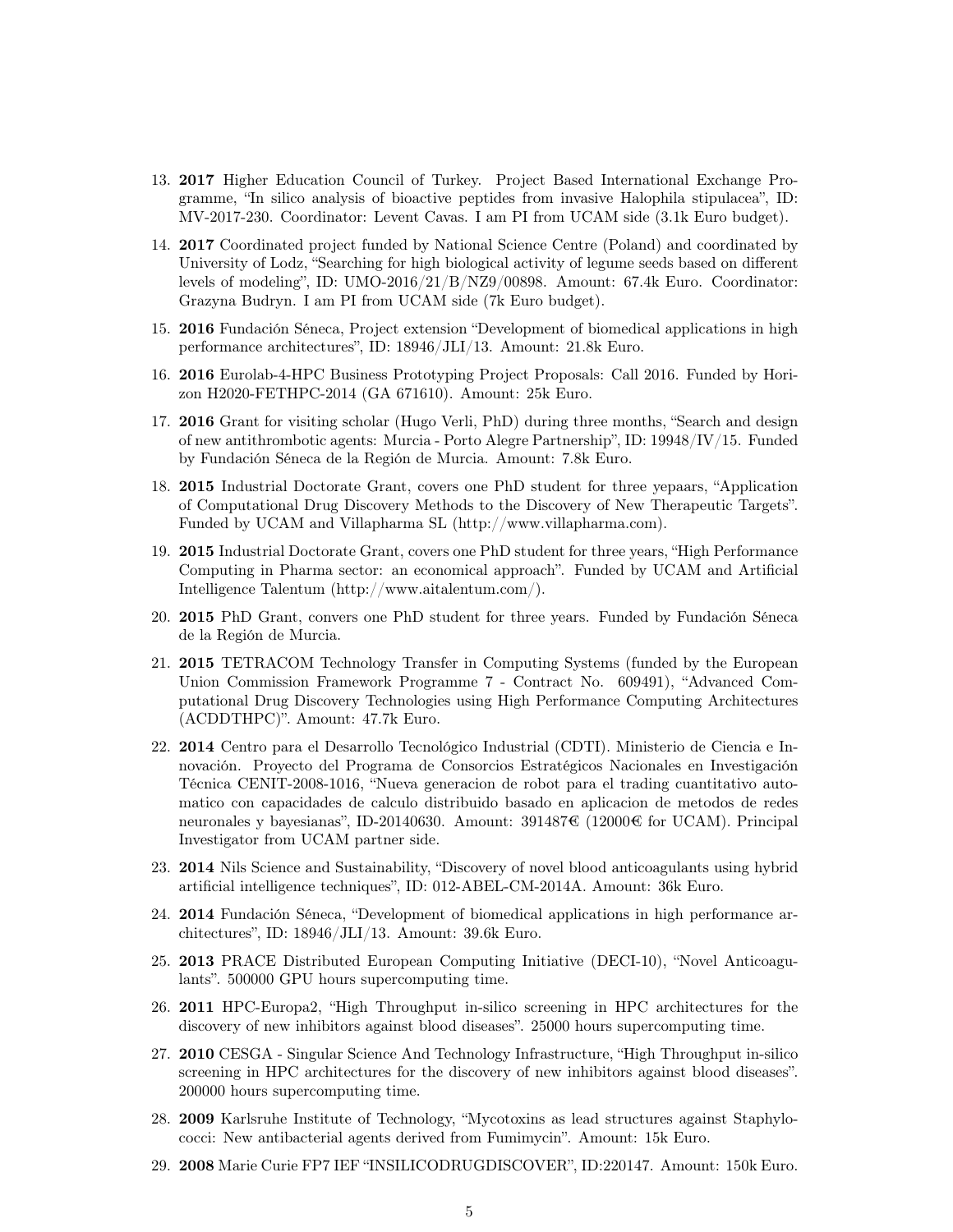#### Grant co-writer / Project member

- 1. 2020 Fundación Séneca, COVID-19. PI: Irene Martínez (IMIB). Amount: 12k Euro.
- 2. 2020 Junta de Andalucía, "Computational Intelligence in Drug Discovery". ID:P18-RT-1193. PI: Pilar Ortigosa (University of Almería). Amount: 190k Euro.
- 3. 2020 Junta de Andalucía, COVID-19 projects, "SARS-CoV-2 inhibitors development". ID:CV20-19149. PI: Irene Luque Fernández (University of Granada). Amount: 100k Euro.
- 4. 2019 Icelandic Center for Reserch (ICR) / RANNÍS, "Host directed therapy by activating innate immunity". ID:195618-051. PI: Gudmundur Hrafn Gudmundsson. Amount: 136k Euro.
- 5. 2019 Natonal Institute for Medical Research Development (NIMAD), Republic of Iran, "Applying Deep Learning Algorithm for Toxicity Prediction of Angiogenesis Inhibitors Using Molecular Dynamics Trajectories as Descriptors". ID: IR.NIMAD.REC.1398.276. PI: Fahimeh Ghasemi. Amount: 20k Euro.
- 6. 2018 Spanish FECYT, Precipita crowdfunding, "Metastasis and thrombosis of digestive tumors". ID: TIN2016-81840-REDT. IP: Irene Martínez Martínez. Amount: 40k Euro.
- 7. 2017 MINECO, Redes de excelencia, "Red de Computación de Altas Prestaciones sobre Arquitecturas Paralelas Heterogéneas (CAPAP-H6)". ID: TIN2016-81840-REDT. IP: Diego Llanos. Amount: 15k Euro.
- 8. 2016 UCAM "Aplicación de la Tecnología Virtual Interactiva a la Enseñanza en las Ciencias de la Salud". ID:PMAFI-ID-05/15. PI: Josefina María Vegara Meseguer. Amount: 1k Euro.
- 9. 2016 Instituto de Fomento de la Región de Murcia, "Development of a nutraceutical against diabetes mellitus from Sclerocarya Birrea extracts". PI: José Antonio Gabaldón Hernández. Amount: 75k Euro.
- 10. 2016 CORBEL (Coordinated Research Infrastructures Building Enduring Life-science Services), funded by Horizon H2020 (GA 654248) "Exploring therapeutic options for serrated and high-grade microsatellite instability colorectal carcinomas", ID: 2428. IP: Pablo Conesa Zamora. Amount: 5k Euro.
- 11. 2015 Centro de Alto Rendimiento Región de Murcia, "Diseño Molecular de Nuevos Antiinflamatorios de actividad mejorada en deportistas en la Región de Murcia". ID: CAR-32. PI: José P. Cerón-Carrasco. Amount: 5k Euro.
- 12. 2014 COST ACTION IC1406 "High-Performance Modelling and Simulation for Big Data Applications (cHiPSet)". Chair of the Action: Joanna Kolodziej. Funded by Cost - European Cooperation in Science and Technology Office, EU.
- 13. 2014 UCAM, "Simulación Atomística de la Evolución Estructural de Aleaciones de FeCr.", ID: PMAFI0414. PI: Pedro Castrillo Romón. Amount: 9480€.
- 14. 2012 Proyectos de Investigación Fundamental no orientada, "Energetically efficient heterogeneous computing systems". ID: TIN2012-31345. PI: José M. García Carrasco. Amount: 20k Euro.
- 15. 2010 Distributed European Infrastructure Supercomputing Applications, "BLOODINH". PI: Wolfgang Wenzel. 2M hours supercomputing time.
- 16. 2010 Fundación Séneca, "Biomedical applications in high performance architectures". ID:15290/PI/10. PI: José M. García Carrasco. Amount: 40k Euro.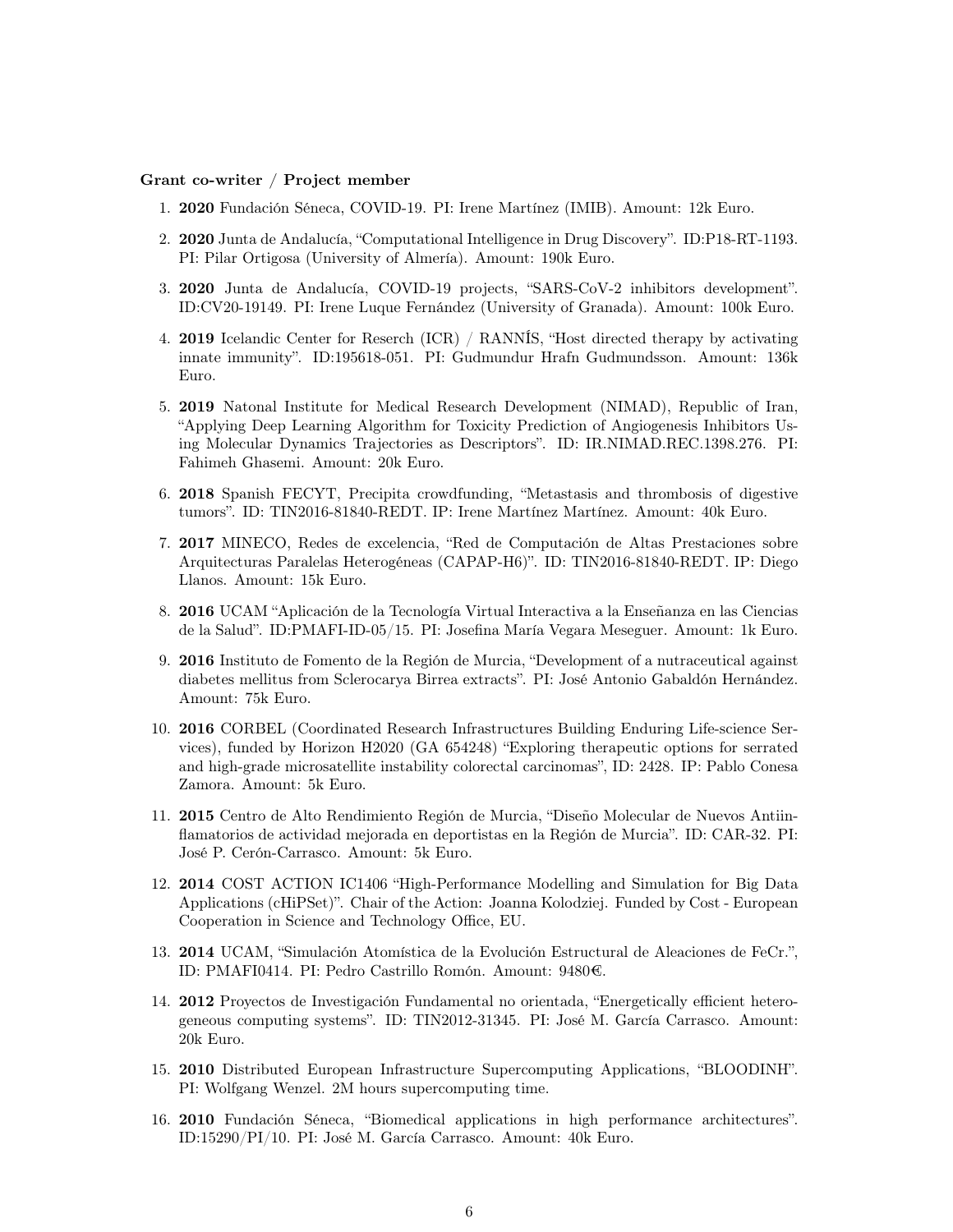- 17. 2009 Fundación Mutua Madrileña, "Genetic and structural study of antithrombin. Development of new anticoagulants". PI: Javier Corral de la Calle. Amount: 45k Euro.
- 18. 2011 Fundación Séneca, "Strategies for the application of virtualization to Supercomputers", ID:00001/CS/07. PI: José M. García Carrasco.
- 19. 2009 Spanish Ministry of Science, "Conformational and dynamic properties of biological macromolecules, synthetic polymers and macromolecular complexes", ID:CTQ2009-08030. PI: José García de la Torre.
- 20. 2008 Landesstiftung Baden-Württemberg, "Rational Optimization of cellular adhesion, cellular differentiation, and growth of hydrophobine at nanoscale". PI: Wolfgang Wenzel.
- 21. 2008 Fundación Séneca, "Methodologies for the numerical simulation and experimental characterization of synthetic polymers and biological macromolecules", ID:04531/GERM/06. PI: José García de la Torre.
- 22. 2007 Deutsche Forschungsgemeinschaft, "Drug Discovery through protein-ligand docking". Project member. 2007: Deutsche Forschungsgemeinschaft, "Biomolecular structure and function". PI: Wolfgang Wenzel.
- 23. 2006 Spanish Ministry of Science, "Dynamic properties of polymeric systems and biological macromolecules", ID:CTQ2006-06381/BQU. PI: José García de la Torre.
- 24. 2002 Fundación Séneca, "Consolidated research groups", ID:AR-1402625/FS/02. PI: José García de la Torre.

## Patents

- 1. K. Klenin, H. Pérez-Sánchez, W. Wenzel, "Method and system for determining the solvent accessible surface area and its derivatives of a molecule". EP2363820 A1 (2011), US8589137 B2 (2013). Licensed during 2015.
- 2. H. Pérez-Sánchez, I. Meliciani, W. Wenzel, I. Martínez-Martínez, J. Navarro-Fernández, J. Corral, V. Vicente, "A Molecular Scaffold to Modulate Thrombin/Antithrombin Activity by Heparin Binding". EP2505202 A1 (2012), WO2012130448 A1 (2012).
- 3. S. Yuan, J.F. Chan, K. Yuen, H. den-Haan, J. Peña-García, J.P. Cerón-Carrasco, H. Pérez-Sánchez, "Zika Virus Protease Inhibitors and Methods of Use Thereof", PCT/CN2017/088420, US 62491007 (2017). Patent licensed.
- 4. P. Conesa-Zamora, H. Pérez-Sánchez, I. Luque-Fernández, S. Montoro-García, B. Alburquerque-González, P. Campioni-Rodrigues, J. García-Solano, A. Bernabé-García, F.J. Nicolás-Villaescusa, M. Bernabé-García, M.L. Cayuela-Fuentes, J. Ruiz-Sanz, J.C. Martínez-Herrerías, T. Salo, "Imipramine for use as inhibitor of fascin1 overexpression", EP18382696.5 (2018). Patent licensed.
- 5. H. Pérez-Sánchez, J.P. Cerón-Carrasco, J. Peña-García, "Methods of treating coronavirus using antiviral therapies". US62991012 (2020). Patent licensed
- 6. H. Pérez-Sánchez, J.P. Cerón-Carrasco, J. Peña-García, A. Pérez-Garrido, A.J. Banegas-Luna, "Methods of treating and preventing coronavirus infection and disrupting coronavirus replication". US63081464 (2020). Patent licensed.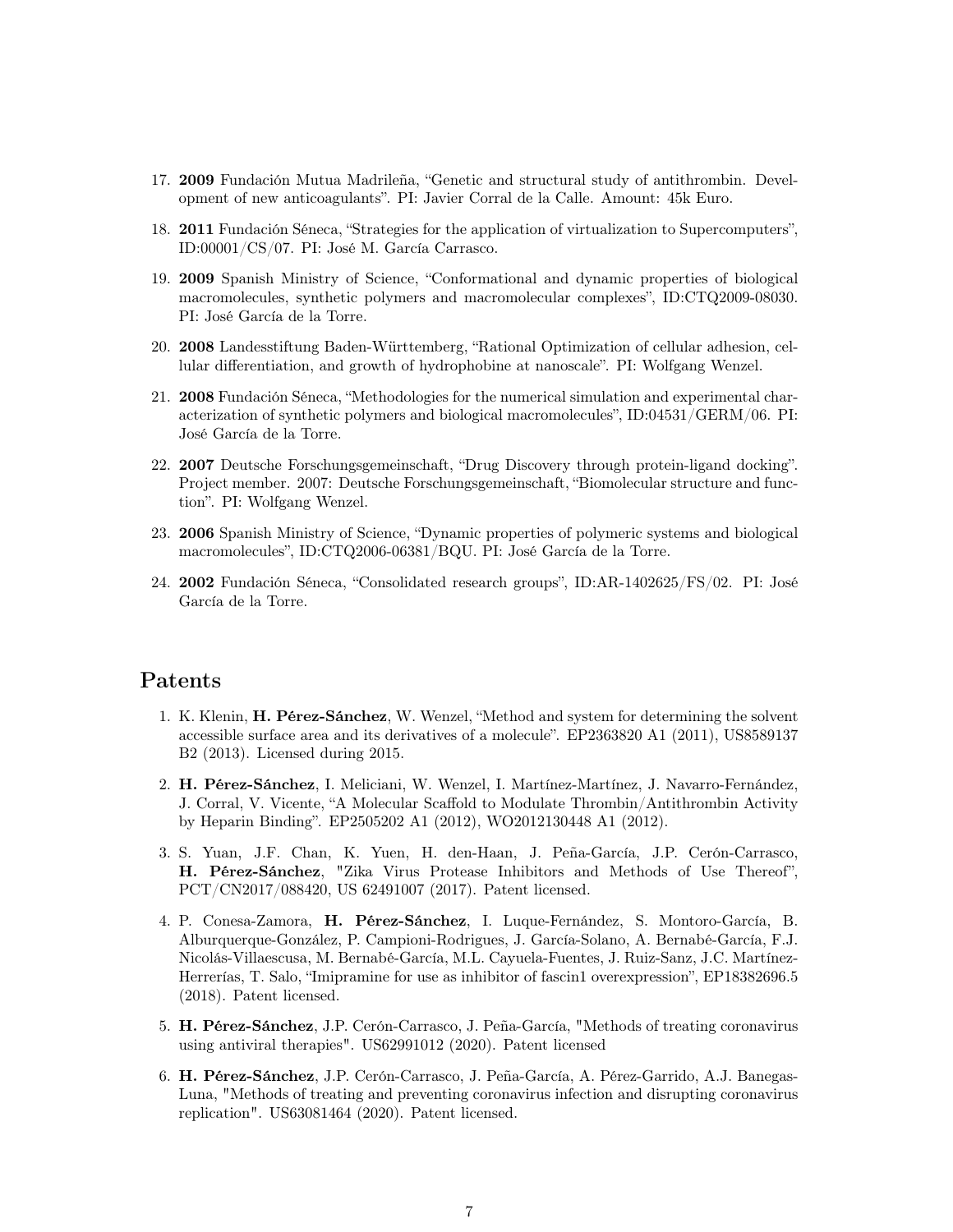- 7. P. Conesa-Zamora, B. Alburquerque-González, H. Pérez-Sánchez, S. Montoro-García, J. García-Solano, A. Bernabé-García, FJ Nicolás-Villaescusa, M. Bernabé-García, ML Cayuela-Fuentes, J. Peña-García, I. Luque-Fernández, J. Ruiz-Sanz, JC Martínez-Herrerías, "Raltegravir for use as inhibitor of Fascin1 in cancer". P202130062 (2021).
- 8. H. Pérez-Sánchez, I. Martínez-Martínez, J. Peña-García, A. Rodenas-Bleda, J. Peñas-Martínez, D. Zaragoza-Huesca, "Nuevo tratamiento del cáncer colorrectal". P202130064 (2021).
- 9. H. Pérez-Sánchez, J. Peña-García, C. Martínez-Cortés, JJ. Hernández-Morante, T. Castillo, J. Maldonado, "Tratamiento para la obesidad". P202130278, (2021).
- 10. H. Pérez-Sánchez, I. Martínez-Martínez, D. Zaragoza-Huesca, C. Martínez-Cortés, A.J. Banegas-Luna, A. Pérez-Garrido, J. Vegara-Meseguer, J. Peñas-Martínez, M. Rodenas-Bleda, S. Espín-García, "Zeaxantina para la prevención y tratamiento de la infección viral, preferiblemente por coronavirus", P202130873 (2021).
- 11. H. Pérez-Sánchez, I. Martínez-Martínez, D. Zaragozsa-Huesca, C. Martínez-Cortés, A.J. Banegas-Luna, A. Pérez-Garrido, J. Vegara-Meseguer, J. Peñas-Martínez, M. Rodenas-Bleda, S. Espín-García, "Kukoamina A para la prevención y tratamiento de la infección viral, preferiblemente por coronavirus", P202130872 (2021).
- 12. H. Pérez-Sánchez, I. Martínez-Martínez, J. Peña-García, A. Carmona-Bayonas, M. Rodenas-Bleda, J. Peñas-Martínez, D. Zaragoza-Huesca, V. Mulero-Méndez, I. Pardo-Sánchez, S. Espín-García, "Nuevo tratamiento del cáncer colorrectal". P202130871 (2021).

## Publications (\*indicates corresponding author(s))

### Publications in ISI-indexed Journals

- 1. H. Pérez-Sánchez, J. García de la Torre, F.G. Díaz Baños, (2002) "Influence of field strength and flexibility on the transient electric birefringence of segmentally flexible macromolecules". Journal of Physical Chemistry, B., 106, 6754-6761.
- 2. J. García de la Torre, H. Pérez-Sánchez, A. Ortega, J.G. Hernández, M.X. Fernandes, F.G. Díaz, M.C. López Martínez, (2003) "Calculation of the solution properties of flexible macromolecules: methods and application". European Biophysics Journal, 32, 477-486.
- 3. H. Pérez-Sánchez, J. García de la Torre, F.G. Díaz Baños, (2003) "Birefringence, deformation and scattering of wormlike macromolecules under an external agent. Steady-state properties in an electric field". Journal of Physical Chemistry, B. , 107, 13192-13200.
- 4. H. Pérez-Sánchez, J. García de la Torre, F.G. Díaz Baños, (2005) "Transient electric birefringence of wormlike macromolecules in electric fields of arbitrary strength: A computer simulation study". Journal of Chemical Physics, 122, 124902-1, 12.
- 5. J. García de la Torre, A. Ortega, H. Pérez-Sánchez, J.G. Hernandez Cifre, (2005) "MUL-TYHYDRO and MONTEHYDRO: Conformational search and Monte Carlo calculation of solution properties of rigid or flexible bead models". *Biophysical Chemistry*, 116, 121-128.
- 6. H. Pérez-Sánchez, K. Tatarenko, M. Nigen, A. Imberty, Hs. Lortat-Jacob, J. García de la Torre, C. Ebel, (2006) "Organization of human interferon gamma heparin complexes from solution properties and hydrodynamics". Biochemistry, 45, 13227-13238.
- 7. J. García de la Torre, J.G. Hernández Cifre, A. Ortega, R. Rodríguez Schmidt, M.X. Fernandes, H. Pérez-Sánchez, R. Pamies, (2009) "SIMUFLEX: Algorithms and tools for simulation of the conformation and dynamics of flexible molecules and nanoparticles in dilute solution". Journal of Chemical Theory and Computation, 5, 2606-2618.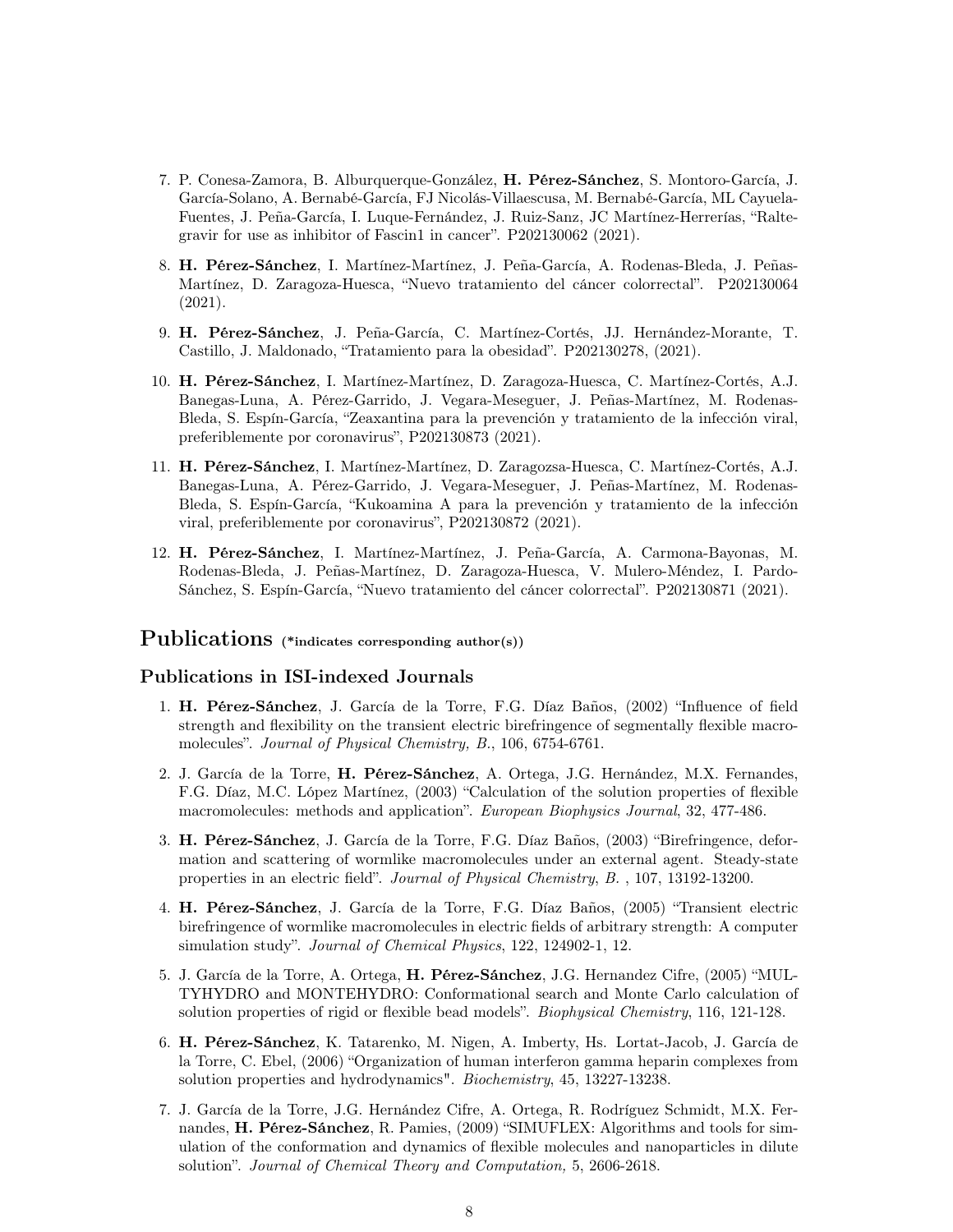- 8. J. García de la Torre, F.G. Díaz Baños, H. Pérez-Sánchez, (2010) "Kerr constant of multisubunit particles and semiflexible, wormlike chains", Journal of Physics : Condensed Matter, 22(49):494104.
- 9. H. Pérez-Sánchez\*, W. Wenzel, (2011) "Optimization methods for virtual screening on novel computational architectures", Current Computer Aided Drug Design, 7, 44-52.
- 10. J. Navarro-Fernández $\#$ , **H. Pérez-Sánchez** $\#$ , I. Martínez-Martínez, I. Meliciani, J.A. Guerrero, V. Vicente, J. Corral, W. Wenzel, (2012) "In-silico discovery of a compound with nanomolar affinity to antithrombin causing partial activation and increased heparin affinity", Journal of Medicinal Chemistry, 55(14), 6403-6412.  $\#(\text{shared first authorship})$
- 11. I. Sánchez-Linares, H. Pérez-Sánchez\*, J.M. Cecilia, J.M. García, (2012) "High-Throughput parallel blind Virtual Screening using BINDSURF", BMC Bioinformatics, DOI:10.1186/1471-2105-13-S14-S13. Highly accessed.
- 12. G.D. Guerrero, J.M. Cebrián, H. Pérez-Sánchez, J.M. García, M. Ujaldón, J.M. Cecilia, (2013) "Towards energy efficiency heterogenous processors: Findings on Virtual Screening methods", Concurrency and Computation: Practice and Experience, 26(10), 1832-1846. doi: 10.1002/cpe.3119.
- 13. G.D. Guerrero, R.M. Wallace, J.L. Vazquez-Poletti, J.M. Cecilia, J.M. García, D. Mozos, H. Pérez-Sánchez, (2013) "A Performance/Cost Model for a CUDA Drug Discovery Application on Physical and Public Cloud Infrastructures", Concurrency and Computation: Practice and Experience, 26(10), 1787-1798. doi: 10.1002/cpe.3117.
- 14. Q. Zhang, G.D. Guerrero, J.M. Cecilia, J.M. García, J. Wang, H. Pérez-Sánchez\*, T. Hou\*, (2013) "Accelerated Conformational Entropy Calculations using Graphic Processing Units", Journal of Chemical Information and Modeling, 53, 2057-2064.
- 15. J.M. López-Nicolas, M. Escorial-Camps, H. Pérez-Sánchez\*, F. García-Carmona\*, (2013) "Physicochemical and thermodynamic characterization of the encapsulation of methyl jasmonate by natural and modified cyclodextrins using reserved phase high pressure liquid chromatography". Journal of Agricultural and Food Chemistry, 61(47), 11347-11354.
- 16. H. Pérez-Sánchez\*, G. Cano, J. García, (2013) "Improving Drug Discovery using Hybrid Softcomputing Methods". Applied Soft Computing, 20, 119-126 .
- 17. V. Rezaei, H. Pezeshk, H. Pérez-Sánchez, (2013) "Generalized Baum-Welch Algorithm Based on The Similarity Between Sequences", PLOS ONE, DOI: 10.1371/journal.pone.0080565.
- 18. I. Navarro-González\*, H. Pérez-Sánchez\*, G. Martin-Pozuelo, J. García-Alonso, M.J. Periago, (2014) "The inhibitory effects of bioactive compounds of tomato juice binding to hepatic HMGCR: in vivo study and molecular modelling". PLOS ONE, DOI: 10.1371/journal.pone.0083968.
- 19. G. Cano, J. García, H. Pérez-Sánchez\*, (2014) "Improvement of Virtual Screening predictions using Computational Intelligence methods", Letters in Drug Design  $\mathcal B$  Discovery, 11(1), 33-39.
- 20. Q. Bai, H. Pérez-Sánchez, Y. Zhang, Y. Shao, D. Shi, H. Liu, X. Yao, (2014), "Ligand Induced Change of β2 Adrenergic Receptor from Active to Inactive Conformation and Its Implication with Close and Open of Water Channel: Insight from Molecular Dynamics Simulation, Free Energy Calculation and Markov State Model Analysis", Physical Chemistry Chemical Physics, 16(30), 15874-85.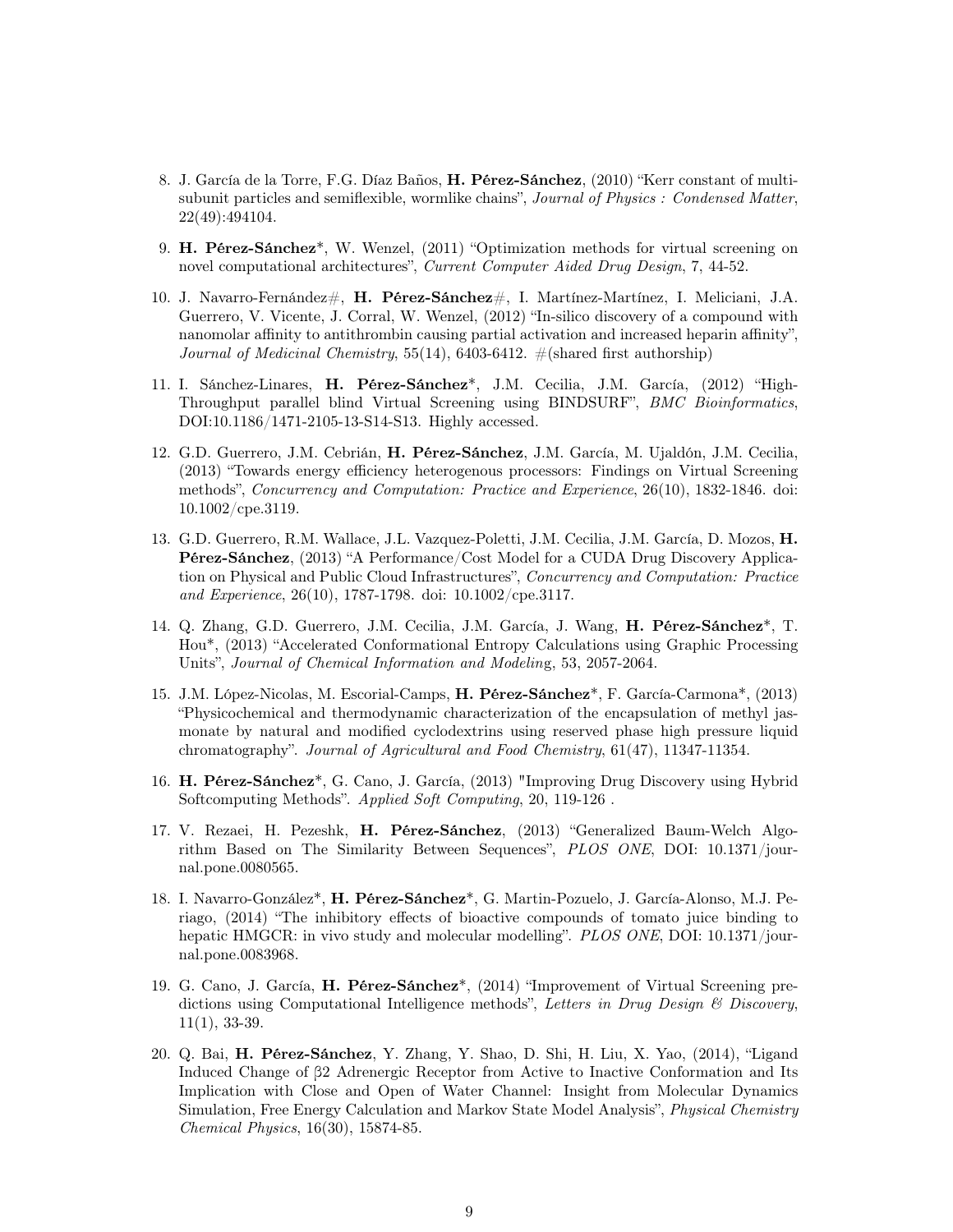- 21. G.D. Guerrero, B. Imbernón, H. Pérez-Sánchez, F. Sanz, J.M. García, J.M. Cecilia, (2014), "A Performance/Cost Evaluation for a GPU-Based Drug Discovery Application on Volunteer Computing", BioMed Research International, DOI:10.1155/2014/474219.
- 22. H. Pérez-Sánchez, G. Cano, J. García-Rodríguez, (2014), "Descubrimiento de Fármacos basado en Cribado Virtual Refinado con Enfoques Neuronales Paralelos", Revista Internacional de Métodos Numéricos para Cálculo y Diseño en Ingeniería, DOI:10.1016/j.rimni.2014.06.004.
- 23. J.P. Cerón-Carrasco\*, J. Cerezo, A. Requena, J. Zúñiga, J. Contreras-García, S. Chavan, M. Manrubia-Cobo, H. Pérez-Sánchez\*, (2014), "Labelling Herceptin with a novel oxaliplatin derivative: A computational approach towards the selective drug delivery", Journal of Molecular Modeling, DOI:10.1007/s00894-014-2401-7.
- 24. G. Budryn\*, B. Palecz, D. Rachwal-Rosiak, J. Oracz, D. Zaczynska, S. Belica, I. Navarro-González, J. Vegara-Meseguer, H. Pérez-Sánchez\*, (2015), "Effect of inclusion of hydroxycinnamic and chlorogenic acids from green coffee bean in β-cyclodextrin on their interactions with whey, egg white and soy protein isolates ", Food Chemistry, 168, 276-287.
- 25. I. Merelli, D. D'Agostino, H. Pérez-Sánchez, S. Gesing, (2014), "Managing, Analysing and Integrating Big Data in medical bioinformatics: open problems and future perspectives", Biomed Research International, DOI:10.1155/2014/134023.
- 26. J.M. García-Martínez, E.M. Garzón, J.M. Cecilia, H. Pérez-Sánchez, P.M. Ortigosa, (2014), "An efficient approach for solving the HP Protein Folding Problem based on UEGO", Journal of Mathematical Chemistry, DOI:10.1007/s10910-014-0459-1.
- 27. S. Sepehri, H. Pérez-Sánchez, A. Fassihi, (2015) "Hantzsch-Type Dihydropyridines and Biginelli-Type Tetrahydropyrimidines: a Review on the Chemotherapeutic Activities", Journal of Pharmacy and Pharmaceutical Sciences, 18(1), 1-52.
- 28. J.M. Vegara-Meseguer, H. Pérez-Sánchez, R. Araujo, F. Martín, B. Soria, (2015), "L-type Ca2+ channels and SK channels in mouse embryonic stem cells and their contribution to cell proliferation", Journal of Membrane Biology, DOI:10.1007/s00232-015-9779-8.
- 29. D. Kalarickal Vijayan, R. Chandran, J. Cerezo, A. Fassihi, H. Pérez-Sánchez, C. Sadasivan, (2015), "A comparative studies on the inhibitory activities of selected benzoic acid derivatives against secretory phospholipase A2, a key enzyme involved in the inflammatory pathway", Molecular Biosystems, DOI: 10.1039/C5MB00073D.
- 30. A. Pérez-Garrido, V. Rivero-Buceta, G. Cano, S. Kumar, H. Pérez-Sánchez, M. Tejeira-Bautista, (2015), "Latest QSAR study of adenosine A2B receptor affinity of Xanthines and Deazaxanthines", Molecular Diversity, DOI:10.1007/s11030-015-9608-0.
- 31. D. Morshedi, F. Aliakbari, A.T. Marvian, A. Fassihi, F. Pan-Montojo, H. Pérez-Sánchez, (2015), "Cuminaldehyde as the major component of Cuminum cyminum, a natural aldehyde with inhibitory effect on alpha-synuclein fibrillation and cytotoxicity", *Journal of Food* Science, DOI:10.1111/1750-3841.1301.
- 32. G. Budryn\*, D. Zaczyńska, B. Pałecz, D. Rachwał-Rosiak, J. Oracz, S. Belica, H. den-Haan, J. Peña-García, H. Pérez-Sánchez\*, (2015) " Interactions of free and encapsulated hydroxycinnamic acids and their esters from green coffee with egg ovalbumin, whey and soy protein hydrolysates", LWT - Food Science and Technology, DOI:10.1016/j.lwt.2015.09.001.
- 33. J.P. Cerón-Carrasco\*, H. den-Haan, J. Peña-García, J. Contreras-García, H. Pérez-Sánchez\*, (2015), "Exploiting the cyclodextrins ability for antioxidants encapsulation: a computational approach to carnosol and carnosic acid embedding", Computational and Theoretical Chemistry, DOI:10.1016/j.comptc.2015.10.028 .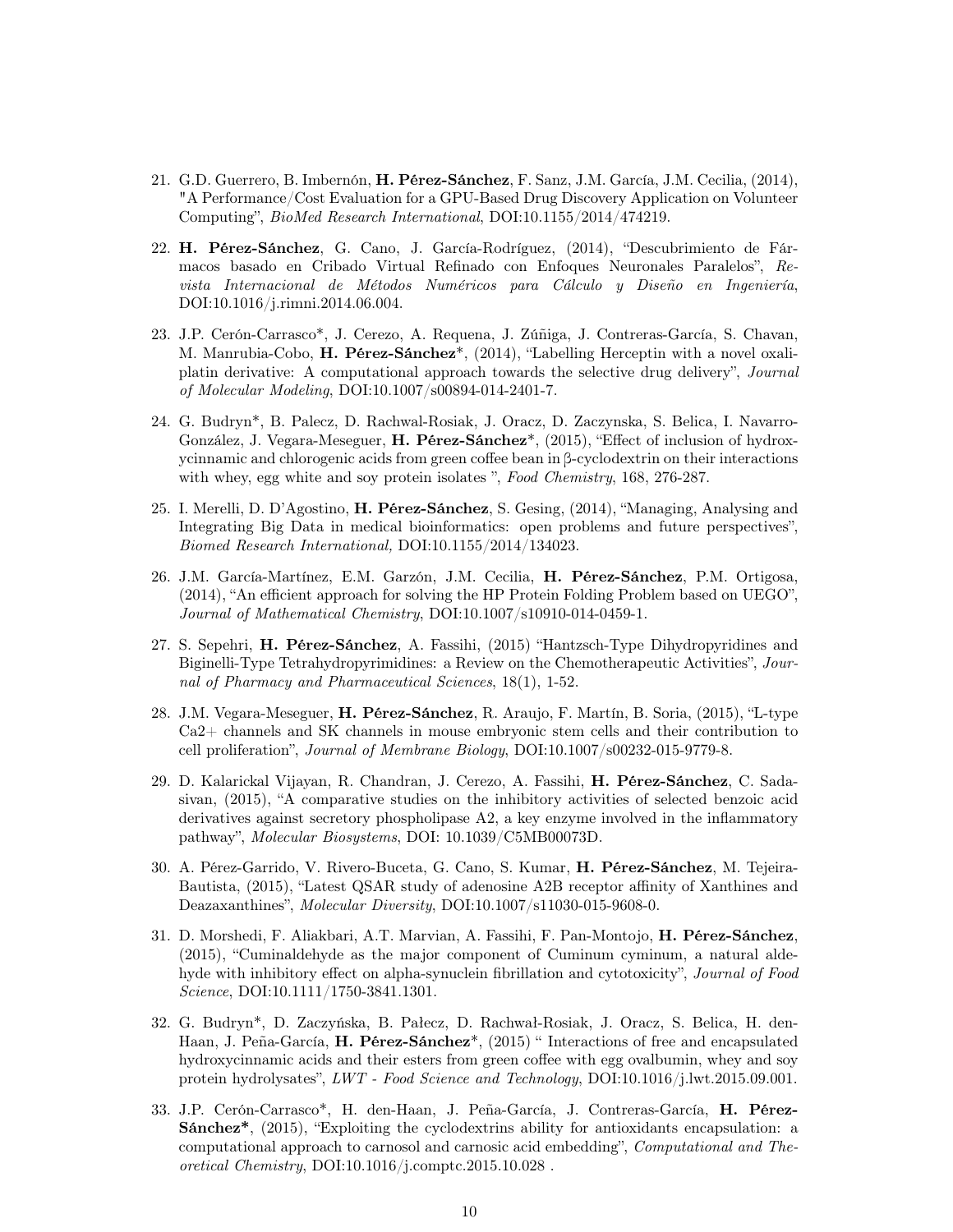- 34. I. Timón, J. Soto, H. Pérez-Sánchez, J.M. Cecilia, (2015), "Parallel Implementation of Fuzzy Minimals Clustering Algorithm", Expert Systems with Applications (ESWA), DOI:10.1016/j.eswa.2015.11.011.
- 35. G. Cano, J. García-Rodríguez, S. Orts, J. Peña-García, A. Pérez-Garrido, H. Pérez-Sánchez, (2016), "Drug solubility Prediction with Support Vector Machines on Graphic Processor Units", Revista Internacional de Métodos Numéricos para Cálculo y Diseño en Ingeniería, DOI: 10.1016/j.rimni.2015.12.001.
- 36. X. Zhang, H. Pérez-Sánchez\*, F. Lightstone\*, (2016), "A Comprehensive Docking and MM/GBSA Rescoring Study of Ligand Recognition upon Binding Antithrombin", Current Topics in Medicinal Chemistry, DOI:10.2174/1568026616666161117112604.
- 37. A. Llanes, A. Muñóz, A. Bueno-Crespo, T. García-Valverde, A. Sánchez, F. Arcas-Túnez, H. Pérez-Sánchez\*, J.M. Cecilia\*, (2016), "Soft Computing Techiniques for the Protein Folding Problem on High Performance Computing Architectures", Current Drug Targets, DOI:10.2174/1389450117666160201114028.
- 38. P. Rajathi Queen, R. Sivaraj, P. Mosae Selvakumar, F.G Díaz Baños, G. Villora, José P. Cerón-Carrasco, H. Pérez-Sánchez\*, Israel M.V. Enoch\*, (2016), "Enhanced Zn2+ Ion– Sensing By a Benzothiazole Derivative On Encapsulation in β-Cyclodextrin", RSC Advances, DOI: 10.1039/c6ra01202g.
- 39. S. López-Miranda, A. Serrano-Martínez, P. Hernández-Sánchez, L. Guardiola, H. Pérez-Sánchez, I. Fortea, J.A. Gabaldón, E. Núñez-Delicado, (2016), "Use of cyclodextrins to recover catechin and epicatechin from red grape pomace", Food Chemistry, DOI:10.1016/j.foodchem.2016.02.100.
- 40. M.C. Ballesta, D. Moreno-Fernández, H. Pérez-Sánchez, M. Carvajal, (2016), "Plant plasma membrane aquaporins in natural vesicles as potential stabilizers and carriers of glucosinolates", Colloids and Surfaces B: Biointerfaces, DOI:10.1016/j.colsurfb.2016.03.056.
- 41. I. Terekhova\*, R. Kumeev, G. Alper, S. Chakraborty, H. Pérez-Sánchez\*, E. Núñez-Delicado, (2016), "Molecular recognition of aromatic carboxylic acids by hydroxypropyl-γ-cyclodextrin: experimental and theoretical evidence", RSC Advances, DOI: 10.1039/c6ra06340c.
- 42. E. Mohammadinasab, H. Pérez-Sánchez, M. Goodarzi, (2016), "Octanol-Water Partition Coefficient of Armchair Polyhex BN Nanotubes with Molecular Descriptors", Russian Journal of Physical Chemistry A, DOI:10.1134/S0036024417120196.
- 43. V.K. Sharma, P.P. Nandekar, A. Sangamwar, H. Pérez-Sánchez, S.M. Agarwal, (2016), "Structure guided design and binding analysis of EGFR inhibiting analogues of erlotinib and AEE788 using ensemble docking, molecular dynamics and MM-GBSA", RSC Advances, DOI: 10.1039/C6RA08517B.
- 44. A. Hermenean\*, C. Balta, A. Ardlean, C. Cotoraci, I. Navarro-González, J.M. Vegara-Meseguer, S. Chakraborty, H. Pérez-Sánchez\*, (2016), "Hepatoprotective Activity of Chrysin is Mediated by Inhibition of TNF-α in Chemically Induced Acute Liver Injury: In Vivo Study and Molecular Modelling", Experimental and Therapeutic Medicine, DOI:10.3892/etm.2017.4181.
- 45. H. Pérez-Sánchez\*, V. Rezaei, V. Mezhuyev, D. Man, J. Peña-García, H. den-Haan, S. Gesing, (2016), "Developing Science Gateways for Drug Discovery in a Grid Environment", SpringerPlus, DOI: 10.1186/s40064-016-2914-x.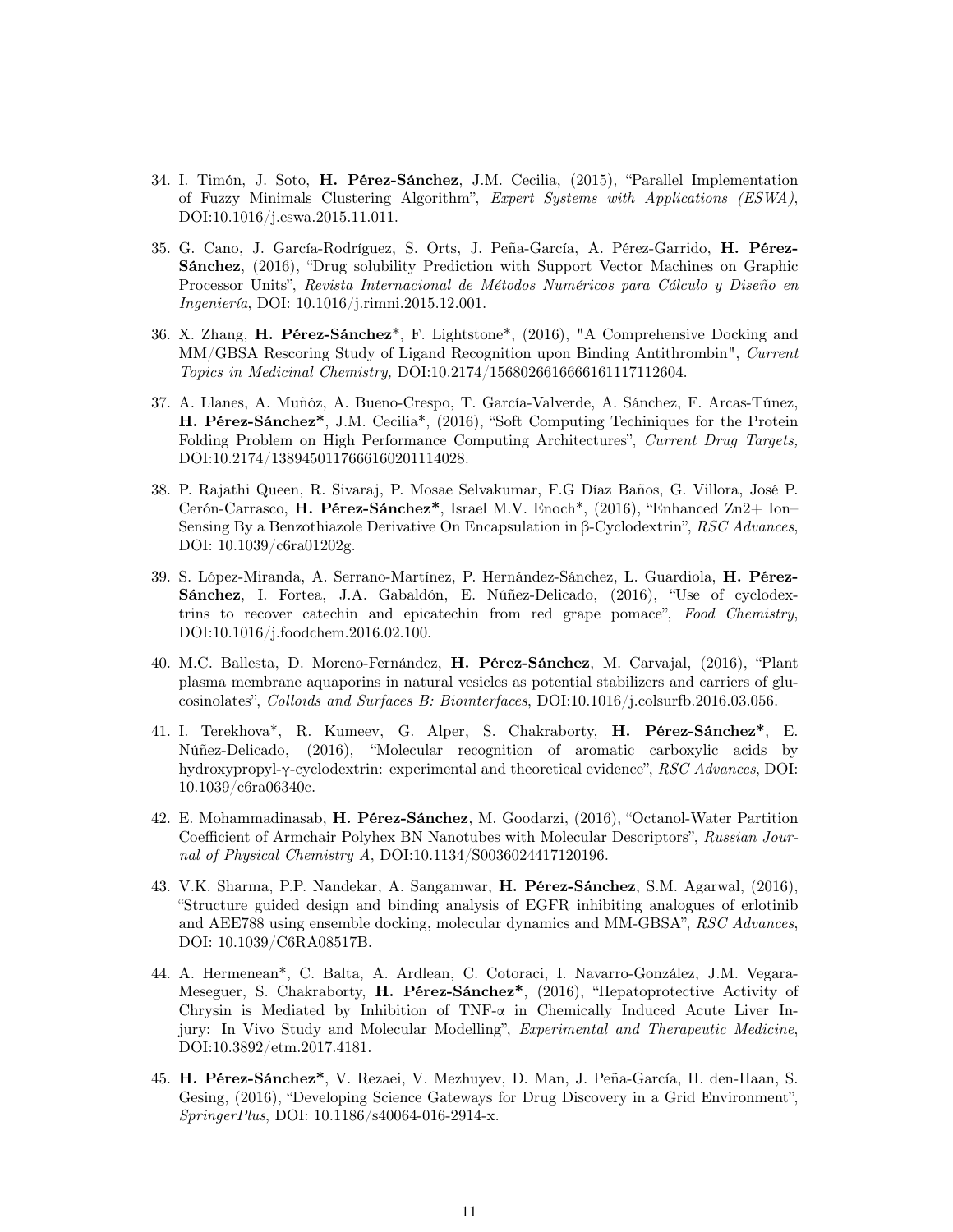- 46. S. Shityakov, R. Salmas, S. Durdagi, E. Salvador, K. Pápai, M. Yañez-Gascón, H. Pérez-Sánchez, I. Puskás, N. Roewer, C. Förster, J. Broscheit, (2016), "Characterization, In Vivo Evaluation and Molecular Modeling of Different Propofol-Cyclodextrin Complexes to Assess Their Drug Delivery Potential at The Blood-Brain Barrier Level", Journal of Chemical Information and Modeling, DOI: 10.1021/acs.jcim.6b00215.
- 47. O. Brovarets\*, H. Pérez-Sánchez\*, D.M. Hovorun, (2016), "Structural grounds for the 2-aminopurine mutagenicity: A novel insight into the old problem of the replication errors", RSC Advances, DOI: 10.1039/C6RA17787E.
- 48. V. Citro, J. Peña-García, H. den-Haan, H. Pérez-Sánchez\*, R. Prete, L. Liguori, C. Cimmaruta, M.V. Cubellis\*, G. Andreotti, (2016), "Identification of an allosteric binding site on human lysosomal alpha-galactosidase opens the way to new pharmacological chaperones for Fabry disease", PLOS ONE, DOI:10.1371/journal.pone.0165463.
- 49. I.E. Orhan\*, N. Kucukboyaci, I. Calis, J.P. Cerón-Carrasco, H den-Haan, J. Peña-García, H. Pérez-Sánchez\*, (2016), "Acetylcholinesterase inhibitory assessment of isolated constituents from Salsola grandis Freitag, Vural & Adıgüzel and molecular modeling studies on N-acetyltryptophan", Phytochemistry Letters, DOI:10.1016/j.phytol.2016.10.017.
- 50. O. Brovarets\*, H. Pérez-Sánchez\*, (2016), "Whether 2-aminopurine induces incorporation errors at the DNA replication? A quantum-mechanical answer on the actual biological issue", Journal of Biomolecular Structure & Dynamics, DOI:10.1080/07391102.2016.1253504.
- 51. F. Ghasemi, A. Fassihi, H. Pérez-Sánchez, A. Mehridehnavi, (2016), "The role of Different Sampling Methods in Improving Biological Activity Prediction Using Deep Belief Network", Journal of Computational Chemistry, DOI:10.1002/jcc.24671.
- 52. D.K. Yadav, R. Rai, N. Kumar, S. Singh, S. Misra, P. Sharma, P. Shaw, H. Pérez-Sánchez, R.L. Mancera, E.H. Choi, M. Kim, R. Pratap, (2016), "New arylated benzo[h]quinolines induces anti-cancer activity by Oxidative stress-mediated DNA damage", Scientific Reports, DOI:10.1038/srep38128.
- 53. F.S. Senola, S. Ślusarczy, A. Matkowskib, A. Pérez-Garrido, F. Girón-Rodríguez, J.P. Cerón-Carrasco, H. den-Haan, J. Peña-García, H. Pérez-Sánchez\*, K. Domaradzki, I.E. Orhan\*, (2017), "Selective in vitro and in silico butyrylcholinesterase inhibitory activity of diterpenes and rosmarinic acid isolated from Perovskia atriplicifolia Benth. and Salvia glutinosa L.", Phytochemistry, DOI:10.1016/j.phytochem.2016.10.012.
- 54. O. Brovarets, H. Pérez-Sánchez, (2016), "Whether the amino-imino tautomerism of 2 aminopurine is involved into its mutagenicity? Results of a thorough QM investigation", RSC Advances, DOI:10.1039/C6RA24277D.
- 55. D. Vashisht, A. Pandey, A. Hermenean, M.J. Yáñez-Gascón, H. Pérez-Sánchez\*, K.J. Kumar\*, (2017), "Effect of dry heating and ionic gum on the physicochemical and release properties of starch from Dioscorea", International Journal of Biological Macromolecules, 10.1016/j.ijbiomac.2016.11.064.
- 56. G. Cano, J García-Rodríguez, A. García-García, H. Pérez-Sánchez, J. A. Benediktsson, A. Thapa, A. Barre., (2017), "Automatic Selection of Molecular Descriptors using Random Forest: Application to Drug Discovery", Expert Systems With Applications, DOI: 10.1016/j.eswa.2016.12.008.
- 57. M. Collado-González, M. G. Montalbán, J. Peña-García, H. Pérez-Sánchez, G. Víllora, F.G. Díaz Baños, (2017), "Chitosan as stabilizing agent for negatively charged nanoparticles", Carbohydrate Polymers, DOI:10.1016/j.carbpol.2016.12.043.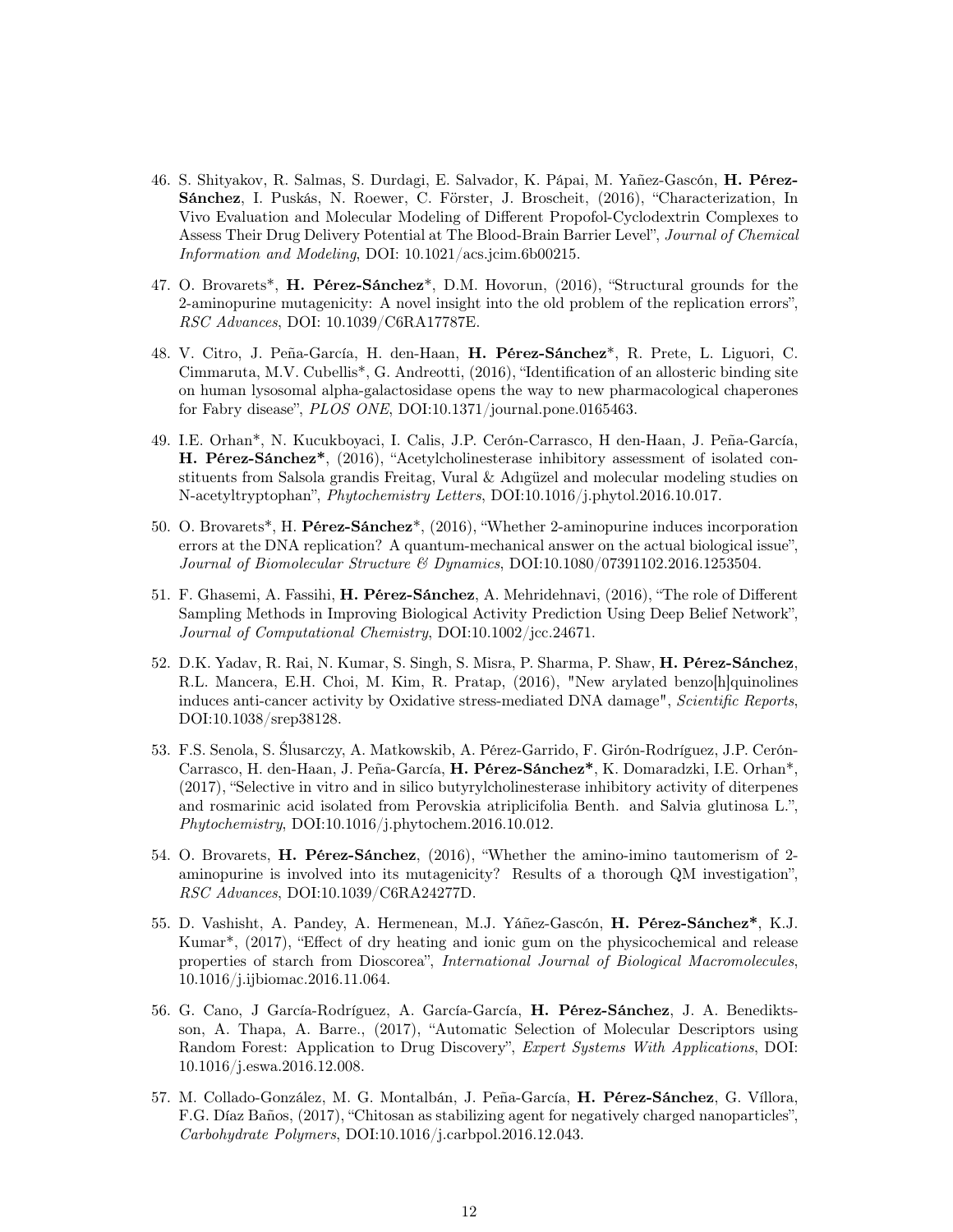- 58. A. Rauf, T.B. Hadda, J.P. Cerón-Carrasco, J. Peña-García, H. Pérez-Sánchez, H. Khan, S. Bawazeer, S. Patel, M. Mubarak, Y.N. Mabkhot, (2017), "Sedative-hypnotic-like effect and molecular docking of di-naphthodiospyrol from Diospyros lotus in an animal model". Biomedicine & Pharmacotherapy, DOI:10.1016/j.biopha.2017.01.043.
- 59. B. Imbernón, J.M. Cecilia, H. Pérez-Sánchez, D. Giménez, (2017), "METADOCK: A Parallel Metaheuristic schema for Virtual Screening methods" , International Journal of High Performance Computing Applications, DOI: 10.1177/1094342017697471.
- 60. M. Yar, L. Shahzadi, A. Farooq, S.J. Imran, J.P. Cerón-Carrasco, H. den-Haan, S. Kumar, J. Peña-García, H. Pérez-Sánchez, A. Grycova, Z. Dvorak, R. Vrzal, (2017), "In vitro modulatory effects of functionalized pyrimidines and piperidine derivatives on aryl hydrocarbon receptor (AhR) and glucocorticoid receptor (GR) activities", Bioorganic Chemistry, DOI:10.1016/j.bioorg.2017.02.013.
- 61. R. Choudharya, P.M., J. Vecstaudzac, M.J. Yáñez-Gascón, H. Pérez Sánchez, R.N., J. Locs, S. Swamiappana, (2017), "Preparation of Nanocrystalline Forsterite by Combustion of Different Fuels and their Comparative In-vitro Bioactivity, Dissolution behaviour and Antibacterial studies", Materials Science  $\mathcal B$  Engineering C-Materials for Biological Applications, DOI:10.1016/j.msec.2017.03.308.
- 62. T. Suzuki\*, J.P. Cerón-Carrasco, H. Tamaoki, Y. Ishigaki, R. Katoono, T. Fukushima, H. Pérez-Sánchez\*, (2017), "Stereoselective encapsulation for a Triarylmethylium o,o-dimer by natural g-cyclodextrin: Origin of chiral recognition for the axially chiral dicationic guest", Heterocycles, DOI:10.3987/COM-17-13674.
- 63. A. Pérez-Garrido, F. Girón-Rodŕıguez, A. Bueno-Crespo, J. Soto, H. Pérez-Sánchez, A. Morales-Helguera, (2017), "Fuzzy clustering as rational partition method for QSAR", Chemometrics and Intelligent Laboratory Systems, DOI:10.1016/j.chemolab.2017.04.006.
- 64. O. Brovarets, I. Voiteshenko, H. Pérez-Sánchez, D.M. Hovorun, (2017), "A QM/QTAIM research under the magnifying glass of the DPT tautomerisation of the wobble mispairs involving 2-aminopurine", New Journal of Chemistry, DOI:10.1039/C7NJ00717E.
- 65. O. Brovarets, I. Voiteshenko, H. Pérez-Sánchez, D.M. Hovorun, (2017), "A  $QM/QTAIM$  detailed look at the Watson-Crick $\leftrightarrow$ wobble tautomeric transformations of the 2-aminopurine-pyrimidine mispairs", Journal of Biomolecular Structure  $\mathcal{C}$  Dynamics, DOI:10.1080/07391102.2017.1331864.
- 66. M. Pérez-Abril, C. Lucas-Abellán, J. Castillo-Sánchez, H. Pérez-Sánchez, J.P. Cerón-Carrasco, I. Fortea, J.A. Gabaldón, E. Núñez-Delicado, (2017), "Systematic investigation and molecular modelling of complexation between several groups of flavonoids and HP-βcyclodextrins", Journal of Functional Foods, DOI:10.1016/j.jff.2017.06.052.
- 67. S. Yuan, J.F. Chan\*, H. den-Haan, K.K. Chik, A.J. Zhang, C.C. Chan, V.k. POON, C.C. Yip, W. Mak, Z. Zhu, Z. Zou, K. Tee, J. Cai, K. Chan, J. Peña-García, H. Pérez-Sánchez\*, J.P. Cerón-Carrasco\*, K. Yuen\*, (2017), "Structure-based discovery of clinically approved drugs as Zika virus NS2B-NS3 protease inhibitors that potently inhibit Zika virus infection in vitro and in vivo", Antiviral Research, DOI:10.1016/j.antiviral.2017.07.007.
- 68. A. Hussain, A. Rauf, T. Ben Hadda, S. Ahmed, J.P. Cerón-Carrasco, H. den Haan, J. Peña-García, H. Pérez-Sánchez, N. Hussain, H. Khan, U. Farooq, A. Khanh, (2017), "Sedative and muscle relaxant activities of diterpenoids from Phlomidoschema parviflorum", Brazilian Journal of Pharmacognosy, DOI:10.1016/j.bjp.2017.07.003.
- 69. S.A. Sheriff\*, S. Shaik Ibrahim, T. Devaki, S. Chakraborty, S. Agarwal, H. Pérez-Sánchez\*, (2017), "Lycopene prevents mitochondrial dysfunction during Dgalactosamine/lipopolysaccharide induced fulminant hepatic failure in albino rats", Journal of Proteome Research, DOI:10.1021/acs.jproteome.7b00176.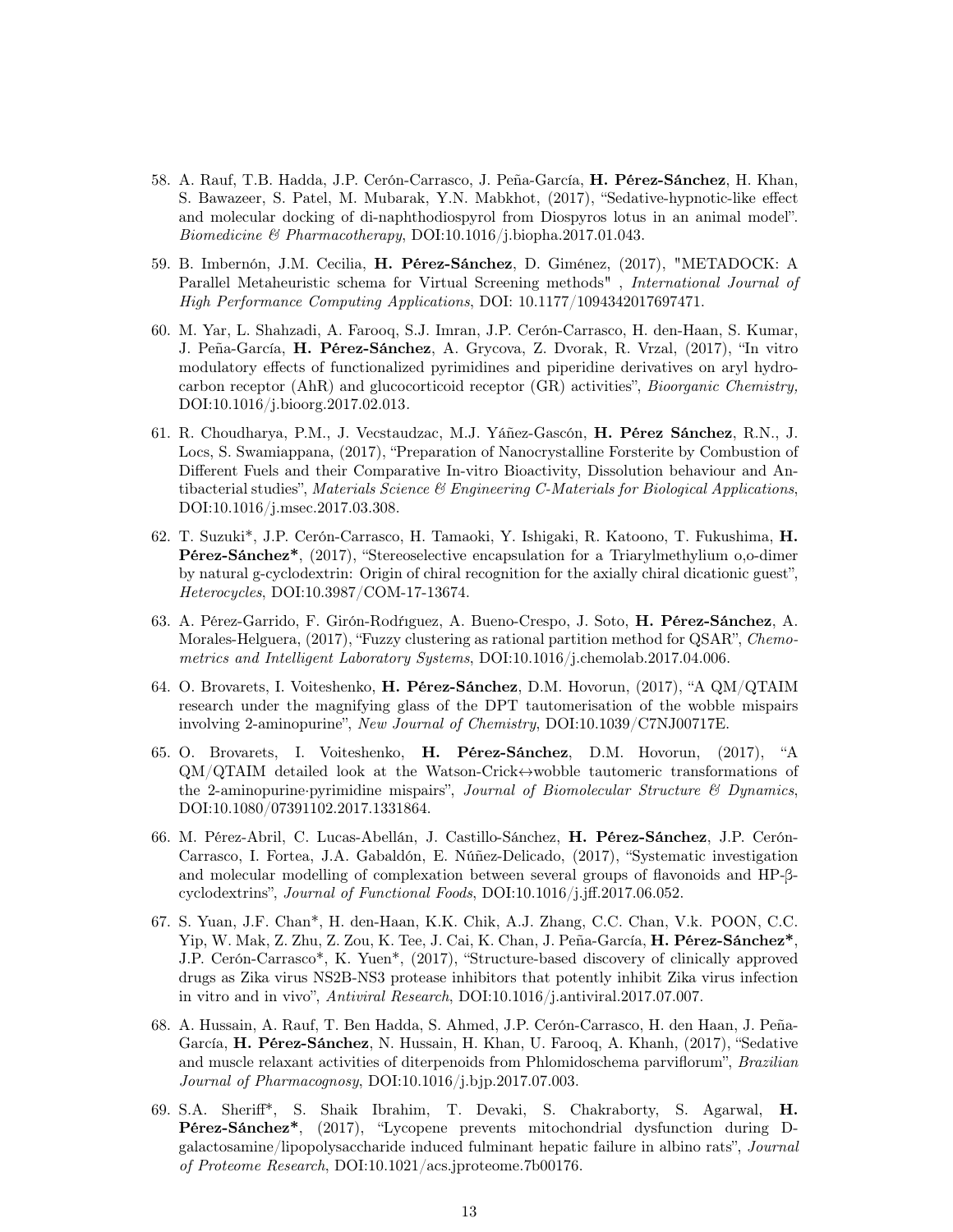- 70. D.K. Yadav, S., P. Sharma, S. Misra, H. Singh, R.L. Mancera, K. Kim, C. Jang, M. Kim, H. Pérez-Sánchez, E.H. Choi, S. Kumar, (2017), "Studies of the benzopyran class of selective COX-2 inhibitors using 3D-QSAR and molecular docking", Archives of Pharmacal Research, DOI:10.1007/s12272-017-0945-7.
- 71. F. Ghasemi, A.R. Mehridehnavi, A.Fassihi, H.Pérez-Sánchez\*, (2017), "Deep Neural Network in QSAR studies using Deep Belief Network", Applied Soft Computing, DOI:10.1016/j.asoc.2017.09.040.
- 72. A. Prabhu. M. Fatiha, N. Leila, T. Anantha, I Navarro-González, M.J. Periago, M.J. Yáñez-Gascón, H. Pérez-Sánchez, (2017), "Investigation of 3D contour map and intermolecular interaction of dopamine with β-cyclodextrin and 2-hydroxypropyl β-cyclodextrin", Journal of Solution Chemistry, DOI:10.1007/s10953-018-0728-x.
- 73. G. Budryn, I. Gałązka-Czarnecka, E. Brzozowska, J. Grzelczyk, R. Mostowski, D. Żyżelewicz, J.P. Cerón-Carrasco, H. Pérez-Sánchez, (2017), "Evaluation of estrogenic activity of red clover (Trifolium pratense L.) sprouts cultivated under different conditions by content of isoflavones, calorimetric study and molecular modelling", Food Chemistry, DOI:10.1016/j.foodchem.2017.10.100.
- 74. P. Arantes, H. Pérez-Sánchez, H. Verli, (2018), "Antithrombin Conformational Modulation by D-myo-inositol 3,4,5,6-Tetrakisphosphate (TMI), a Novel Scaffold for the Development of Antithrombotic Agents", Journal of Biomolecular Structure and Dynamics (JBSD), DOI:10.1080/07391102.2017.1407259.
- 75. Q. Bai, H. Pérez-Sánchez, Z. Shi, L. Li, D. Shi, H. Liu, X. Yao, (2017), "Computational studies on horseshoe shape pocket of human orexin receptor type 2 and boat conformation of suvorexant by molecular dynamics simulations", Chemical Biology Drug Design, DOI:10.1111/cbdd.13181.
- 76. J.P. Cerón-Carrasco, H. Pérez-Sánchez, J. Zúñiga, A. Requena, (2018), "Antibodies as Carrier Molecules: Encapsulating Anti-Inflammatory Drugs Inside Herceptine", Journal of Physical Chemistry B, DOI:10.1021/acs.jpcb.7b10749.
- 77. H. Khan\*, M. Zafar, H. den-Haan, H. Pérez-Sánchez, M.A. Kamal, (2018), "In-silico studies of isolated phytoalkaloid against Lipoxygenase: study based on possible correlation", Combinatorial Chemistry & High Throughput Screening, DOI: 10.2174/1386207321666180220125406.
- 78. G. Budryn, J. Grzelczyk, A. Jaśkiewiczk, D.Żyżelewicz, H. Pérez-Sánchez, J.P. Cerón-Carrasco, (2018), "Evaluation of butyrylcholinesterase inhibitory activity by chlorogenic acids and coffee extracts assed in ITC and docking simulation models", Food Research International, DOI:10.1016/j.foodres.2018.04.041.
- 79. S.S. Azam, S. Ahmad, A.S. Akhtar, A. Wadood, H. Pérez-Sánchez, (2018), "Subtractive Genomics, Molecular Docking and Molecular Dynamics Simulation Revealed LpxC as a Potential Drug Target Against Multi-Drug Resistant Klebsiella pneumoniae", Interdisciplinary Sciences-Computational Life Sciences, DOI:10.1007/s12539-018-0299-y.
- 80. A.V. Contreras, A. Llanes, A. Pérez-Bernabeu, S. Navarro, H. Pérez-Sánchez, J.J. López-Espín, J.M. Cecilia, (2018), "ENMX: An Elastic Network Model to predict the FOREX market evolution", Simulation Modelling Practice and Theory, DOI:10.1016/j.simpat.2018.04.008.
- 81. F. Ghasemi\*, A. Mehridehnavi, A. Pérez-Garrido, H. Pérez-Sánchez\*, (2018), "Neural network and deep-learning algorithms used in QSAR studies: merits and drawbacks", Drug Discovery Today, DOI:10.1016/j.drudis.2018.06.016.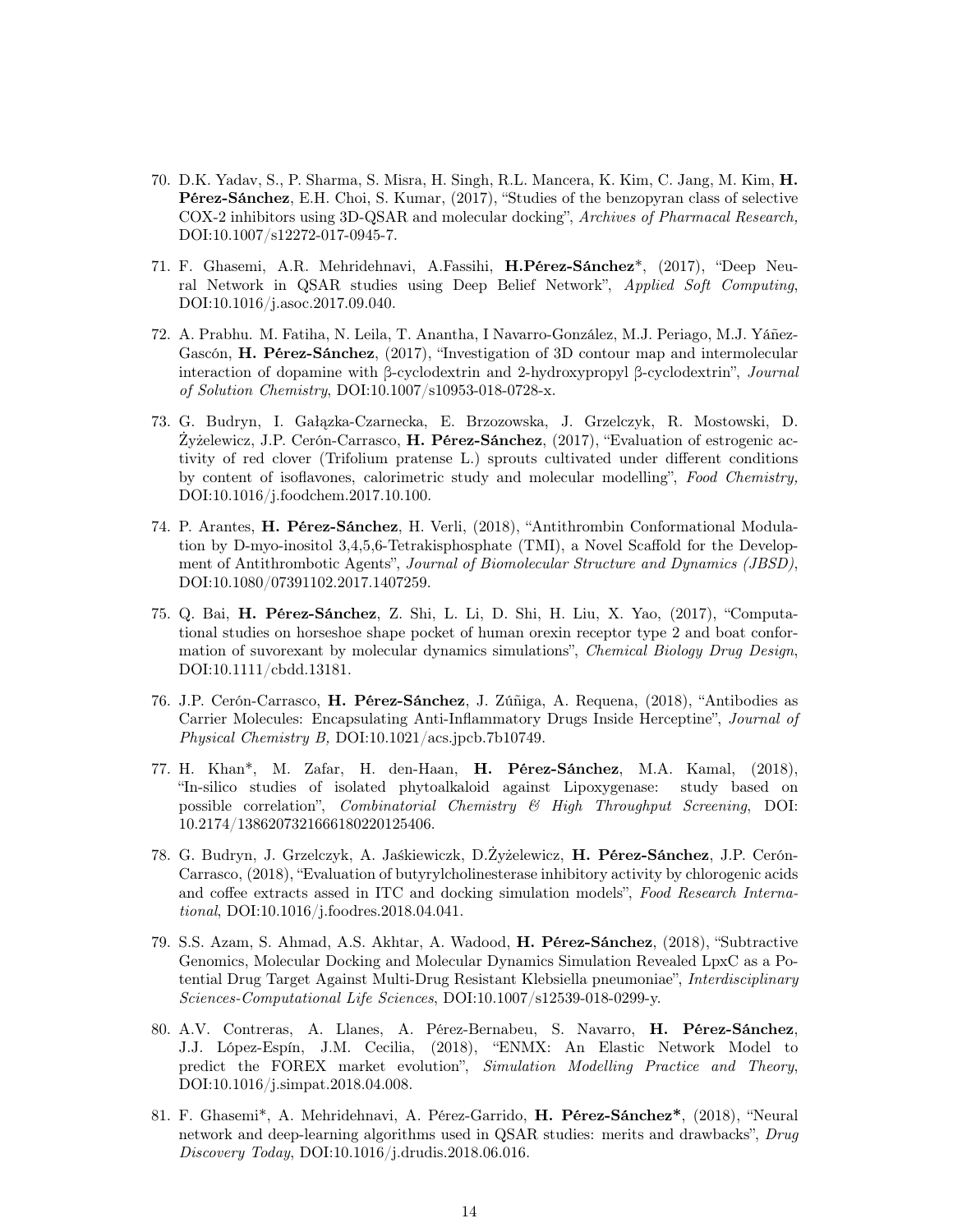- 82. A.M. Prabhu, M. Fatiha, B. Sivaraman, M. J. Yáñez-Gascón, H. Pérez-Sánchez, (2018), "Effect of natural and modified cyclodextrins on the excited state proton transfer of 7-hydroxy-4-methylcoumarin", Journal of Molecular Liquids, DOI:10.1016/j.molliq.2018.07.040.
- 83. I. Rodríguez-López, T. Mercader-Ros, S. López-Miranda, J.A. Pellicer, A. Pérez-Garrido, H. Pérez-Sánchez, E. Núñez-Delicado, J.A. Gabaldón, (2018), "Thorough characterization and stability of HP-βCyclodextrin thymol inclusion complexes prepared by microwave technology. A required approach to a successful application in food industry", Journal of The Science of Food and Agriculture, DOI:10.1002/jsfa.9307.
- 84. F. Jiménez\*, H. Pérez-Sánchez\*, J. Palma, G. Sánchez, C. Martínez, (2018), "A methodology for evaluating multi-objective evolutionary feature selection for classification in the context of virtual screening", Soft Computing, DOI: 10.1007/s00500-018-3479-0.
- 85. M.Á. Herrera-Rueda, H. Tlahuext-Romero, P. Paoli, A. Giacoman-Martínez, J.C. Almanza-Pérez, H. Pérez-Sánchez, A. Gutiérrez-Hernández, F. Chávez-Silva, E.A. Dominguez-Mendoza, S. Estrada-Soto, G. Navarrete-Vazquea, (2018), "Design, synthesis, in vitro, in vivo and in silico pharmacological characterization of antidiabetic N-Boc-L-tyrosine-based compounds", Biomedicine & Pharmacotherapy, DOI:10.1016/j.biopha.2018.09.074.
- 86. G. Budryn, J. Grzelczyk, H. Pérez-Sánchez, (2018), "Binding of red clover isoflavones to actin as a potential mechanism of anti-metastatic activity restricting the migration of cancer cells", Molecules, DOI:10.3390/molecules23102471.
- 87. A.J. Banegas-Luna, J.P. Cerón-Carrasco, H. Pérez-Sánchez, (2018), "A review of ligandbased virtual screening web tools and screening algorithms in large molecular databases in the age of big data", Future Medicinal Chemistry, DOI:10.4155/fmc-2018-0076.
- 88. J. Pérez-Sianes, H. Pérez-Sánchez, F. Díaz, (2018), "Virtual Screening meets Deep Learning", Current Computer-Aided Drug Design, DOI:10.2174/1573409914666181018141602.
- 89. A.J. Banegas-Luna, B. Imbernón, A. Llanes-Castro, A. Pérez-Garrido, J.P. Cerón-Carrasco, S. Gesing, I. Merelli, D. D'Agostino, H. Pérez-Sánchez\*, (2018), "Advances in distributed computing with modern drug discovery", Expert Opinion On Drug Discovery, DOI:10.1080/17460441.2019.1552936. By invitation.
- 90. S. Puertas-Martín\*, J.L. Redondo, P.M. Ortigosa, H. Pérez-Sánchez\*, (2019), "OptiPharm: An evolutionary algorithm to compare shape similarity", Scientific Reports, DOI:10.1038/s41598-018-37908-6.
- 91. K.V. Dileep\*, S. Ashok, C. Remya, K.Y. Dharmendra, H. Pérez-Sánchez\*, C. Sadasivan\*, (2019), "Indole fragments for the design of lead molecules against pancreatitis", Journal of Biomolecular Structure and Dynamics, DOI:10.1080/07391102.2019.1567389.
- 92. S. Ślusarczyk, F. Deniz, D. Wozniak, Ł Pecioc, H. Pérez-Sánchez, J.P. Cerón-Carrasco, A. Stochmal, H. den-Haan, A. Matkowski, I.E. Orhan, (2019), "Selective in vitro and in silico cholinesterase inhibitory activity of isoflavones and stilbenes from Belamcandae chinensis rhizoma", Phytochemistry Letters, DOI:10.1016/j.phytol.2019.02.006.
- 93. A. Tapia-Abellán, D. Angosto-Bazarra, H. Martínez-Banaclocha, C. Torre-Minguela, J.P. Cerón-Carrasco, H. Pérez-Sánchez, J.I. Arostegui, P. Pelegrín, (2019), "MCC950 closes the active conformation of NLRP3 to an inactive state", Nature Chemical Biology, DOI:10.1038/s41589-019-0278-6.
- 94. M. Maniyazagan, S. Chakraborty, H. Pérez-Sánchez\*, T. Stalin\*, (2019), "Encapsulation of Triclosan within 2-Hydroxypropyl–β–Cyclodextrin cavity and its application in the Chemisorption of Rhodamine B dye", Journal of Molecular Liquids, DOI:10.1016/j.molliq.2019.02.113.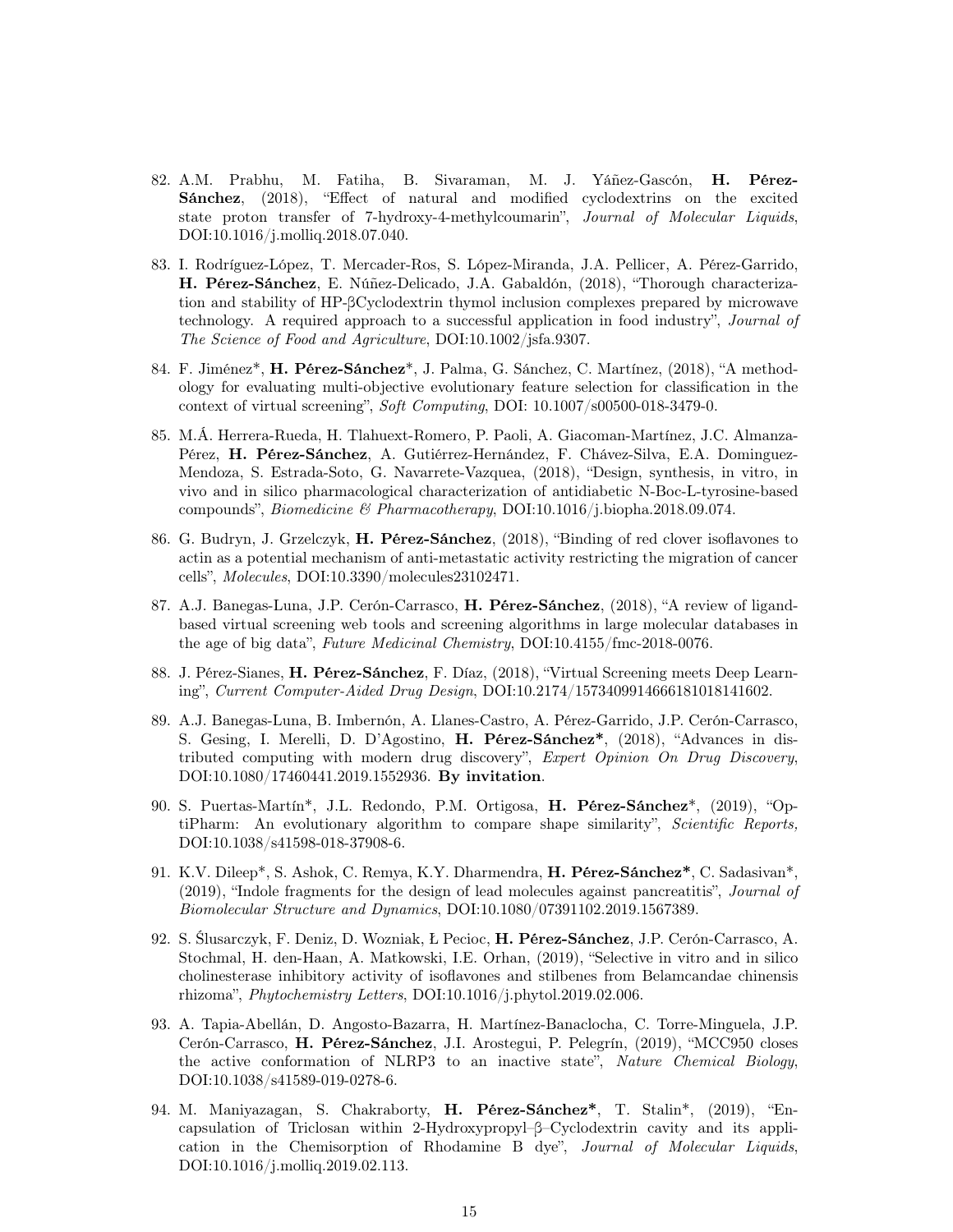- 95. I.E. Orhan, F.S. Senol, S. Trædal-Henden, J.P. Cerón-Carrasco, H. den-Haan, J. Peña-Garcíac, H. Pérez-Sánchez\*, E. Emerce, K. Skalicka-Wozniak\*, (2019), "Profiling Auspicious Butyrylcholinesterase Inhibitory Activity of Two Herbal Molecules: Hyperforin and Hyuganin C", Chemistry & Biodiversity, DOI:10.1002/cbdv.201900017.
- 96. J. Zhang, Q. Bai, H. Pérez-Sánchez, S. Shang, X. An, Xiaojun Yao, (2019), "Investigation of ECD conformational transition mechanism of GLP-1R by molecular dynamics simulations and Markov State Model", Physical Chemistry Chemical Physics, DOI:10.1039/C9CP00080A.
- 97. H. Saadi, N.N. Taboudjemat, A. Rahmoun, Baldomero Imbernón, H. Pérez-Sánchez, J.M. Cecilia, (2019), "Efficient GPU-based Parallelization of Solvation Calculation for the Blind Docking Problem", Journal of Supercomputing, DOI:10.1007/s11227-019-02834-5.
- 98. J. Prades\*, B. Imbernón, C. Reaño, J. Peña-García, J.P. Cerón-Carrasco, F. Silla, H. Pérez-Sánchez\*, (2019), "Maximizing resource usage in Multi-fold Molecular Dynamics with rCUDA", International Journal of High Performance Computing and Applications, DOI:10.1177/1094342019857131.
- 99. A. Pereira\*, H den-Haan, J. Peña-García, M. Moreno, H. Pérez-Sánchez\*, Z. Apostolides\*, (2019), "Exploring African medicinal plants for potential anti-diabetic compounds with the DIA-DB inverse virtual screening web server", Molecules, DOI:10.3390/molecules24102002.
- 100. A.J. Banegas-Luna\*, J.P. Cerón-Carrasco, S. Puertas-Martin, H. Pérez-Sánchez\*, (2019), "BRUSELAS: HPC generic and customizable software architecture for 3D ligand-based virtual screening of large molecular databases", Journal of Chemical Information and Modeling, DOI:10.1021/acs.jcim.9b00279. Article selected for cover of the journal.
- 101. Y. Tauran\*, J.P. Cerón-Carrasco, M. Rhimi, F. Perret, B. Kim, D. Collard, A.W. Coleman, H. Pérez-Sánchez\*, (2019), "Size and Flexibility Define the Inhibition of the H3N2 Influenza Endonuclease Enzyme by Calix[n]arenes", Antibiotics, DOI:10.3390/antibiotics8020073.
- 102. C. Kandemir-Cavas, H. Pérez-Sanchez\*, N. Mert-Ozupek, L. Cavas\*, (2019), "In silico Analysis of Bioactive Peptides in invasive sea grass Halophila stipulacea", Cells, DOI:10.3390/cells8060557.
- 103. A..J. Banegas-Luna, J. Peña-García, J. Contreras-García, H. Pérez-Sánchez, J.P. Cerón-Carrasco, (2019), "Labelling IL-18 with alkaloids: towards the use of cytokines as carrier molecules in chemotherapy", Theoretical Chemistry Accounts, DOI:10.1007/s00214-019-2483- 5.
- 104. R. Choudharya, S.K. Venkatraman, A. Chatterjee, J. Vecstaudza, M..J. Yáñez-Gascón, H. Pérez-Sánchez, J. Locs, J. Abraham, S. Swamiappan, (2019), "Biomineralization, Antibacterial Activity and Mechanical Properties of Biowaste derived Diopside Nanopowders", Advanced Powder Technology, DOI:10.1016/j.apt.2019.06.014.
- 105. J.P. González-Gutierrez, M. Hodar, F. Viscarra, P. Paillali, N. Guerra-Díaz, H. Pessoa-Mahana, J. Hernández-Morante, H. Pérez-Sánchez, I. Bermúdez, M. Reyes-Parada, P. Iturriaga-Vásquez, (2019), "Minimal structural changes determine full and partial nicotinic receptor agonist activity for nicotine analogues", Molecules, DOI:10.3390/molecules24152684.
- 106. S.M. Martínez-Sanchez, H. Pérez-Sánchez, J.A. Gabaldón, J.Abellán-Alemán, S. Montoro-García, (2019), "Multifunctional Peptides from Spanish Dry-Cured Pork Ham: Endothelial Responses and Bioinformatics Studies", International Journal of Molecular Sciences, DOI:10.3390/ijms20174204.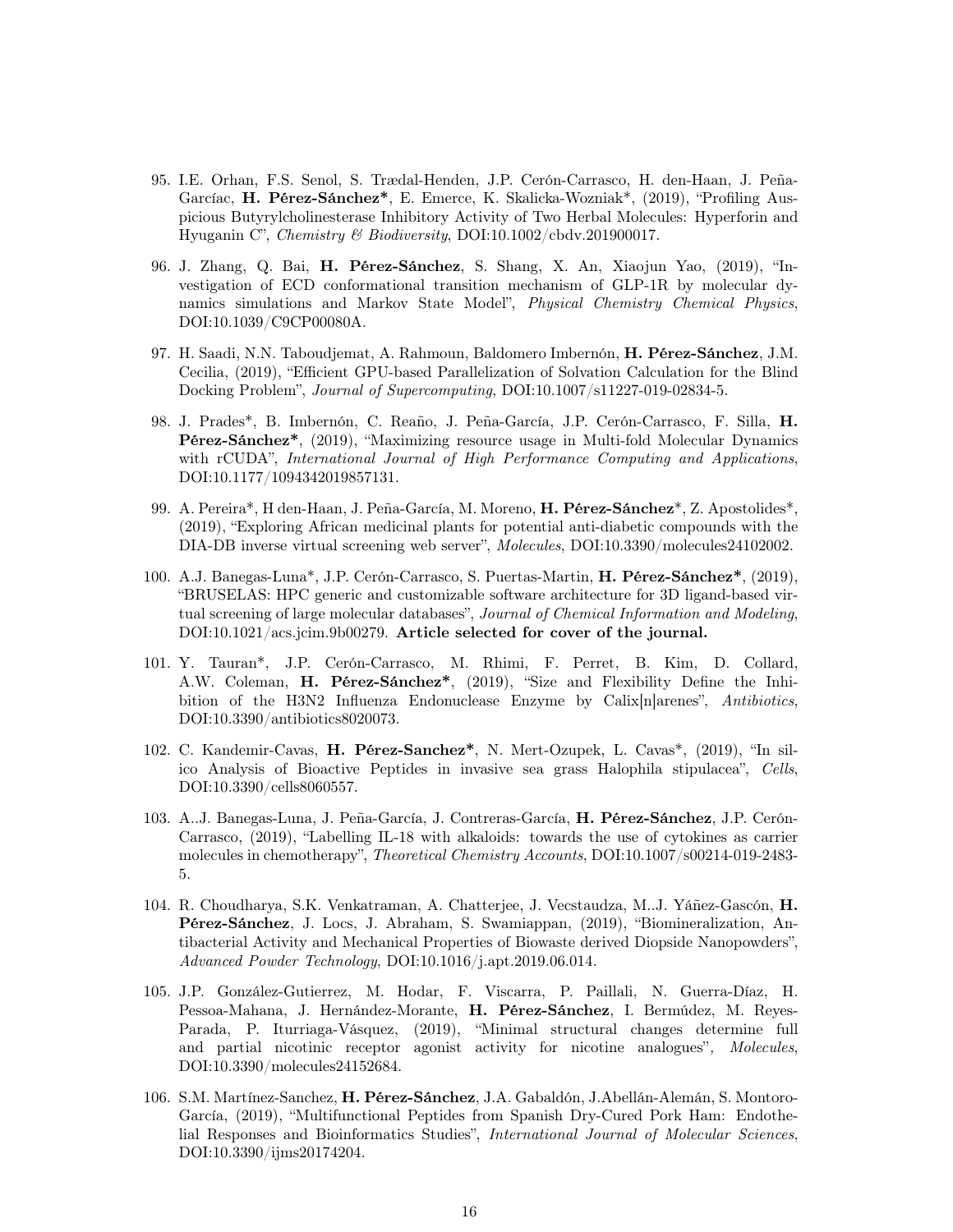- 107. A. Leyva-Pérez, M.A. Rivero-Crespo, M. Tejeda-Serrano, H. Pérez-Sánchez, J.P. Cerón-Carrasco, (2019), "Intermolecular Carbonyl–Olefin Metathesis with Vinyl Ethers Catalyzed by Homogeneous and Solid Acids in Flow", Angewandte Chemie - International Edition, DOI:10.1002/anie.201909597.
- 108. A.S.P. Pereira, A.J. Banegas-Luna, J. Peña-García, H. Pérez-Sánchez\*, Z. Apostolides\*, (2019), "Evaluation of the anti-diabetic activity of some Common Herbs and Spices: providing new insights with Inverse Virtual Screening", Molecules, DOI:10.3390/molecules24224030.
- 109. M.G. Montalbán, S. Chakraborty, J. Peña-García, H. Verli, G. Villora, H. Pérez-Sánchez\*, F. G Díaz-Baños\*, (2019), "Molecular Insight into Silk Fibroin Based Delivery Vehicle for Amphiphilic Drugs: Synthesis, Characterization and Molecular Dynamics Studies", Journal of Molecular Liquids, DOI:10.1016/j.molliq.2019.112156.
- 110. Q. Bai, S. Tan, H. Pérez-Sánchez, Z. Shen, H. Liu, X. Yao, (2019), "Conformation transition of intracellular part of GCGR in complex with agonist glucagon by conventional and accelerated molecular dynamics simulations", Frontiers in Chemistry, DOI:10.3389/fchem.2019.00851.
- 111. B. Imbernón\*, A. Serrano, A. Bueno-Crespo, J.L. Abellán, H. Pérez-Sánchez\*, J. M. Cecilia\*, (2020), "METADOCK 2: A high-throughput parallelmetaheuristic scheme for molecular docking", Bioinformatics, DOI:10.1093/bioinformatics/btz958.
- 112. M. Zakłos-Szyda, G. Budryn, G. Joanna, H. Pérez-Sánchez, D. Zyzelewicz, (2020), "Evaluation of Isoflavones as Bone Resorption Inhibitors upon Interactions with Receptor Activator of Nuclear Factor-κB Ligand (RANKL)", Molecules, DOI:10.3390/molecules25010206.
- 113. B. Alburquerque-González, S. Montoro-García, A. Bernabé-García, M. Bernabé-García, P. Campioni-Rodrigues, I. Luque, F.J. Nicolas, M. Luisa-Cayuela, T. Salo, H. Pérez-Sánchez\*, P. Conesa-Zamora\*, (2020), "New role of antidepressant imipramine as a fascin1 inhibitor in colorectal cancer cells", Experimental and Molecular Medicine, DOI:10.1038/s12276-020-0389-x.
- 114. S Montoro-García, B. Alburquerque-González, A. Bernabé-García, M. Bernabé-García, P. Campioni-Rodrigues, H. den Haan, I. Luque, F. José Nicolas, H. Pérez-Sánchez, M.L. Cayuela, T. Salo, P. Conesa-Zamora, (2020), "Novel anti-invasive properties of a Fascin1 inhibitor on colorectal cancer cells", Journal of Molecular Medicine, DOI:10.1007/s00109- 020-01877-z.
- 115. J.L. Meirelles, F.C. Nepomuceno, J. Peña-García, R. Rodríguez Schmidt, H. Pérez-Sánchez, H. Verli, (2020), "Current Status of Carbohydrates Information on Protein Data Bank", Journal of Chemical Information and Modeling, DOI:10.1021/acs.jcim.9b00874.
- 116. J.J. Hernández-Morante, I. Díaz-Soler, J.S. Galindo-Muñoz, H. Pérez-Sánchez, M.C. Barberá-Ortega, C. Manuel-Martínez, J.M. Morillas-Ruiz, (2020), "Moderate Weight Loss Modifies Leptin and Ghrelin Synthesis Rhythms but Not the Subjective Sensations of Appetite in Obesity Patients", Nutrients, DOI:10.3390/nu12040916.
- 117. M. Paredes-Ramos, A. Sabín-López, J. Peña-García, H. Pérez-Sánchez, J.M. López-Vilariño, M. E. Sastre de Vicente, (2020), "Computational aided acetaminophen – phthalic acid molecularly imprinted polymer design for analytical determination of known and new developed recreational drugs", Journal of Molecular Graphics and Modelling, DOI:10.1016/j.jmgm.2020.107627.
- 118. J. Grzelczyk, G. Budryn, H. Pérez-Sánchez, (2020), "Evaluation of affinity of bioactive isolates from various coffee extracts through binding with PPAR-γ with the use of isothermal titration calorimetry and docking simulation to prevent antidiabetic effects", Journal of Thermal Analysis and Calorimetry, DOI:10.1007/s10973-020-09801-w.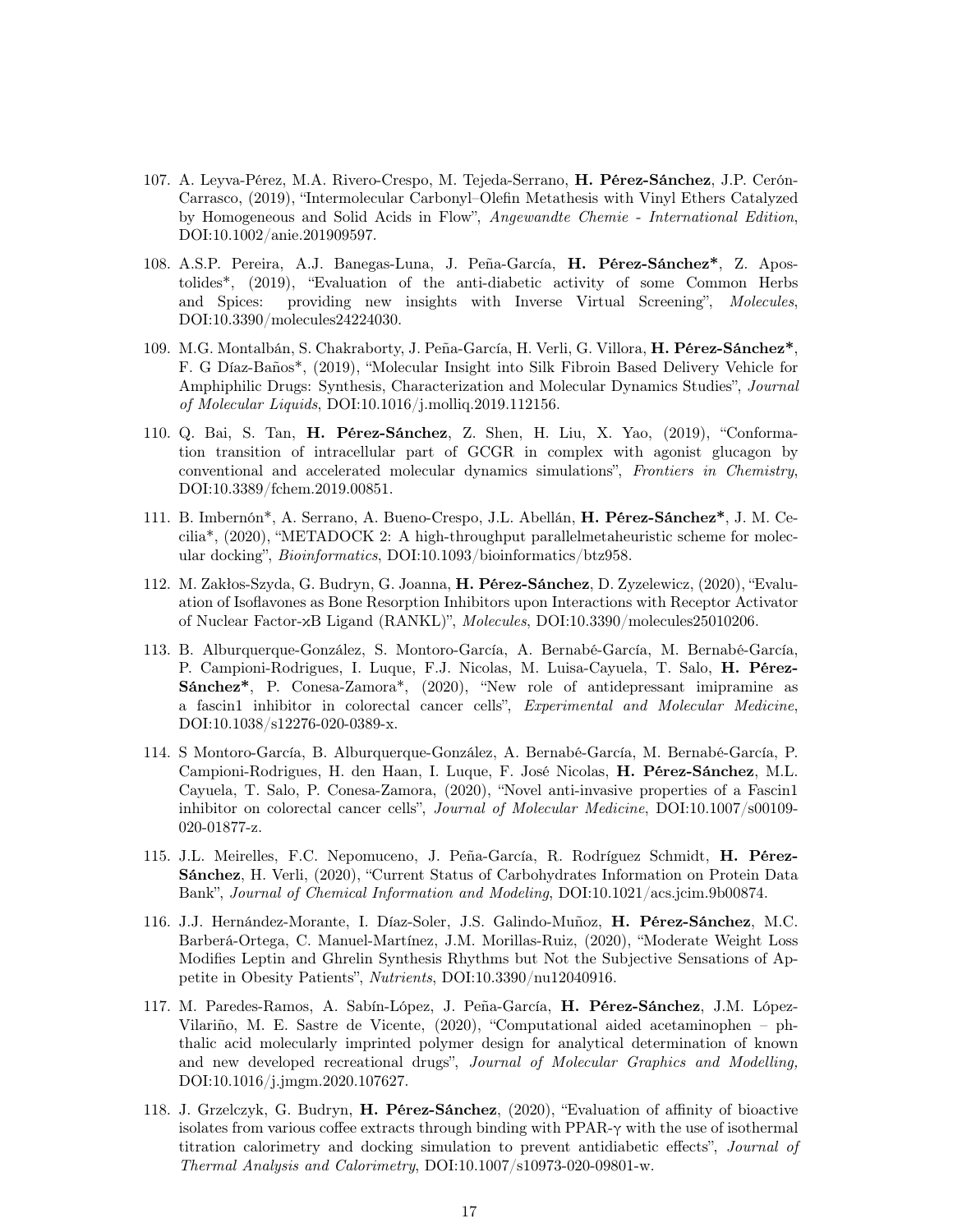- 119. S. Ślusarczyk, F.S. Deniz, R. Abel, Ł. Pecio, H. Pérez-Sánchez, J.P. Cerón-Carrasco, H. den-Haan, P. Banerjee, R. Preissner, E. Krzyżak, W. Oleszek, I.E. Orhan, A. Matkowski, (2020), "Norditerpenoids with Selective Anti-Cholinesterase 3 Activity from the Roots of Perovskia atriplicifolia Benth.", International Journal of Molecular Sciences, DOI:10.3390/ijms21124475.
- 120. R. González-Louzao, C. Lucas-Abellán, H. Pérez-Sánchez, J.P. Cerón-Carrasco, J.A. Gabaldón, S. López-Miranda, M.J. Yáñez-Gascón, M. Asín-Llorca, E. Núñez-Delicado, (2020), "Encapsulation of finasteride with native and modified gamma-cyclodextrins. Extensive characterization of the complexes", International Journal of Pharmaceutics, DOI:10.1016/j.ijpharm.2020.119619.
- 121. S. Puertas-Martín, J.L. Redondo, H. Pérez-Sánchez, P.M. Ortigosa, (2020), "Optimizing electrostatic similarity for virtual screening: A new methodology", Informatica, DOI:10.15388/20-INFOR424.
- 122. H. Pérez-Sánchez\*, H. den-Haan, J. Peña-García, J. Lozano-Sánchez, M.E. Martínez-Moreno, A. Sánchez-Pérez, A. Muñoz, P. Ruiz-Espinosa, A.S.P. Pereira, A. Katsikoudi, J.A. Gabaldón-Hernández, I. Stojanovic8, A.S. Carretero\*, A.G. Tzakos\*, (2020), "DIA-DB: a database and web server for the prediction of diabetes drugs", *Journal of Chemical* Information and Modeling, DOI:10.1021/acs.jcim.0c00107.
- 123. J.K. Agutaya, R. Inoue, S.S. Tsie, A.T. Quitain, J. Peña-García, H. Pérez-Sánchez, M. Sasaki, T. Kida, (2020), "Metal-free synthesis of HMF from glucose using the supercritical CO2–subcritical H2O–isopropanol system", Industrial & Engineering Chemistry Research, DOI:10.1021/acs.iecr.0c03551.
- 124. A. Serrano, B. Imbernón, H. Pérez-Sánchez, J.M. Cecilia, A. Bueno-Crespo, J.L. Abellán, (2020), "QN-Docking: An innovative molecular docking methodology based on Q-Networks", Applied Soft Computing, DOI:10.1016/j.asoc.2020.106678.
- 125. F. Berat Akçešme, J. Peña-García, H. Pérez-Sánchez, N. Bešli, (2020), "Assessment of Interaction of Human OCT 1-3 Proteins and Metformin using Silico Analyses", Acta Chimica Slovenica, (in press).
- 126. M.I. Rodríguez-López, M.T. Mercader-Ros, C. Lucas-Abellán, J.A. Pellicer, A. Pérez-Garrido, H. Pérez-Sánchez, M.J. Yáñez-Gascón, J.A. Gabaldón, E. Núñez-Delicado, (2020), "Comprehensive characterization of linalool-HP-β-Cyclodextrin inclusion complexes", Molecules, DOI:10.3390/molecules25215069.
- 127. H. Pérez-Sánchez\*, H. den-Haan, A. Pérez-Garrido, J. Peña-García, S. Chakraborty, I.E. Orhan\*, F.S. Deniz, J.M. Villalgordo\*, (2020), "Combined structure and ligand-based design of selective acetylcholinesterase inhibitors", Journal of Chemical Information and Modeling, DOI:10.1021/acs.jcim.0c00463.
- 128. H. Pérez-Sánchez\*, T. Kumar, G. Priya Doss, R. Rodríguez-Schmidt, J.P. Cerón-Carrasco, J. Peña-García, Z. Ye, S. Yuan, S. Günther, (2020), "Prediction and Characterization of Influenza Virus Polymerase Inhibitors Through Blind Docking and Ligand Based Virtual Screening", Journal of Molecular Liquids, DOI:10.1016/j.molliq.2020.114784.
- 129. R. Abel, Q. Chen, M. Paredes-Ramos, H. Pérez-Sánchez, F. Coluzzi, M. Rocco, C. Mura, M. Simmaco, P.E. Bourne, R. Preissner, P. Banerjee, (2020), "Computational prediction of potential inhibitors of the main protease of SARS-CoV-2", Frontiers in Chemistry, DOI:10.3389/fchem.2020.590263.
- 130. I. Terekhova\*, I. Kritskiy, M. Agafonov, R. Kumeev, C. Cortes-Martínez, H. Pérez-Sánchez\*, (2020), "Selective binding of cyclodextrins with leflunomide and its pharmacologically active metabolite teriflunomide", International Journal of Molecular Sciences, DOI:10.3390/ijms21239102.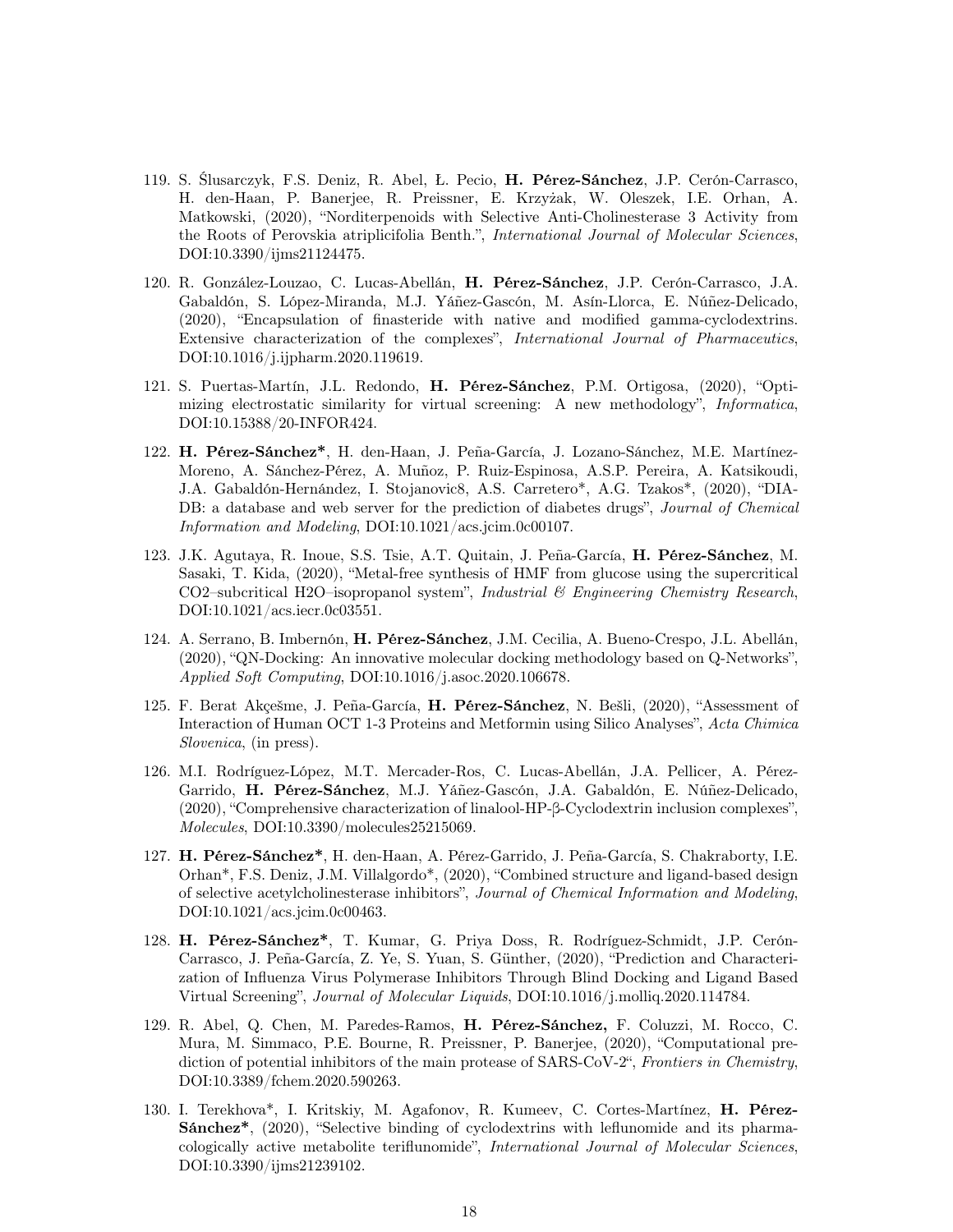- 131. N. Pradhan, N. Akhtar, B. Nath, J. Peña-García, A. Gupta, H. Pérez-Sánchez, S. Kumar, D. Manna, Debasis, (2020), "Inhibition of Immunosuppressive Indoleamine 2,3-Dioxygenase by Targeting the Heme and Apo-form", Chemical Communications, DOI;10.1039/D0CC06942F.
- 132. J. Grzelczyk\*, G. Budryn, J. Peña-García, D. Szwajgier, I. Gałązka-Czarnecka, J. Oracz, H. Pérez-Sánchez\*, (2021), "Evaluation of the inhibition of monoamine oxidase A by bioactive coffee compounds protecting serotonin degradation", Food Chemistry, DOI:10.1016/j.foodchem.2021.129108.
- 133. B. Alburquerque-González, Á. Bernabé-García, M. Bernabé-García, J. Ruiz-Sanz, F.F. López-Calderón, L. Gonnelli, L. Banci, J. Peña-García, I. Luque-Fernández, F.J. Nicolás, M.L. Cayuela-Fuentes, E. Luchinat, H. Pérez-Sánchez, S. Montoro-García, P. Conesa-Zamora, (2021), "The FDA-approved antiviral raltegravir inhibits Fascin1-dependant invasion of colorectal tumor cells in vitro and in vivo", Cancers, DOI:10.3390/cancers13040861.
- 134. H. Azizian, S. Forooghian, A. Amanlou, H Pérez-Sánchez, Massoud Amanlou, (2021), "Phenothiazine as novel human superoxide dismutase modulators: discovery, optimization, and biological evaluation", Journal of Biomolecular Structure and Dynamics, DOI:10.1080/07391102.2021.1893819.
- 135. T. Castillo-Santaella, J.J. Hernandez-Morante, J. Suarez-Olmos, J. Maldonado-Valderrama, J. Peña-García, C. Martínez-Cortés, H. Pérez-Sánchez\*, (2021), "Identification of the thistle milk component  $Silibinin(A)$  and Glutathione-disulphide as potential inhibitors of the pancreatic lipase: potential implications on weight loss", Journal of Functional Foods, DOI:10.1016/j.jff.2021.104479.
- 136. A.J. Banegas-Luna\*, J. Peña-García, A. Iftene, F. Guadagni, P. Ferroni, N. Scarpato, F.M. Zanzotto, A. Bueno-Crespo, H. Pérez-Sánchez\*, (2021), "Towards the Interpretability of Machine Learning Predictions for Medical Applications Targeting Personalised Therapies: A Cancer Case Survey", International Journal of Molecular Sciences, DOI:10.3390/ijms22094394.
- 137. Q. Bai\*, J. Ma, S. Liu, T. Xu, A.J. Banegas-Luna, H. Pérez-Sánchez\*, Y. Tian, J. Huang, H. Liu, X. Yao\*, (2021), "WADDAICA: a webserver for aiding protein drug design by artificial intelligence and classical algorithm", Computational and Structural Biotechnology Journal, DOI:10.1016/j.csbj.2021.06.017.
- 138. F. Motamedi, H. Pérez-Sánchez, A. Mehridehnavi, A. Fassihi, F. Ghasemi, (2021), "Accelerating Big Data Quantitative Structure-Activity Prediction through LASSO-Random Forest Algorithm in QSAR Studies", Bioinformatics, DOI:10.1093/bioinformatics/btab659.
- 139. D. Méndez-Álvarez, V. Herrera-Mayorga, A. Juárez-Saldivar, A. Paz-González, E. Ortiz-López, D. Bandyopadhyay, H. Pérez-Sánchez, G. Rivera, (2021), "Ligand-based virtual screening, molecular docking, and molecular dynamics of eugenol analogs as potential acetylcholinesterase inhibitors with biological activity against Spodoptera frugiperda", Molecular Diversity, DOI:10.1007/s11030-021-10312-5.
- 140. Q. Bai\*, S. Liu, Y. Tian, T. Xu, A.J. Banegas-Luna, H. Pérez-Sánchez\*, J. Huang, H. Liu, X. Yao, (2021), "Application advances of deep learning methods for de novo drug design and molecular dynamics simulation", WIREs Computational Molecular Science, DOI:10.1002/wcms.1581.
- 141. A.C. Manivannan, M. Carmena-Bargueňo, V. Devaraju, P. Sen, H. Pérez-Sánchez, A. Mohammed, A. Farasani, A. Oyouni, S. Aljohani, O. Alzahrani, M. Altayar, R. Aeban, P. Velmurugan, V. Mohanavel, T. Sathiamoorthi and R. Krishnaraj, (2022), "Curcumin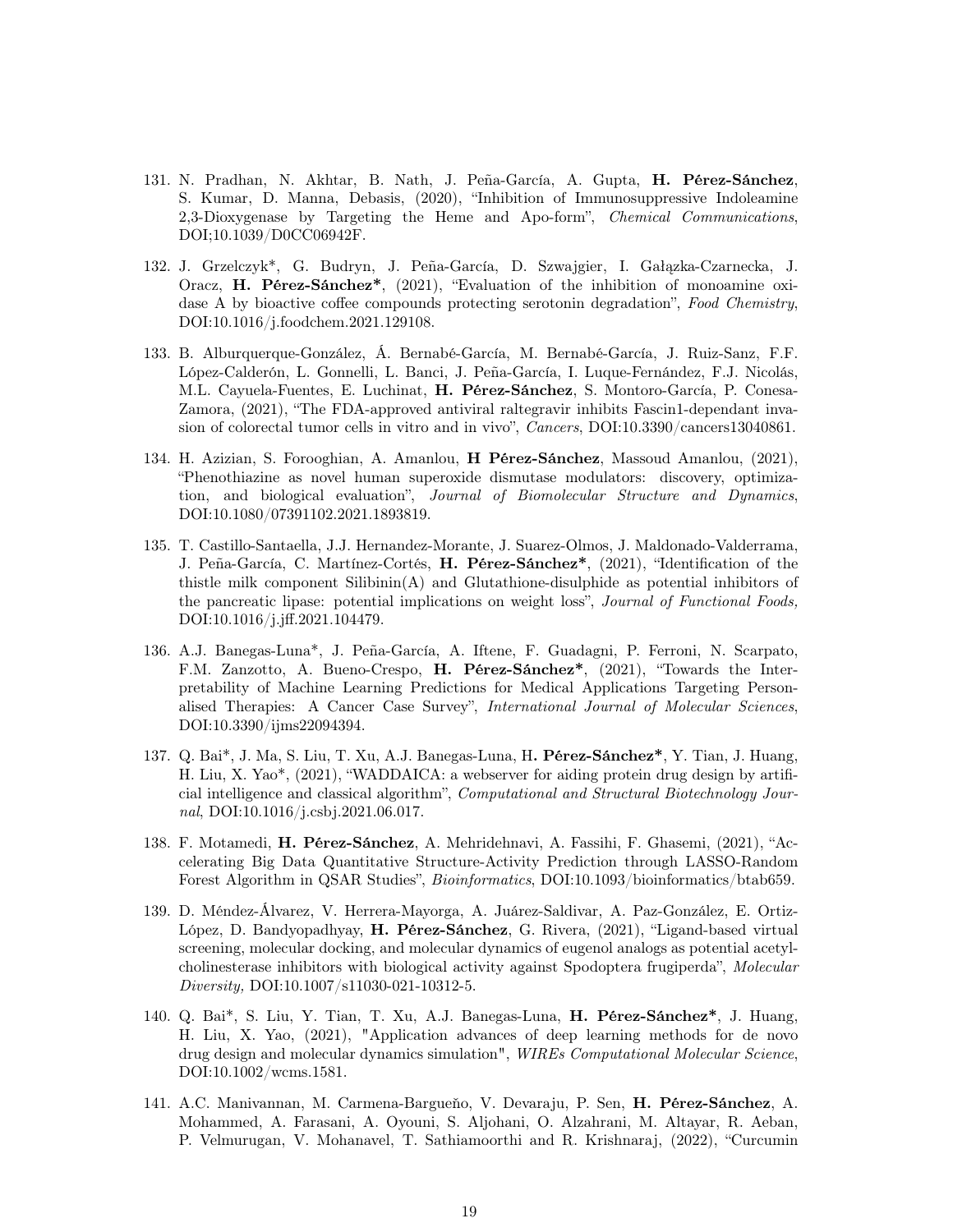based inhibitors of thrombosis and cancer metastasis promoting factor CLEC 2 from traditional medicinal species Curcuma longa", Evidence-Based Complementary and Alternative Medicine, DOI:10.1155/2022/9344838.

- 142. S. Puertas-Martín, J.L. Redondo, M. Ferrández, H. Pérez-Sánchez, P. Ortigosa, (2021), "MultiPharm-DT: a Multi-Objective Decision Tool for Ligand-Based Virtual Screening Problems", Informatica, DOI:10.15388/21-INFOR469.
- 143. J.T. Ortega, T. Parmar, M. Carmena-Bargueño, H. Pérez-Sánchez\*, B. Jastrzebska, (2022), "Flavonoids improve the stability and function of P23H rhodopsin slowing down the progression of retinitis pigmentosa in mice", Journal of Neuroscience Research, DOI:10.1002/jnr.25021.
- 144. M. Paredes-Ramos, E. Conde Piñeiro, H. Pérez-Sánchez, J.M. López-Vilariño, (2022), "Natural peptides as strategy to prevent and reduce the novel SARS-CoV-2 infection", Journal of Food Quality, DOI:10.1155/2022/2102937.
- 145. D. Zaragoza-Huesca, C. Martínez-Cortés, A.J. Banegas-Luna, A. Pérez-Garrido, J.M. Vegara-Meseguer, J. Peñas-Martínez, M.C. Rodenas, S. Espín-García, H. Pérez-Sánchez\*, I. Martínez-Martínez, (2022), "Identification of Kukoamine A, Zeaxanthin and Clexane as New Furin Inhibitors", International Journal of Molecular Sciences, DOI:10.3390/ijms23052796.
- 146. G.A. Gyebia, O.M. Ogunyemi, A.A. Adefolalu, A. Rodríguez-Martínez, J.F. López-Pastor, A.J.Banegas-Luna, H. Pérez-Sánchez, A.P. Adegunloye, O.B. Ogunro, S.O. Afolabi, (2022), "African derived phytocompounds may interfere with SARS-CoV-2 RNA capping machinery via inhibition of 2'-O-ribose methyltransferase: an in silico perspective", Journal of Molecular Structure, DOI:10.1016/j.molstruc.2022.133019.
- 147. G.A. Gyebi\*, O.M. Ogunyemi, A.A. Adefolalu, J.F. López-Pastor, A.J. Banegas-Luna, A. Rodríguez-Martínez, Horacio Pérez-Sánchez\*, A.P. Adegunloye, O.B. Ogunro, S.O. Afolabi, A. Baazeem, S.S. Alotaibi, G. El-Saber Batiha, (2022), "Antimalarial phytochemicals as potential inhibitors of SARS-CoV-2 guanine N7-methyltransferase (nsp 14): an integrated computational approach", Journal of Biomolecular Structure and Dynamics, DOI:10.1080/07391102.2022.2078408.

### Publications in non ISI-indexed Journals

- 1. J. Carretero, J. Garcia-Blas, D. E. Singh, F. Isaila, A. Lastovetsky, T. Fahringer, R. Prodan, C. Symeonidou, G. Bosilca, A. Fassihi, H. Pérez-Sánchez, (2015), "Acceleration of MPI mechanisms for sustainable HPC applications", Supercomputing Frontiers and Innovations, DOI:10.14529/jsfi150202.
- 2. A. Valero, H. Pérez-Sánchez, (2015), "Multiple MEG and Multiple TMS: Two New Electromagnetic Measurement and Induction Techniques", Journal of Computer Science and Systems Biology, DOI:10.4172/jcsb.1000196.
- 3. V. Rezaei-Tabar, H. Fathipor, H. Pérez-Sánchez, F. Eskandari, D. Plewczynski, (2019), "Mixture of Forward-Directed and Backward-Directed Autoregressive Hidden Markov Models for Time series Modeling", Journal of the Iranian Statistical Society, DOI:10.29252/jirss.18.1.89.
- 4. N. Geetha, A. Ayeshamariam, S. Sivaranjani, N. Nagarani, G. Prabhavathi, M.P. Srinivasan, N. Punithavelan, H. Pérez-Sánchez, M. Jayachandran, (2019), "Comparative Study of ZnO, TiO2, ZnO-Doped TiO2 and TiO2-Doped ZnO Nanocomposites and Their Biological Applications", Journal of Bionanoscience, DOI:10.1166/jbns.2018.1606.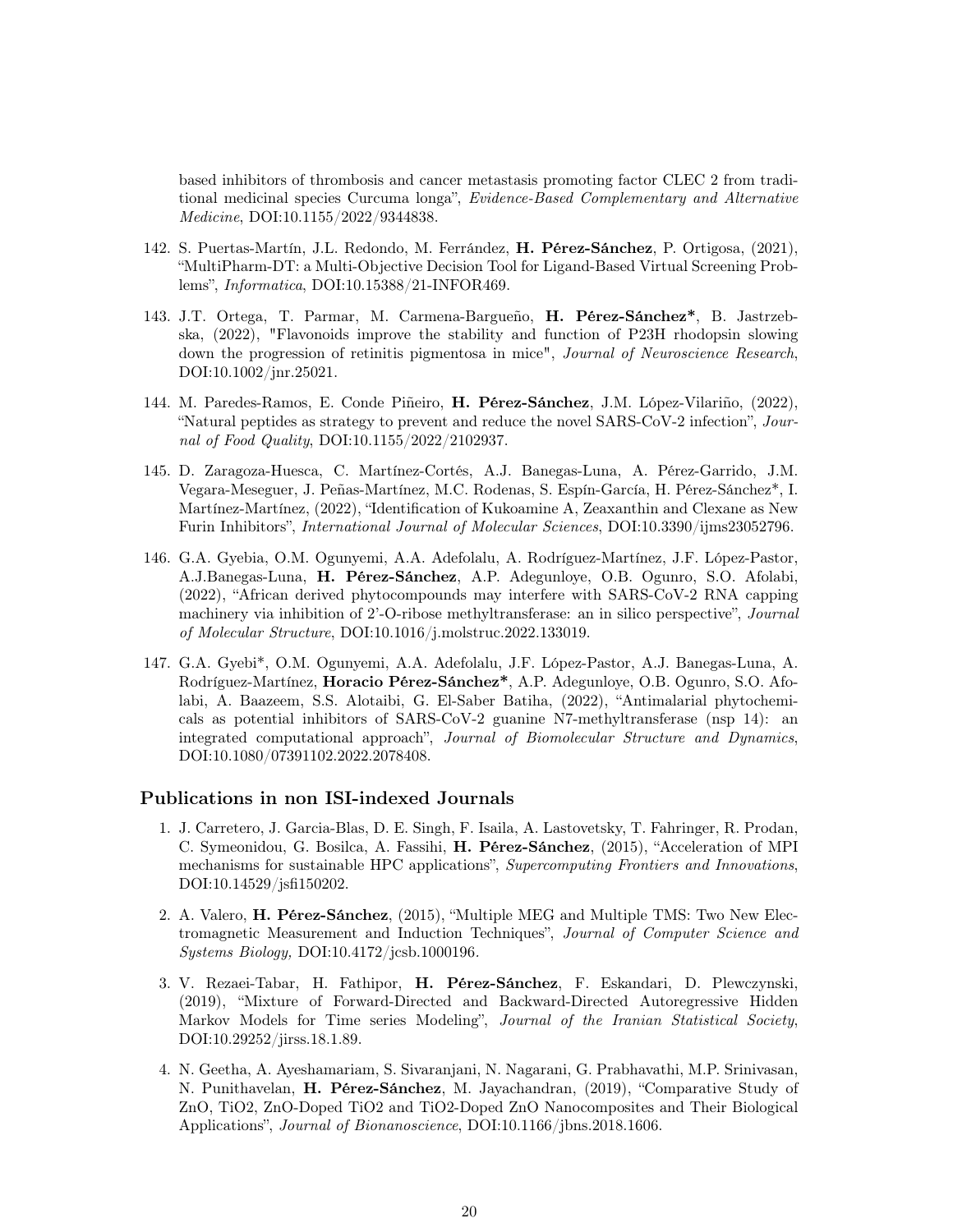## Editorials

- 1. H. Pérez-Sánchez, (2012) "Exploitation of Massively Parallel Architectures for Drug Discovery", Drug Designing, 2, e108, DOI:10.4172/2169-0138.1000e108.
- 2. I. Merelli, H. Pérez-Sánchez, S. Gesing, D. D'Agostino, (2013) "Latest Advances in Distributed, Parallel, and GPU-accelerated Approaches to Computational Biology", Concurrency and Computation: Practice and Experience, 26(10), 1699-1704. DOI: 10.1002/cpe.3111.
- 3. H. Pérez-Sánchez, J.M. Cecilia, B. Imbernón Tudela, A. Pérez-Garrido, J. Soto, I. Timón-Pérez, J. García-Rodríguez, G. Cano, A. Bueno-Crespo, J. Vegara-Meseguer, (2014) "The Need for an Integrated Computational/Experimental Approach in the Discovery and Design of New Drugs", Drug Designing, 3, e121, DOI:10.4172/2169-0138.1000e121.
- 4. I. Merelli, H. Pérez-Sánchez, S. Gesing, D. D'Agostino, (2014) "High-Performance Computing and Big Data in Omics-Based Medicine", Biomed Research International, Article ID 825649.
- 5. H. den Haan, A. Fassihi, A. Bueno-Crespo, J. Soto, J. Vegara-Meseguer, S. Montoro, H. Pérez-Sánchez, (2015) "Application of Modern Drug Discovery Techniques in the Context of Diabetes Mellitus and Atherosclerosis", Drug Designing, 4, e125, DOI:10.4172/2169- 0138.1000e125.
- 6. H. Pérez-Sánchez, S. Gesing, I. Merelli, (2016) "High Performance Computing in Drug Discovery", Current Drug Targets, 17(13), 1. DOI:10.2174/138945011714160930230542.
- 7. J.P. Ceron-Carrasco, T. Coronado-Parra, B. Imbernón-Tudela, A.J. Banegas-Luna, F. Ghasemi, J.M. Vegara- Meseguer, I. Luque, S. S. Azam, S. Trædal-Henden, H. Pérez-Sánchez, (2016) "Application of Computational Drug Discovery Techniques for Designing New Drugs against Zika Virus", Drug Designing, 5, e131, DOI:10.4172/2169-0138.1000e131.
- 8. S. Puertas-Martín, M. Paredes-Ramos, P.M. Ortigosa, J.L. Redondo, A.J. Banegas-Luna, O. Brovarets, H. Pérez-Sánchez\*, (2020), "Is high performance computing a requirement for novel drug discovery and how will this impact academic efforts?", Expert Opinion On Drug Discovery, DOI:10.1080/17460441.2020.1758664. By invitation.
- 9. A.J. Banegas-Luna\*, M. Carmena-Bargueño, H. Pérez-Sánchez\*, (2021), "Quo Vadis Artificial Intelligence and Personalized Medicine", Future Drug Discovery, DOI:10.4155/fdd-2021-0009.

### Book chapters

- 1. J. García de la Torre, A. Ortega, H. Pérez-Sánchez, (2005) "Solution properties of flexible macromolecules: Theoretical and computational approaches" in "Analytical Ultracentrifugation: Techniques and methods" (ISBN 0-85404-547-3), RSC Press.
- 2. J. García de la Torre, F.G. Díaz Baños, H. Pérez-Sánchez, (2006) "Computational methods for dynamic electro-optic properties of macromolecules and nanoparticles in solution" in "Molecular and Colloidal Electro-optics" (ISBN 0-8493-9811-8), CRC Press.
- 3. H. Pérez-Sánchez, José M. Cecilia, José M. García, (2012) "Recent Advances and Future Trend on the Emerging Role of GPUs as Platforms for Virtual Screening-Based Drug Discovery" in "Virtual Screening" (ISBN 979-953-307-358-2) INTECH Press.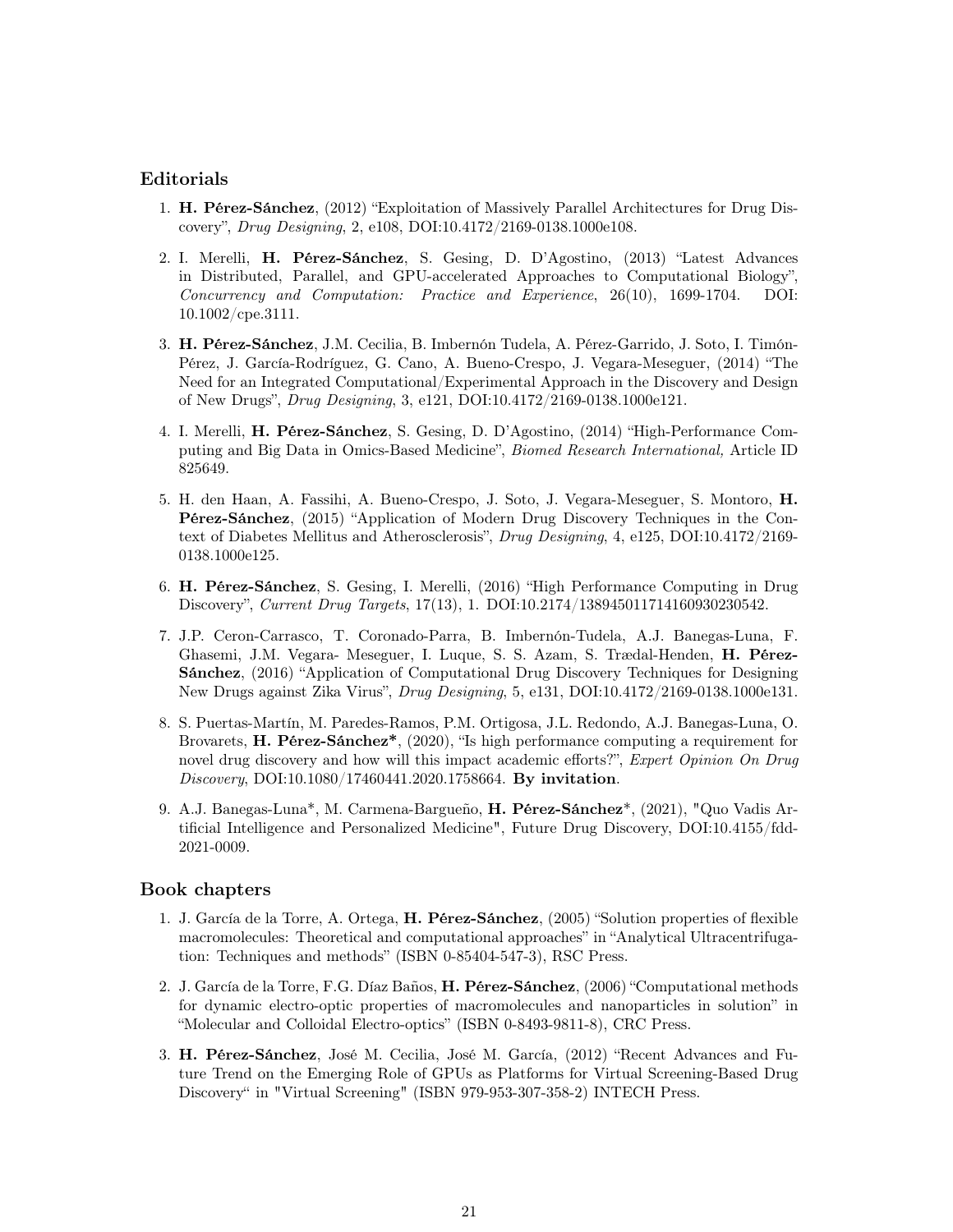## Preprints

- 1. H. Pérez-Sánchez\*, V. Rezaei, V. Mezhuyev, D. Man, J. Peña-García, H. den-Haan, S. Gesing, (2015), "Developing Science Gateways for Drug Discovery in a Grid Environment", PeerJ PrePrints, DOI:10.7287/peerj.preprints.1245v1.
- 2. H. den Haan, JJ Hernández-Morante, H. Pérez-Sánchez, (2016) "Computational evidence of a compound with nicotinic α4β2-Ach receptor partial agonist properties as possible coadjuvant for the treatment of obesity", bioRxiv, DOI:10.1101/088138.
- 3. S. Puertas-Martín, J.L. Redondo, H. Pérez-Sánchez, P. Martínez-Ortigosa, (2019) "Optimizing Electrostatic Similarity for Virtual Screening: A New Methodology", Chemrxiv, DOI:10.26434/chemrxiv.10044272.v1.
- 4. AJ. Banegas-Luna\*, J. Peña-García, A. Iftene, F. Guadagni, P. Ferroni, N. Scarpato, F.M. Zanzotto, A. Bueno-Crespo, H. Pérez-Sánchez\*, (2020), "When will the mist clear? On the Interpretability of Machine Learning for Medical Applications: a survey", arXiv:2010.00353.
- 5. L. Çavaş\*, C. Dag, M. Carmena-Barreño, C. Martínez-Cortés, J.P. Cerón-Carrasco, H. Pérez-Sánchez\*, (2020), "Secondary Metabolites from Caulerpa Cylindracea (Sonder) Could Be Alternative Natural Antiviral Compounds for COVID-19: A Further in Silico Proof", Chemrxiv, DOI:10.26434/chemrxiv.13353473.v1.
- 6. S. Bour, Y. Dening, M. Balbach, I. Poser, I. Ramírez-Álvarez, H. den-Haan, C. Kluge, R. Naumann, R. Oertel, I. Alba-Alejandre, D. Accardi, C.G. Stief, M. Dieterich, P. Falkai, R. A. Böckmann, H. Pérez-Sánchez, A.A. Hyman, M. Trottmann, Francisco Pan-Montojo, (2021), "A conserved role of Parkinson-associated DJ-1 metabolites in sperm motility, mitosis, and embryonic development", bioRxiv, DOI:10.1101/2021.01.16.426934.
- 7. AJ. Banegas-Luna\*, H. Pérez-Sánchez, (2022), "SIBILA: High-performance computing and interpretable machine learning join efforts toward personalised medicine in a novel decision-making tool", arXiv:2205.06234v1.

## Publications in Scientific Magazines

- 1. A. Juluri, F. Ghasemi, H. Pérez-Sánchez, N. Murthy (2015) "Captisol-enabled(TM) Lipophilic Drug Complex Delivered Transdermally by Iontophoresis", Drug Development & Delivery, 15, 5.
- 2. A.J. Banegas-Luna, M. Paredes-Ramos, J.M. Vegara-Meseguer, M.E. Moreno, H. Pérez-Sánchez, (2020) "Advanced Computational Drug Discovery Tools Through user friendly web servers", Pharma Focus Asia, 38, 30-33.

## Peer-Reviewed Conference Proceedings

- 1. "Receptor specific forcefield: improving classical forcefields with quantum mechanical calculations", H. Pérez-Sánchez, B. Fischer, H. Merlitz and W. Wenzel. NIC Workshop 2007, From Computational Biophysics to Systems Biology, Jan Meinke, Ulrich H.E. Hansmann (Editors) John von Neumann Institute for Computing, Jülich, NIC Series, 36 (ISBN 978-3-9810843-2-0), 263-265.
- 2. "High Throughput in-silico Screening against flexible protein receptors", **H. Pérez-Sánchez**, B. Fischer, H. Merlitz and W. Wenzel. NIC Workshop 2008, From Computational Biophysics to Systems Biology, Jan Meinke, Ulrich H.E. Hansmann (Editors) John von Neumann Institute for Computing, Jülich, NIC Series, 40 (ISBN 978-3-9810843-6-8), 133-136.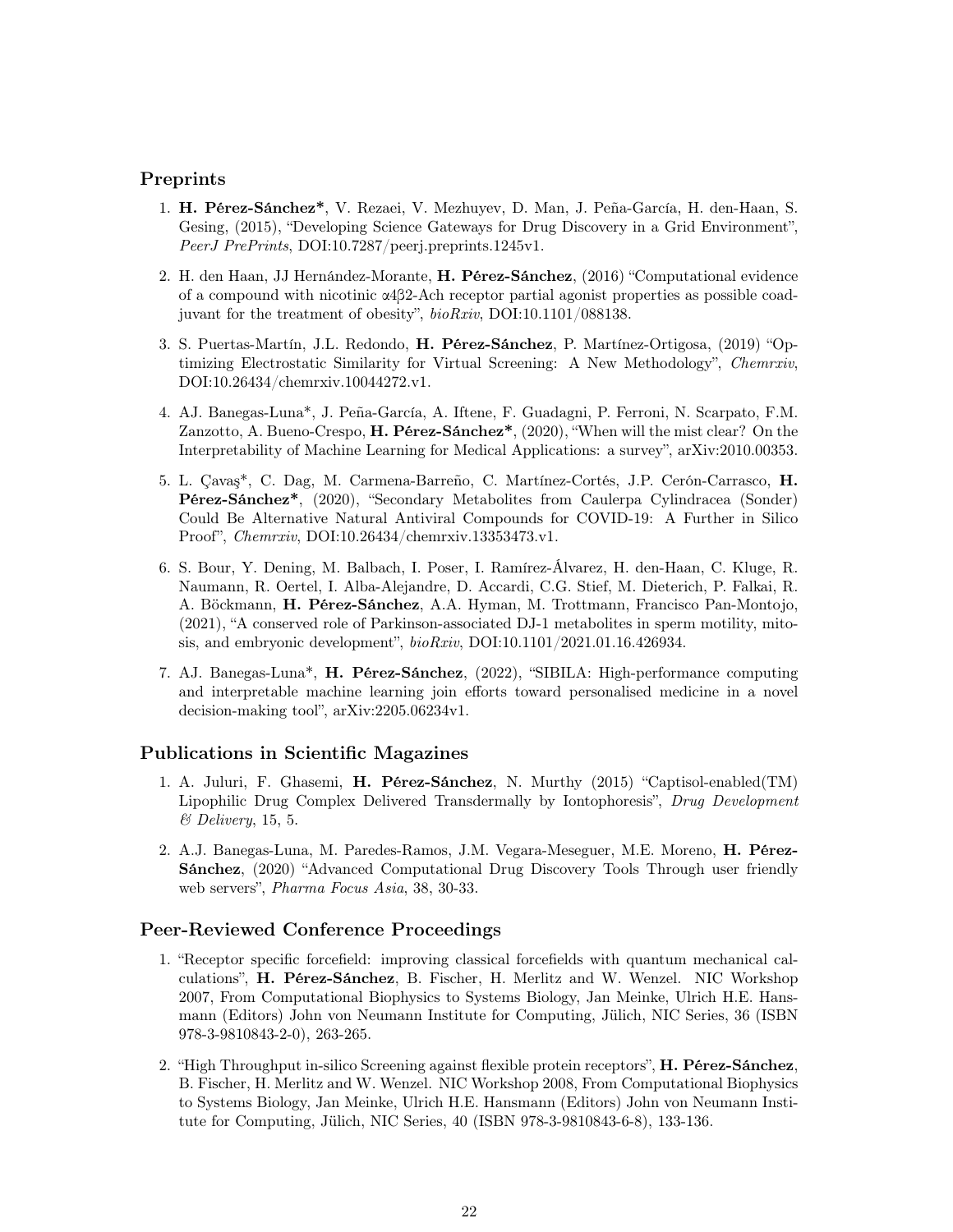- 3. "Implementation of an effective non-bonded interactions kernel for biomolecular simulations on the Cell processor", H. Pérez-Sánchez and W. Wenzel. In Proceedings of Massively Parallel Computational Biology on GPUs, Jahrestagung der Gesellschaft für Informatik e.V., Lübeck, Germany, September 29, 2009. Volume 154 of Lecture Notes in Informatics (ISBN 978-3-88579-241-3), 721-729.
- 4. G.D. Guerrero, H. Pérez-Sánchez, W. Wenzel, J.M. Cecilia, J.M. García, (2011) "Effective Non-Bonded Interactions Kernel for Virtual Screening on emergent parallel architectures", In PACBB11, 5th International Conference on Practical Applications of Computational Biology & Bioinformatics. Advances in Intelligent and Soft Computing (ISBN: 978-3-642-19913-4), 93, 63-69. DOI: 10.1007/978-3-642-19914-1\_9.
- 5. I. Sánchez-Linares, H. Pérez-Sánchez, J.M. García, (2012) "Accelerating Grid Kernels for Virtual Screening on Graphics Processing Units" In: Proceedings of the 2011 International Conference on Parallel Computing (ParCo 2011), Advances in Parallel Computing (ISBN: 978-1-61499-040-6), 22, 413-420. DOI:10.3233/978-1-61499-041-3-413.
- 6. H. Pérez-Sánchez, I. Kondov, J.M. García, K. Klenin, W. Wenzel, (2011) "A Pipeline Pilot based SOAP implementation of FlexScreen for High-Throughput Virtual Screening" In: IWSG-Life 2011 (3rd International Workshop on Science Gateways for Life Sciences), P9, 1-9.
- 7. I. Sánchez-Linares, H. Pérez-Sánchez, G.D. Guerrero, J.M. Cecilia, J.M. García, (2011) "Accelerating multiple target drug screening on GPUs" In: CMSB 2011 (9th International Conference on Computational Methods in Systems Biology), ISBN: 978-1-4503-0817-5, 95- 102. DOI: 10.1145/2037509.2037523.
- 8. I. Sánchez-Linares, H. Pérez-Sánchez\*, J.M. Cecilia, J.M. García, (2011) "BINDSURF: a fast blind Virtual Screening methodology on GPUs" In: NETTAB 2011 workshop focused on Clinical Bioinformatics, 95-97.
- 9. E. J. Cepas Quiñonero, H. Pérez-Sánchez\*, J.M. Cecilia, J.M. García, (2011) "MURCIA: Fast parallel solvent accessible surface area calculation on GPUs and application to drug discovery and molecular visualization" In: NETTAB 2011 workshop focused on Clinical Bioinformatics, 52-55.
- 10. G.D. Guerrero, H. Pérez-Sánchez\*, J.M. Cecilia, J.M. García, (2012) "Parallelization of Virtual Screening in Drug Discovery on Massively Parallel Architectures" In: 20th Euromicro International Conference on Parallel, Distributed, and Network-Based Processing PDP 2012 (ISBN :978-1-4673-0226-5), 588-595. DOI: 10.1109/PDP.2012.26.
- 11. E. J. Cepas Quiñonero, P. Koehl, H. Pérez-Sánchez, and J. M. García, (2012) "Analytical solvent accessible surface area calculation on GPUs" In: 12th International Conference on Computational and Mathematical Methods in Science and Engineering, CMMSE 2012 (ISBN: 978-84-615-5392-1), 307-309.
- 12. H. Pérez-Sánchez\*, E. J. Cepas Quiñonero, J.M. Cecilia, and J. M. García, (2012) "Parallel blind Virtual Screening with implicit solvation models" In: Applied Computing 2012 (ISBN: 978-989-8533-14-2), 421-423.
- 13. G.D. Guerrero, J.M. Cecilia, J.M. García, H. Pérez-Sánchez<sup>\*</sup>, (2013) "Impact of implicit solvation models on database enrichment in GPU based blind Virtual Screening" In: Internatonal Work-Conference on Bioinformatics and Biomedical Engineering, IWBBIO 2013 (ISBN 978-84-15814-13-9 ), 731-734.
- 14. Q. Zhang, J.M. García, J. Wang, T. Hou, H. Pérez-Sánchez\*, (2013) "A GPU based Conformational Entropy Calculation Method" In: International Work-Conference on Bioinformatics and Biomedical Engineering, IWBBIO 2013 (ISBN 978-84-15814-13-9 ), 735-744.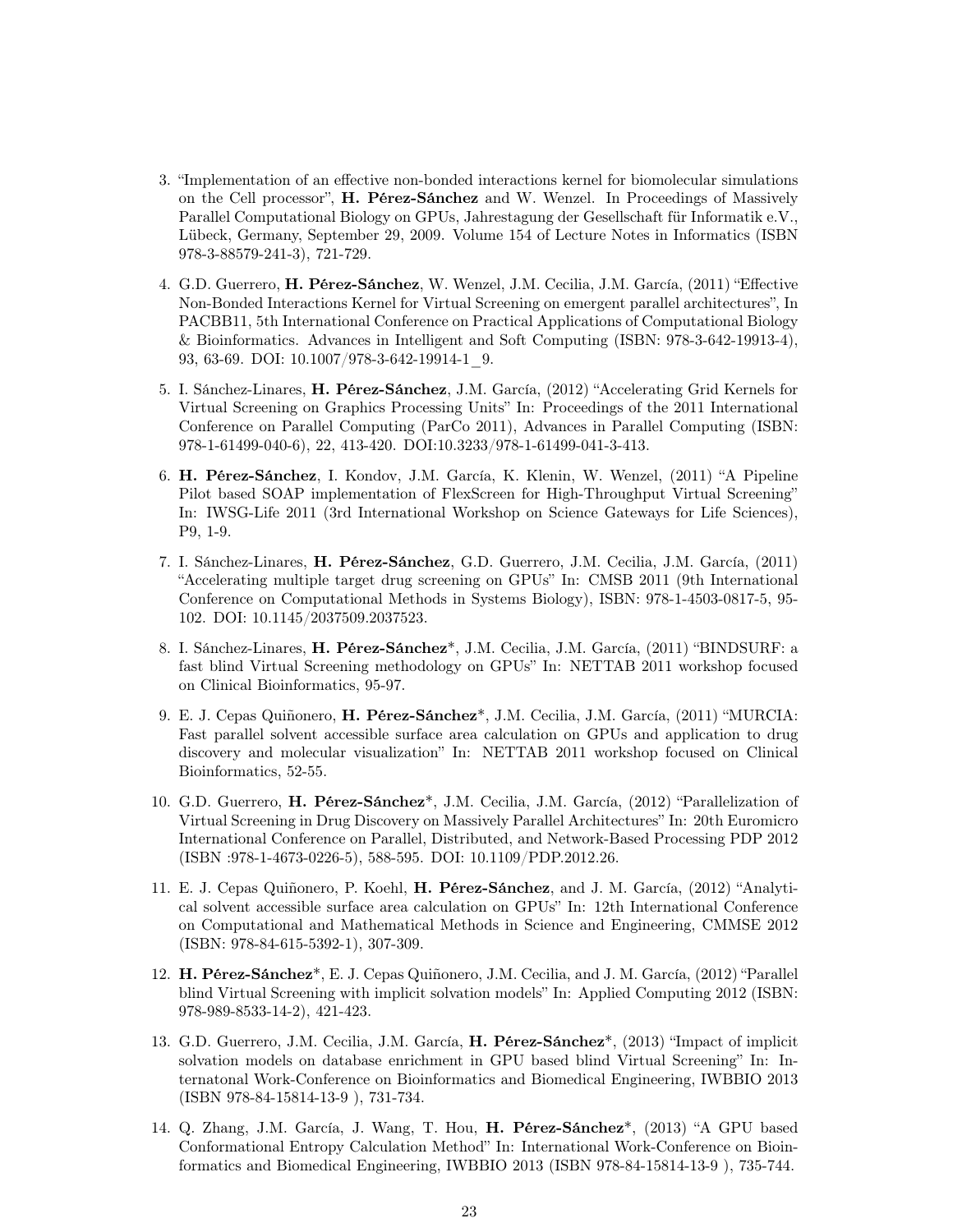- 15. H. Pérez-Sánchez\*, G. D. Guerrero, J. M. Garcia, J. Peña, J. M. Cecilia, G. Cano, S. Orts-Escolano. J. Garcia-Rodriguez, "Improving Drug Discovery using a neural networks based parallel scoring function" In: International Joint Conference on Neural Networks, IJCNN 2013 (ISBN 978-1-4673-6128-6), 1436-1440. DOI: 10.1109/IJCNN.2013.6706909.
- 16. G. Cano, M. Manrubia-Cobo, H. den-Haan, J. García-Rodríguez, H. Pérez-Sánchez, (2013) "Improvement of Virtual Screening predictions using Support Vector Machines" In: 13th International Conference on Computational and Mathematical Methods in Science and Engineering, CMMSE 2013 (ISBN 978-84-616-2723-3), 1144-1153.
- 17. H. Pérez-Sánchez\*, G.D. Guerrero, F. Sanz, J.M. Cecilia, (2013) "A GPU based Volunteer Computing Platform for the discovery of bioactive compounds" In: 13th International Conference on Computational and Mathematical Methods in Science and Engineering, CMMSE 2013 (ISBN 978-84-616-2723-3), 1157-1160.
- 18. J. Peña, J. M. Cecilia, H. Pérez-Sánchez<sup>\*</sup>, (2013) "Application of Ant Colony Optimization in an hybrid coarse-grained and all-atom based Protein Structure prediction strategy" In: 13th International Conference on Computational and Mathematical Methods in Science and Engineering, CMMSE 2013 (ISBN 978-84-616-2723-3), 1154-1156.
- 19. J. Fang, A. Lucia Varbanescu, B. Imbernón, J. M. Cecilia, H. Pérez-Sánchez\*, (2014) "Parallel Computation of Non-Bonded Interactions in Drug Discovery: Nvidia GPUs vs. Intel Xeon Phi" In: International Work-Conference on Bioinformatics and Biomedical Engineering, IWBBIO 2014 (ISBN 978-84-158-1484-9), 579-588.
- 20. J. P. Cerón-Carrasco, J. Cerezo, J. Zúñiga, A. Requena, J. Contreras-García, S. Chavan, M. Manrubia-Cobo, B. Imbernón, J. M. Cecilia, H. Pérez-Sánchez\*, (2014) "Application of parallel blind docking with BINDSURF for the study of platinum derived compounds as anticancer drugs" In: International Work-Conference on Bioinformatics and Biomedical Engineering, IWBBIO 2014 (ISBN 978-84-158-1484-9), 972-976.
- 21. D. Bonetti, H. Pérez-Sánchez, A. Delbem, (2014) "An Efficient Solvent Accessible Surface Area calculation applied in Ab Initio Protein Structure Prediction" In: International Work-Conference on Bioinformatics and Biomedical Engineering, IWBBIO 2014 (ISBN 978-84- 158-1484-9), 575-578.
- 22. D. Man, I. Timón-Pérez, J. Soto, A. Flores-Sintas, J. M. Cecilia, H. Pérez-Sánchez\*, (2014) "An improved Fuzzy Clustering methodology applied to the study of Protein Conformational Ensembles" In: International Work-Conference on Bioinformatics and Biomedical Engineering, IWBBIO 2014 (ISBN 978-84-158-1484-9), 1630.
- 23. H. Pérez-Sánchez\*, J. M. Cecilia, I. Merelli, (2014) "The role of High Performance Computing in Bioinformatics" In: International Work-Conference on Bioinformatics and Biomedical Engineering, IWBBIO 2014 (ISBN 978-84-158-1484-9), 494-506.
- 24. J.M. García-Martínez, E.M. Garzón, J.M. Cecilia, H. Pérez-Sánchez, P.M. Ortigosa, (2014) "Solving the HP Protein Folding Problem by an Evolutionary Algorithm" In: 14th International Conference on Computational and Mathematical Methods in Science and Engineering CMMSE 2014 (ISBN: 978-84-616-9216-3), 597-601.
- 25. V. Mezhuyev, M. Ariff-Ameedeen, H. Pérez-Sánchez, B.A. Mustafa, R. Samikanny, (2014), "Modeling Tasks Synchronization in the Fault-Tolerant Cyber-Physical Systems" In: ISCI 2014 – IEEE Symposium on Computers & Informatics, DOI: 10.13140/2.1.4502.6569.
- 26. J. Carretero, J. Garcia-Blas, D. E. Singh, F. Isaila, T. Fahringer, R. Prodan, G. Bosilca, A. Lastovetsky, C. Symeonidou, H. Pérez-Sánchez, J. M. Cecilia, (2014), "Optimizations to enhance sustainability of MPI applications" In: International Workshop on Enhancing Parallel Scientific Applications with Accelerated HPC (ESAA 2014), EuroMPI/Asia 2014 (ISBN 978-1-4503-2875-3), 145-150 . DOI:10.1145/2642769.2642797.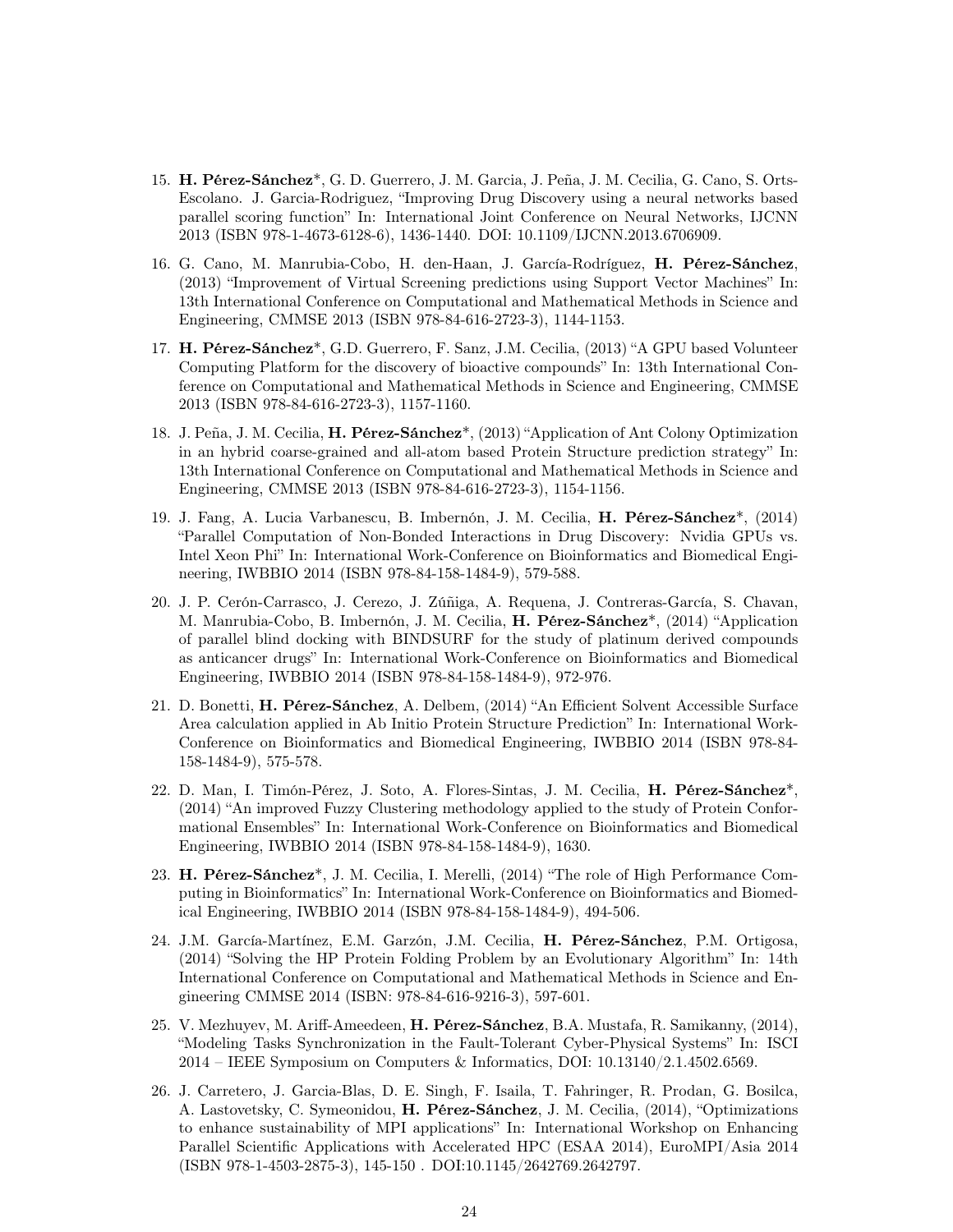- 27. J.M. García-Martínez, E.M. Garzón, J.M. Cecilia, H. Pérez-Sánchez, P.M. Ortigosa, (2015) "A GPU solution of the HP Protein Folding Problem based on UEGO" In: International Work-Conference on Bioinformatics and Biomedical Engineering, IWBBIO 2015.
- 28. X. Zhang, H. Pérez-Sánchez, F. Lightstone, (2015) "Molecular Dynamics Simulations of Ligand Recognition upon Binding Antithrombin: A MM/GBSA Approach" In: International Work-Conference on Bioinformatics and Biomedical Engineering, IWBBIO 2015 (ISBN 978- 3-319-16479-3), 584-593.
- 29. F. Ghasemi, A. Mehri, J. Peña-García, H. den-Haan, A. Pérez-Garrido, A. Fassihi , H. Pérez-Sánchez\*, (2015) "Improving activity prediction of Adenosine A2B receptor antagonists by machine learning methods" In: International Work-Conference on Bioinformatics and Biomedical Engineering, IWBBIO 2015 (ISBN 978-3-319-16479-3), 635-644.
- 30. G. Cano, J. García-Rodríguez, S. Orts-Escolano, D. Kumar-Yadav, A. Pérez-Garrido , H. Pérez-Sánchez\*, (2015) "Support Vector Machines Prediction of drug solubility on GPUs" In: International Work-Conference on Bioinformatics and Biomedical Engineering, IWBBIO 2015 (ISBN 978-3-319-16479-3), 645-654.
- 31. A. Sánchez-Pérez, A. Muñóz, J. Peña-García, H. den-Haan, N. Bekas, A. Katsikoudi, A. G. Tzakos, H. Pérez-Sánchez\*, (2015) "DIA-DB: a web-accessible database for the prediction of diabetes drugs" In: International Work-Conference on Bioinformatics and Biomedical Engineering, IWBBIO 2015 (ISBN 978-3-319-16479-3), 655-663. DOI: 10.1007/978-3-319- 16480-9\_63.
- 32. R. Pratap, D. Kumar-Yadav, S. Singh, R. Rai, N. Kumar, H. Uhm, H. Singh, H. Pérez-Sánchez, (2015) "Molecular docking and Biological evaluation of functionalized benzo[h]quinolines as Colon cancer agents" In: International Work-Conference on Bioinformatics and Biomedical Engineering, IWBBIO 2015 (ISBN 978-3-319-16479-3), 664-673.
- 33. H. Pérez-Sánchez\*, A. Fassihi, J. M. Cecilia, H. H. Ali, M. Cannataro, (2015) "Applications of High Performance Computing in Bioinformatics, Computational Biology and Computational Chemistry" In: International Work-Conference on Bioinformatics and Biomedical Engineering, IWBBIO 2015 (ISBN 978-3-319-16479-3), 527-541.
- 34. B. Imbernón, A. Llanes, J. Peña-García, J.L. Abellán, H. Pérez-Sánchez, J. M. Cecilia, (2015) "Enhancing the parallelization of Non-Bonded Interactions Kernel for Virtual Screening on GPUs" In: International Work-Conference on Bioinformatics and Biomedical Engineering, IWBBIO 2015 (ISBN 978-3-319-16479-3), 620-626.
- 35. S. Puertas Martín, H. den-Haan, J. López Redondo, H. Pérez-Sánchez and P. Martínez Ortigosa, (2016) "Multiobjective based scoring function for ligand based virtual screening" In: 4th International Work-Conference on Bioinformatics and Biomedical Engineering, IWBBIO 2016 (ISBN 978-84-16478-75-0), 258-262.
- 36. J. Peña-García, H. den-Haan, A. Caballero, B. Imbernón, J.P. Cerón-Carrasco, A. Vicente-Contreras, H. Pérez-Sánchez\*, (2016) "GrantFinder, a web based tool for the search of research grant calls" In: 4th International Work-Conference on Bioinformatics and Biomedical Engineering, IWBBIO 2016 (ISBN 978-84-16478-75-0), 326-333.
- 37. R. Rodríguez-Schmidt, J. Peña-García, A. Pérez-Garrido, H. den-Haan, A. Bueno-Crespo, J.P. Cerón-Carrasco, A. Thapa, J. Atli-Benediktsson, J. Soto and H. Pérez-Sánchez\*, (2016) "A hybrid machine learning and molecular modeling methodology for the prediction of novel blood anticolagulants" In: 4th International Work-Conference on Bioinformatics and Biomedical Engineering, IWBBIO 2016 (ISBN 978-84-16478-75-0), 334-342.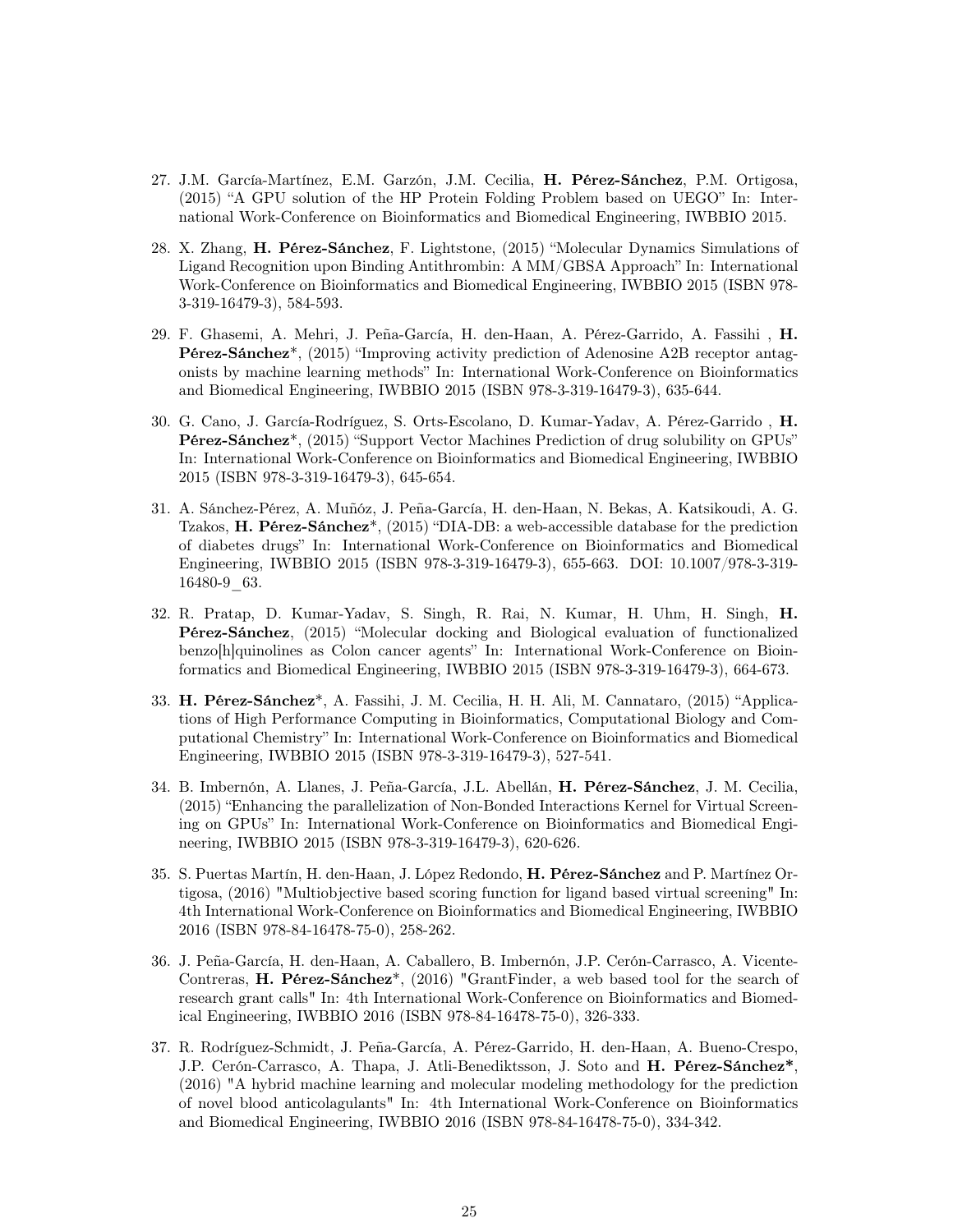- 38. J. Peña-García, A. Pérez-Garrido, A. Muñoz, H. den-Haan, B. Imbernón, J.P. Cerón-Carrasco, D. Mrozek, A. Thapa, J. Soto, A. Banegas-Luna and H. Pérez-Sánchez\*, (2016) "ZincFetcher: a tool for easy compound filtering from ZINC database" In: 4th International Work-Conference on Bioinformatics and Biomedical Engineering, IWBBIO 2016 (ISBN 978- 84-16478-75-0), 343-351.
- 39. H. Pérez-Sánchez\*, J. Peña-García, H. den-Haan, R. Rodríguez-Schmidt, A.N. Raposo, M. Bouarkat, S.A. Sabeur and F.G. Díaz-Baños, (2016) "HYDROWEB, an online tool for the calculation of hydrodynamic properties of macromolecules" In: 4th International Work-Conference on Bioinformatics and Biomedical Engineering, IWBBIO 2016. Lecture Notes in Computer Science 9656:82-90. ISBN: 978-3-319-31743-4. DOI: 10.1007/978-3-319-31744- 1\_8.
- 40. F. Girón-Rodríguez, A. Pérez-Garrido, H. Pérez-Sánchez and J. Soto, (2016), "Fuzzy vs Kmeans clustering in QSAR data partition. A comparative study" In: 4th International Work-Conference on Bioinformatics and Biomedical Engineering, IWBBIO 2016 (ISBN 978- 84-16478-75-0), 151-152.
- 41. J. Pedro Cerón-Carrasco, J. Peña and H. Pérez-Sánchez, (2016), "Non-steroidal antiinflammatory drugs as inhibitors of cyclooxygenases: what we have learned and what is next" In: 4th International Work-Conference on Bioinformatics and Biomedical Engineering, IWBBIO 2016 (ISBN 978-84-16478-75-0), 55-56.
- 42. D. Kumar-Yadav, S. Misra, P. Sharma, H. Pérez-Sánchez, H. Singh and S. Kumar, (2016), "Molecular modeling studies of thieno[3,2-c]pyran analogues as inhibitor against the antiinflammatory target COX-2" In: 4th International Work-Conference on Bioinformatics and Biomedical Engineering, IWBBIO 2016 (ISBN 978-84-16478-75-0), 288-302.
- 43. A. Llanes, C. Velez, A. M. Sánchez, H. Pérez-Sánchez and José M. Cecilia, (2016), "Parallel Ant Colony Optimization for the HP Protein Folding Problem" In: 4th International Work-Conference on Bioinformatics and Biomedical Engineering, IWBBIO 2016. Lecture Notes in Computer Science 9656:615-626. ISBN: 978-3-319-31743-4. DOI: 10.1007/978-3-319-31744- 1\_54.
- 44. J. Pérez-Sianes, H. Pérez-Sánchez and F. Díaz, (2016) "Virtual Screening: A Challenge for Deep Learning", In PACBB16, 10th International Conference on Practical Applications of Computational Biology & Bioinformatics. Advances in Intelligent Systems and Computing, 477:13-22. ISBN: 978-3-319-40126-3. DOI: 10.1007/978-3-319-40126-3\_2.
- 45. S.P. Martín, J.L. Redondo, H. den-Haan, H. Pérez-Sánchez and P.M. Ortigosa, (2016) "Multiobjective based scoring function for ligand based Virtual Screening", In: Proceedings of the XIII Global Optimization Workshop (GOW'16). ISBN: 978-989-20-6764-3, 105-108.
- 46. H. Pérez-Sánchez, J.P. Cerón-Carrasco, J.M. Cecilia, (2017), "Implementation of an Efficient Blind Docking Technique on HPC Architectures for the Discovery of Allosteric Inhibitors", In: Proceedings of the 46th International Conference on Parallel Processing Workshops (ICPPW). DOI: 10.1109/ICPPW.2017.18.
- 47. H. Saad, N. Nouali-Taboudjemat, A. Rahmoun, B. Imbernón, H. Pérez-Sánchez, J.M. Cecilia, (2017), "Parallel Desolvation Energy Term Calculation for Blind Docking on GPU Architectures", In: Proceedings of the 46th International Conference on Parallel Processing Workshops (ICPPW). DOI: 10.1109/ICPPW.2017.16.
- 48. A. Contreras, S. Navarro, A. Llanes, A. Muñóz, H. Pérez-Sánchez, J.M. Cecilia, (2017), "The Forex Market as an Elastic Network Model", In: International Conference on Intelligent Environments (IE) 2017, DOI: 10.1109/IE.2017.36.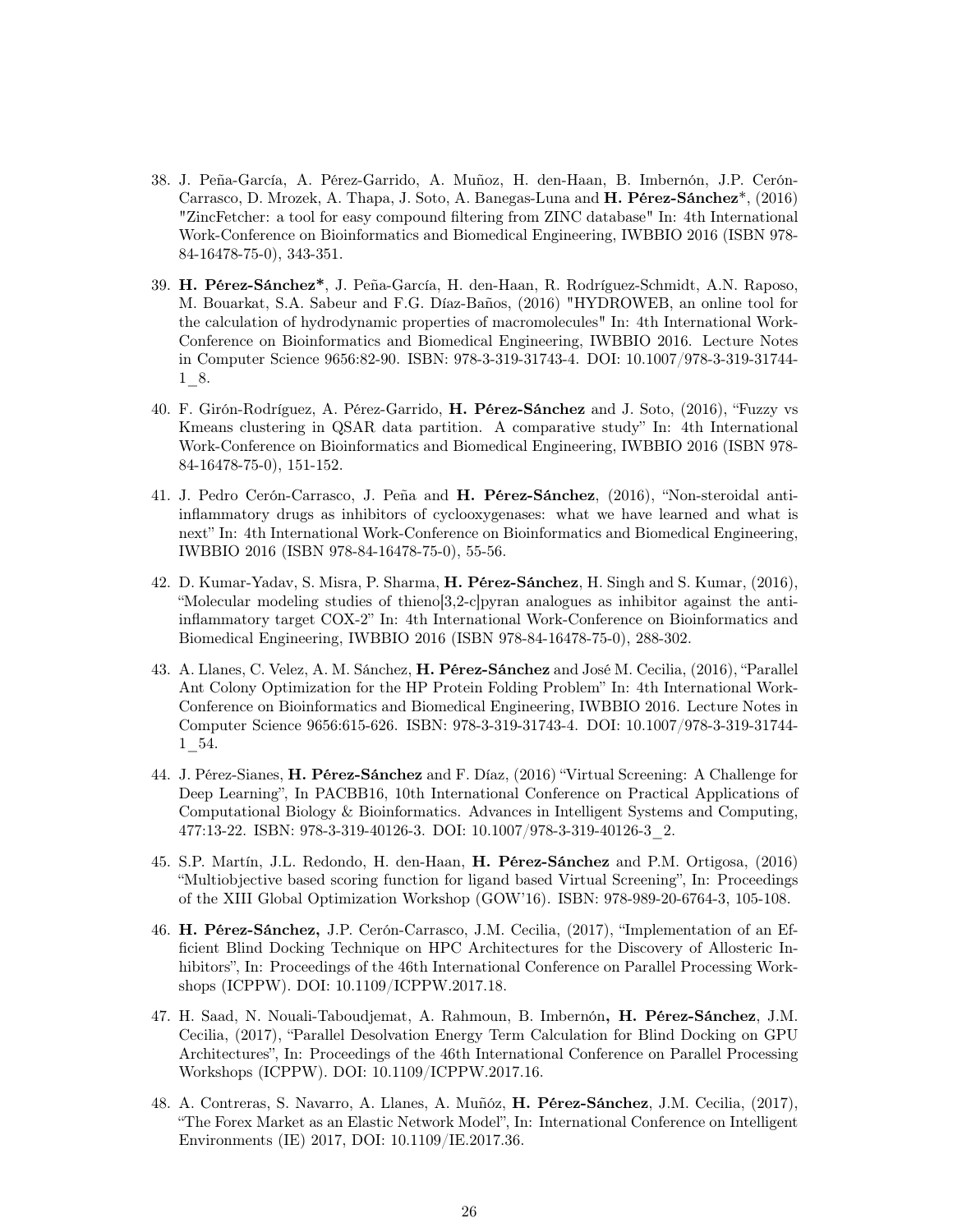- 49. S.P. Martín, J.L. Redondo, H. den-Haan, H. Pérez-Sánchez and P.M. Ortigosa, (2017), "Cribado virtual mediante un algoritmo evolutivo global paralelo", In: Jornadas Sarteco 2017, DOI: 10.5281/zenodo.1001781.
- 50. B. Imbernón, J.M. Cecilia, H. Pérez-Sánchez, D. Giménez, (2017), "Técnicas heurísticas paralelas para el descubrimiento de nuevos fármacos", In: Jornadas Sarteco 2017, DOI: 10.5281/zenodo.897787.
- 51. R. Arianto R, FL. Gaol, E. Abdurachman, Y. Heryadi, HL. Warnars, B. Soewito, H. Pérez-Sénchez, (2017), "Quality measurement of android messaging application based on user experience in Microblogsch", In: International Conference on Applied Computer and Communication Technologies (ComCom), 2017, DOI: 10.1109/COMCOM.2017.8167099.
- 52. HL. Warnars, FL. Gaol, N.F. Sianipar, B.S. Abbas, H. Pérez-Sénchez, (2017), "Easy understanding for mining discriminant itemset with emerging patterns", In: International Conference on Applied Computer and Communication Technologies (ComCom), DOI: 10.1109/COMCOM.2017.8167099.
- 53. N. Anwar, HL. Warnars, H. Pérez-Sénchez, (2017), "Survey of emerging patterns", In: IEEE International Conference on Cybernetics and Computational Intelligence (CyberneticsCom), DOI: 10.1109/CYBERNETICSCOM.2017.8311714.
- 54. HL. Warnars, F.L. Gaol, Y. Heryadi, A. Trisetyanso, H. Pérez-Sénchez, (2018), "Mining Association rule with Attribute Oriented Induction High level Emerging Pattern (AOI-HEP) data mining technique", In: 2018 Second International Conference on Inventive Communication and Computational Technologies (ICICCT), DOI:10.1109/ICICCT.2018.8472955.
- 55. A. Serrano, B. Imbernón, H. Pérez-Sánchez, J.M.Cecilia, A. Bueno-Crespo, JL. Abellán, (2018), "Accelerating Drugs Discovery with Deep Reinforcement Learning: An Early Approach", In: ICPP '18: Proceedings of the 47th International Conference on Parallel Processing DOI:10.1145/3229710.3229731.
- 56. J. Prades, C. Reaño, F. Silla, B. Imbernón, H. Pérez-Sánchez, J.M. Cecilia, (2018), "Increasing Molecular Dynamics Simulations Throughput by Virtualizing Remote GPUs with rCUDA", In: ICPP '18: Proceedings of the 47th International Conference on Parallel Processing DOI:10.1145/3229710.3229734.

## Congresses and conferences

- 1.  $7<sup>th</sup>$  Hispano-Luso Biophysics Congress, held in Tenerife (Spain), 2002. Organised by the Spanish Biophysics Society. Poster entitled "Relation between electric birefringence and flexibility in semiflexible macromolecules", H. Pérez-Sánchez, J. García de la Torre and F.G. Díaz Baños.
- 2. 225<sup>th</sup>American Chemical Society National Meeting, held in New Orleands (USA), 2003. Organised by the American Chemical Society. Oral communication entitled "Calculation of electro-optical properties of rigid particles and flexible macromolecules in solution", J. García de la Torre, H. Pérez-Sánchez, A. Ortega, M.X. Fernandes, M.C. López Martínez and F.G. Díaz Baños.
- 3. 3<sup>rd</sup>Portuguese-Spanish Biophysics Congress, held in Lisbon (Portugal), 2004. Organised by the Portuguese Biohpysics Society and the Spanish Biophysics Society. Poster entitled "Effect of intrinsic bents in DNA on its dynamics in solution. Brownian dynamics simulation of translational and rotational diffusion, and transient electric birefringence", H. Pérez-Sánchez, F.G. Díaz Baños, and J. García de la Torre.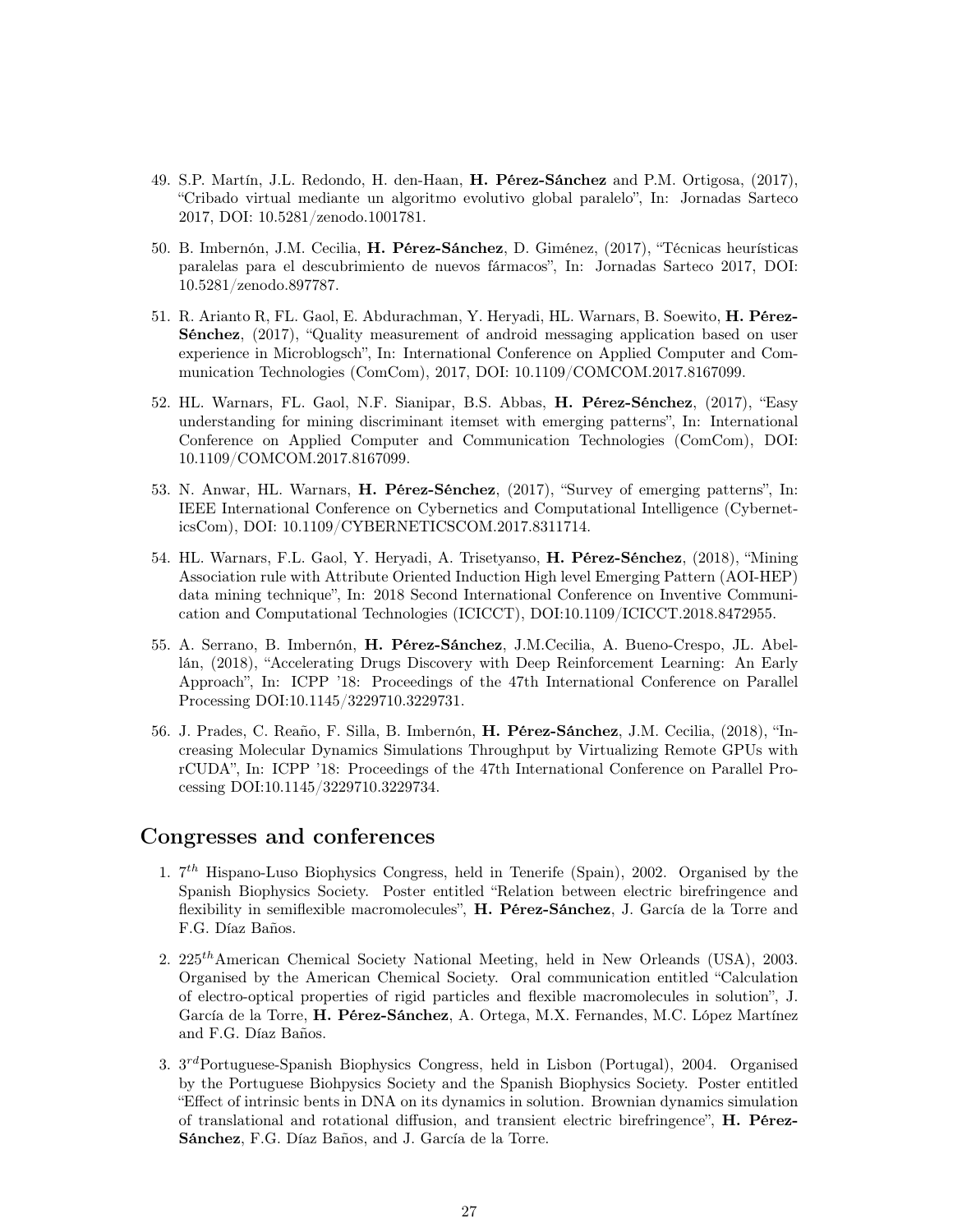- 4.  $15<sup>th</sup> IUPAB$  and 5th EBSA International Biohpysics Congress, held in Montpellier (France), 2005. Organised by the International Union for Pure and Applied Biophysics, the European Biohpysical Societies' Association and others. Poster entitled "Dynamics of bent DNA studied through computer simulation", H. Pérez-Sánchez, F.G. Díaz Baños, and J. García de la Torre.
- 5.  $11^{th}$  International Symposium on Colloidal and Molecular Electrooptics, held in Kyoto (Japan), 2006. Organised by Institute for Chemical Research, Kyoto University. Poster entitled "Electro-Optic Properties of Bent and Semiflexible Rod Molecules in Solution", H. Pérez-Sánchez, F.G. Díaz Baños, and J. García de la Torre.
- 6. "Biological Diffusion and Brownian Dynamics Brainstorm (BDBDB)", held in Heidelberg (Germany), 2007. Organised by the European Media Laboratory. Poster entitled "Dynamics of bent DNA studied through Brownian dynamics", H. Pérez-Sánchez, J.G. Hernández Cifre, F.G. Díaz Baños, and J. García de la Torre.
- 7. "Computer Simulation and Theory of Macromolecules 2007", held in Hünfeld (Germany), 2007. Poster entitled "Receptor specific forcefield: improving classical forcefields with quantum mechanical calculations", H. Pérez-Sánchez, B. Fischer, H. Merlitz and W. Wenzel.
- 8. "From Computational Biophysics to Systems Biology 2007", held in Jülich (Germany), 2007. Poster entitled "Receptor specific forcefield: improving classical forcefields with quantum mechanical calculations", H. Pérez-Sánchez, B. Fischer, H. Merlitz and W. Wenzel.
- 9. "MMS07: Methods of Molecular Simulation 2007", held in Heidelberg (Germany), 2007. Poster entitled "High Throughput in-silico Screening with flexible receptors", **H. Pérez-**Sánchez, B. Fischer, H. Merlitz and W. Wenzel.
- 10. "Virtual Discovery 2007", held in London (United Kingdom), 2007. Poster entitled "High Throughput in-silico Screening with flexible receptors", H. Pérez-Sánchez, B. Fischer, H. Merlitz and W. Wenzel.
- 11. "Spanish Systems Biology Network", held in Murcia (Spain), 2007. Oral communication entitled "High Throughput in-silico Screening with flexible receptors", H. Pérez-Sánchez, B. Fischer, H. Merlitz and W. Wenzel.
- 12. "From Computational Biophysics to Systems Biology 2008", held in Jülich (Germany), 2008. Oral communication entitled "High Throughput in-silico Screening against flexible protein receptors", H. Pérez-Sánchez, B. Fischer, H. Merlitz and W. Wenzel.
- 13. "eCheminfo Autumn Comminity of Practice Meeting: Latest Advances in Drug Discovery Informatics", held in Philadelphia (USA), 2008. Oral communication entitled "High Throughput in-silico Screening against flexible protein receptors", H. Pérez-Sánchez, B. Fischer, H. Merlitz and W. Wenzel.
- 14. "2008 Accelrys European User Group Meeting", held in Divonne-les-bains (France), 2008. Oral communication entitled "Flexscreen: High Throughput in-silico Screening against flexible protein receptors", H. Pérez-Sánchez, B. Fischer, H. Merlitz and W. Wenzel.
- 15. "2009 Accelrys User Group Meeting", held in San Diego, CA (USA), 2009. Oral communication entitled "Flexscreen: High Throughput in-silico Screening against flexible protein receptors", H. Pérez-Sánchez, B. Fischer, H. Merlitz and W. Wenzel.
- 16. "Biophysical Society's 53rd Annual Meeting", held in Boston (USA), 2009. Poster entitled "Flexscreen: High Throughput in-silico Screening against flexible protein receptors", H. Pérez-Sánchez, B. Fischer, H. Merlitz and W. Wenzel.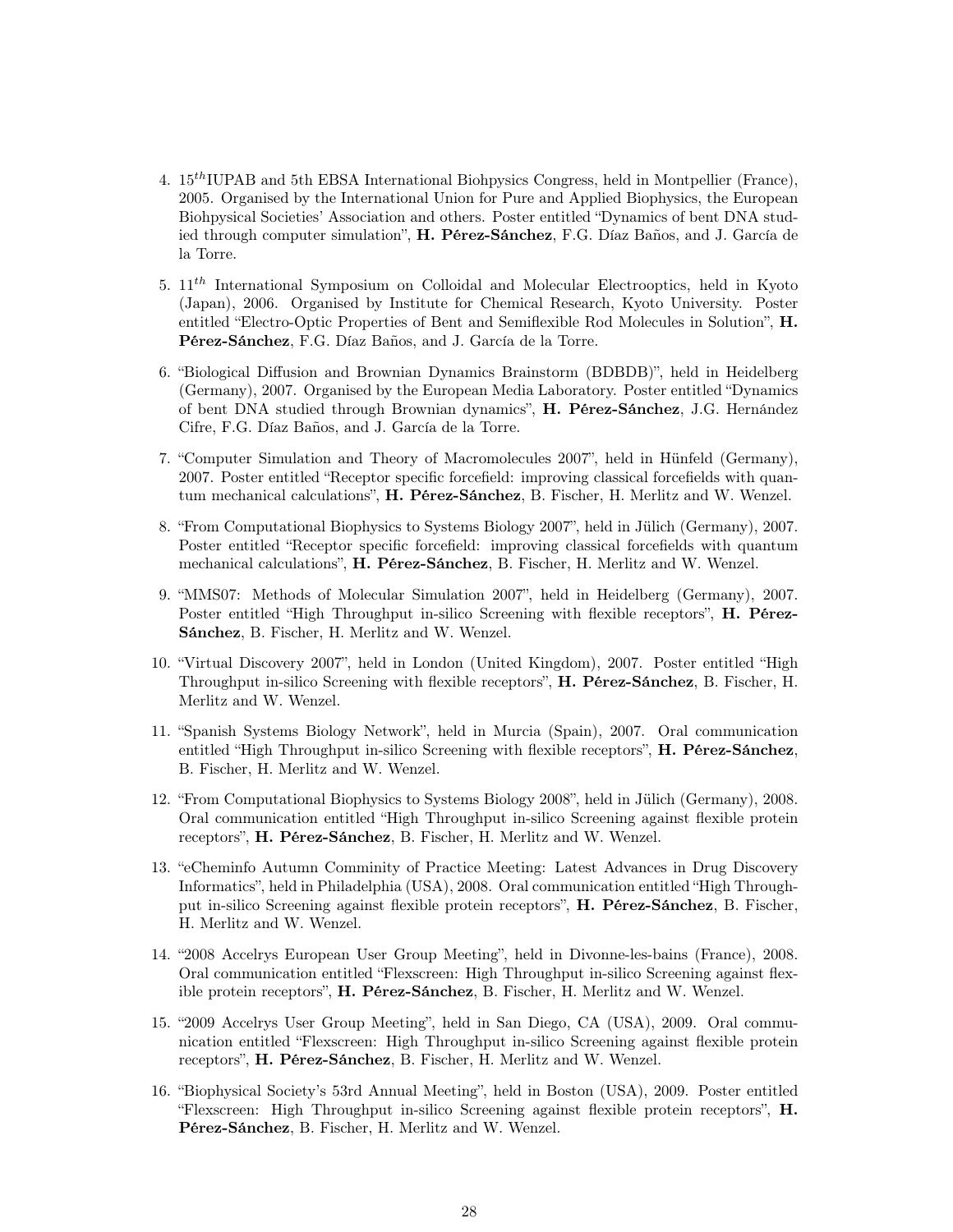- 17. "Computer Simulation and Theory of Macromolecules 2009", held in Hünfeld (Germany), 2009. Poster entitled "Analysis of protein interactions for Antithrombin complexes with all-atom free energy simulations", I. Meliciani, H. Pérez-Sánchez, W. Wenzel.
- 18. "Computer Simulation and Theory of Macromolecules 2009", held in Hünfeld (Germany), 2009. Poster entitled "Improving Binding Mode Prediciton for Lipophilic Binding with a SASA Solvent Model ", K. Lorenzen, K. Klenin, H. Pérez-Sánchez, W. Wenzel.
- 19. "Protein Kinases and Structure-Based Drug-Design", held in Massachusetts (USA), 2009. Poster entitled "Flexscreen: High Throughput in-silico Screening against flexible protein receptors", H. Pérez-Sánchez, B. Fischer, H. Merlitz and W. Wenzel.
- 20. "eCheminfo 2009 Drug Discovery Design Methods and Applications", held in Oxford (United Kingdom), 2009. Poster entitled "High Throughput in-silico Screening against flexible protein receptors", H. Pérez-Sánchez, B. Fischer, H. Merlitz and W. Wenzel.
- 21. "Molecular Graphics and Modelling Society ( MGMS ) International Meeting", held in Erlangen (Germany), 2009. Poster entitled "High Throughput in-silico Screening against flexible protein receptors",H. Pérez-Sánchez, B. Fischer, H. Merlitz and W. Wenzel.
- 22. "Massively-Parallel Computational Biology on GPU (INFORMATIK 2009, the 39th annual meeting of the Gesellschaft für Informatik)", held in Lübeck (Germany). Oral communication entitled "Implementation of an effective non-bonded interactions kernel for biomolecular simulations on the Cell processor", H. Pérez-Sánchez and W. Wenzel.
- 23. "2009 Accelrys European User Group Meeting", held in Barcelona (Spain), 2009. Oral communication entitled "Flexscreen: High Throughput in-silico Screening against flexible protein receptors", H. Pérez-Sánchez, B. Fischer, H. Merlitz and W. Wenzel.
- 24. "4th German Conference on Chemoinformatics", held in Goslar (Germany), 2009. Poster entitled "High Throughput in-silico Screening against flexible protein receptors", H. Pérez-Sánchez, B. Fischer, H. Merlitz and W. Wenzel.
- 25. "Screening Europe 2010", held in Barcelona (Spain), 2010. Oral communication entitled "Flexscreen: High Throughput in-silico Screening against flexible protein receptors", H. Pérez-Sánchez, B. Fischer, H. Merlitz and W. Wenzel.
- 26. "4th Meeting on High Performance Computing in Molecular Simulations (HPCMS-IV)", held in Madrid (Spain), 2010. Oral communication entitled "Flexscreen: High Throughput in-silico Screening against flexible protein receptors", H. Pérez-Sánchez, B. Fischer, H. Merlitz and W. Wenzel.
- 27. "5th International Conference on Practical Applications of Computational Biology & Bioinformatics (PACBB11)", held in Salamanca (Spain), 2011. Oral communication entitled "Effective Non-Bonded Interactions Kernel for Virtual Screening on emergent parallel architectures", G.D. Guerrero, H. Pérez-Sánchez, W. Wenzel, J.M. Cecilia, J.M. García.
- 28. "XXIII Congress of the International Society on Thrombosis and Haemostasis", held in Kyoto (Japan), 2011. Poster entitled "Effect of the extracelular RNA in the anticoagulant function of antithrombin", Navarro-Fernández J., Martínez-Martínez I., H. Pérez-Sánchez., Miñano A., Bohdan N., de la Morena-Barrio M.E., Águila S., Vicente V., Corral J.
- 29. "XI Congreso de la Sociedad de Biofísica de España", held in Murcia (Spain), 2011. Poster entitled "High Throughput Virtual Screening against flexible protein receptors; implementation on GPUs and application to the discovery of novel scaffolds for the modulation of antithrombin anticoagulant activity", H. Pérez-Sánchez, G. D. Guerrero, I. Sánchez-Linares, J. M. Cecilia, J. M. García, I. Martínez-Martínez, J. Navarro-Fernández, V. Vicente-García, J. Corral, I. Meliciani and W. Wenzel.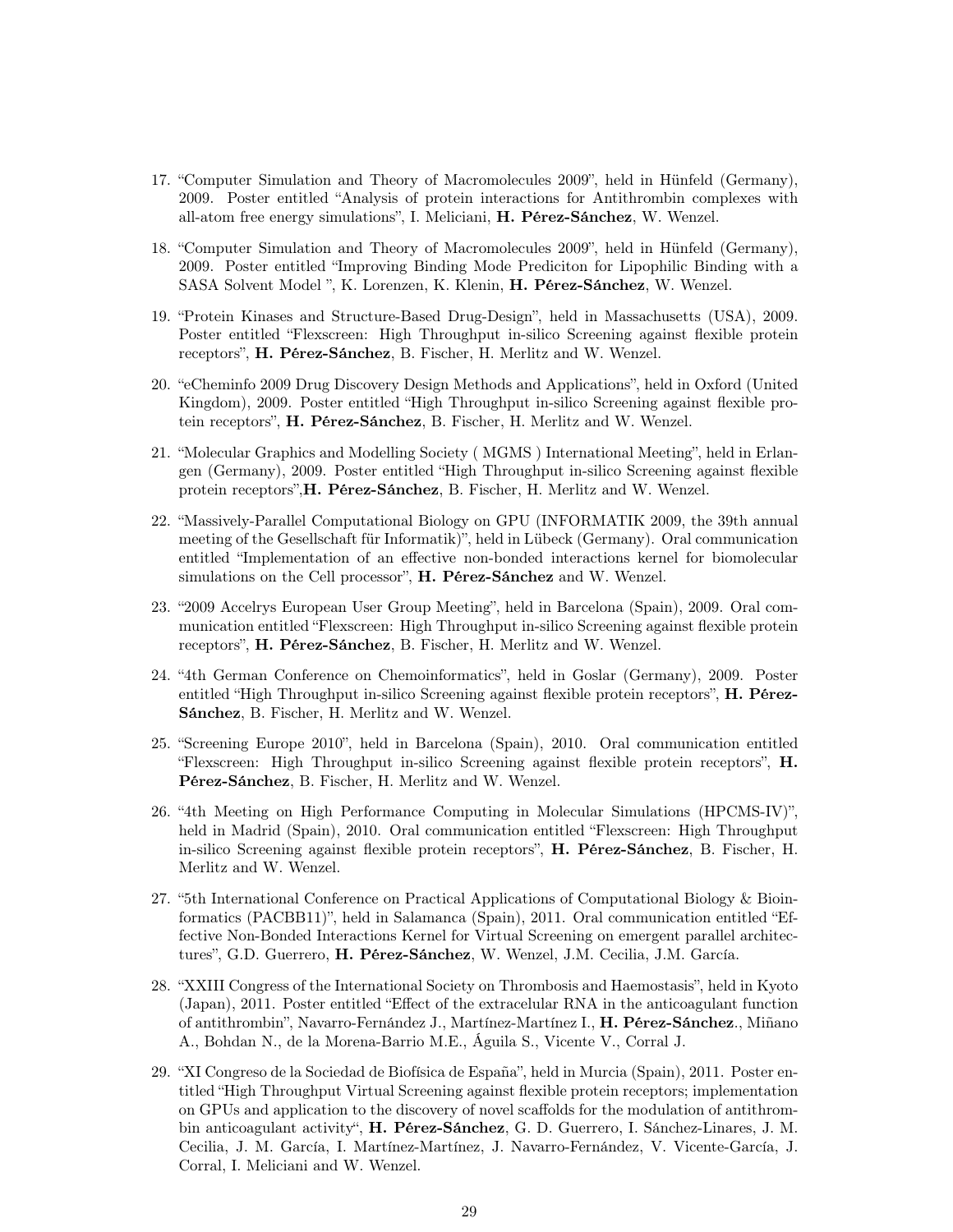- 30. "IWSG-Life 2011 (3rd International Workshop on Science Gateways for Life Sciences)", held in London (United Kingdom), 2011. Oral communication entitled "A Pipeline Pilot based SOAP implementation of FlexScreen for High-Throughput Virtual Screening", H. Pérez-Sánchez, I. Kondov, J. M. García, K. Klenin and W. Wenzel
- 31. "International Conference on Parallel Computing (ParCo) 2011", held in Ghent (Belgium), 2011. Oral communication entitled "Accelerating Grid Kernels for Virtual Screening on Graphics Processing Units", I. Sánchez-Linares, H. Pérez-Sánchez and J.M. García.
- 32. "9th International Conference on Computational Methods in Systems Biology (CMSB2011)", held in Paris (France), 2011. Oral communication entitled "Accelerating multiple target drug screening on GPUs", I. Sánchez-Linares, H. Pérez-Sánchez, G.D. Guerrero, J.M. Cecilia and J.M. García.
- 33. "Network Tools and Applications in Biology (NETTAB 2011), Clinical Bioinformatics", held in Pavia (Italy), 2011. Oral communication entitled "MURCIA: Fast parallel solvent accessible surface area calculation on GPUs and application to drug discovery and molecular visualization", E. J. Cepas Quiñonero, H. Pérez-Sánchez, W. Wenzel, J. M. Cecilia and J. M. García.
- 34. "Network Tools and Applications in Biology (NETTAB 2011), Clinical Bioinformatics", held in Pavia (Italy), 2011. Poster entitled "BINDSURF: a fast blind Virtual Screening methodology on GPUs", I. Sánchez-Linares, H. Pérez-Sánchez, J. M. Cecilia and J. M. García.
- 35. "Protein Targets: Discovery of Bioactive Compounds. Fith International Conference BIFI 2012", held in Zaragoza (Spain), 2012. Oral communication entitled "High Throughput Virtual Screening against flexible protein receptors; implementation on GPUs and application to the discovery of novel scaffolds for the modulation of antithrombin anticoagulant activity", H. Pérez-Sánchez, G. D. Guerrero, I. Sánchez-Linares, J. M. Cecilia, J. M. García, I. Martínez-Martínez, J. Navarro-Fernández, V. Vicente-García, J. Corral, I. Meliciani and W. Wenzel.
- 36. "20th Euromicro International Conference on Parallel, Distributed, and Network-Based Processing PDP 2012", held in Munich (Germany), 2012. Oral communication entitled "Parallelization of Virtual Screening in Drug Discovery on Massively Parallel Architectures", G.D. Guerrero, H. Pérez-Sánchez, J.M. Cecilia, and J.M. García.
- 37. "12th International Conference on Computational and Mathematical Methods in Science and Engineering (CMMSE 2012)", held in La Manga (Spain), 2012. Oral communication entitled "Analytical solvent accessible surface area calculation on GPUs", E. J. Cepas Quiñonero, P. Koehl, H. Pérez-Sánchez, and J. M. García.
- 38. "Applied Computing 2012 (IADIS)", held in Madrid (Spain), 2012. Poster entitled "Parallel blind Virtual Screening with implicit solvation models", H. Pérez-Sánchez, E. J. Cepas Quiñonero, J.M. Cecilia, and J. M. García.
- 39. "International Work-Conference on Bioinformatics and Biomedical Engineering (IWBBIO 2013)", held in Granada (Spain), 2013. Oral communication entitled "Impact of implicit solvation models on database enrichment in GPU based blind Virtual Screening", G.D. Guerrero, J.M. Cecilia, J.M. García, H. Pérez-Sánchez.
- 40. "International Work-Conference on Bioinformatics and Biomedical Engineering (IWBBIO 2013)", held in Granada (Spain), 2013. Oral communication entitled "A GPU based Conformational Entropy Calculation Method", Q. Zhang, J.M. García, J. Wang, T. Hou, H. Pérez-Sánchez.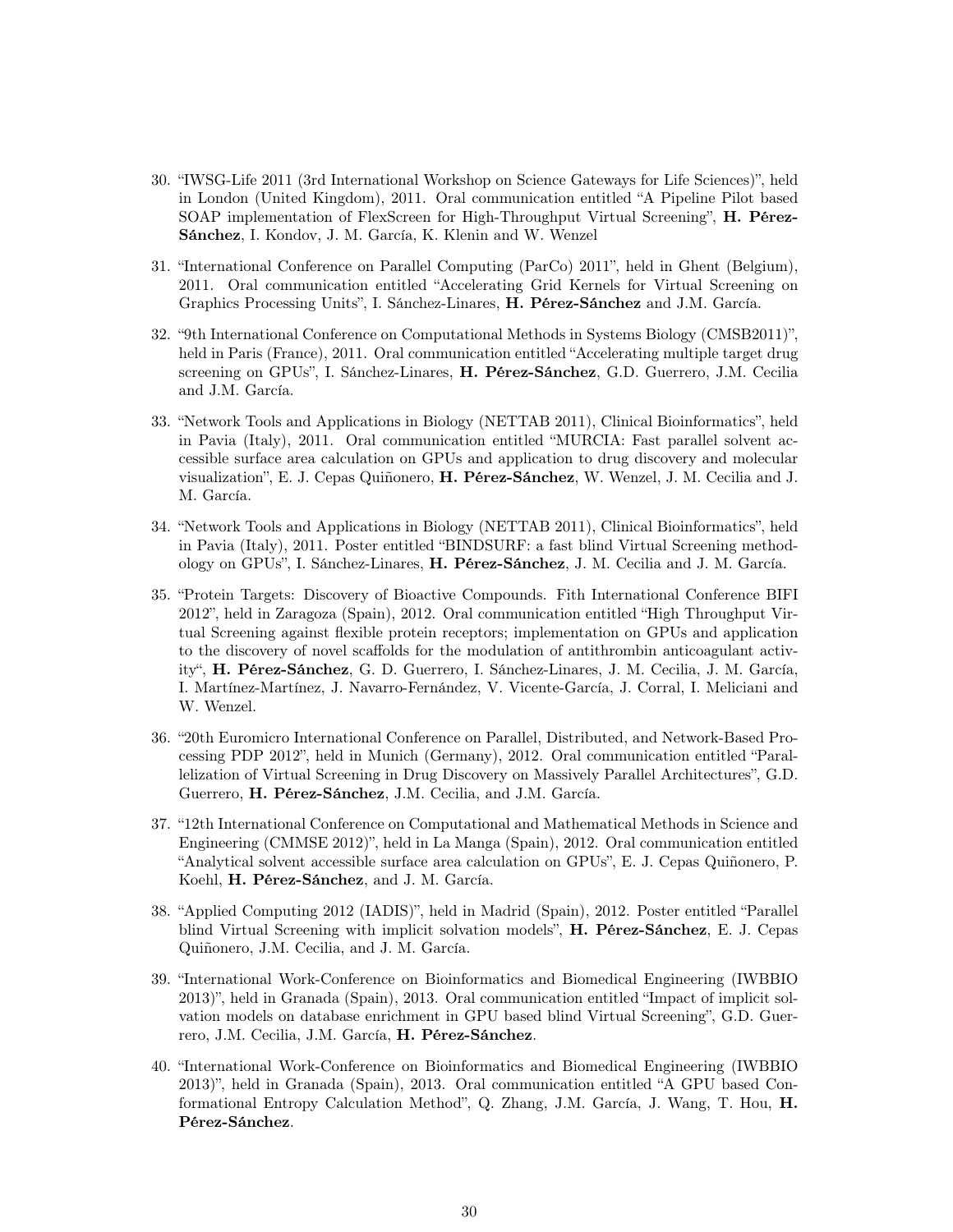- 41. "13th International Conference on Computational and Mathematical Methods in Science and Engineering (CMMSE 2013)", held in Almeria (Spain), 2013. Oral communication entitled "Improvement of Virtual Screening predictions using Support Vector Machines", G. Cano, M. Manrubia-Cobo, H. den-Haan, J. García-Rodríguez, H. Pérez-Sánchez.
- 42. "13th International Conference on Computational and Mathematical Methods in Science and Engineering (CMMSE 2013)", held in Almeria (Spain), 2013. Oral communication entitled "A GPU based Volunteer Computing Platform for the discovery of bioactive compounds", H. Pérez-Sánchez, G.D. Guerrero, F. Sanz, J.M. Cecilia.
- 43. "13th International Conference on Computational and Mathematical Methods in Science and Engineering (CMMSE 2013)", held in Almeria (Spain), 2013. Oral communication entitled "Application of Ant Colony Optimization in an hybrid coarse-grained and all-atom based Protein Structure prediction strategy", J. Peña, J. M. Cecilia, H. Pérez-Sánchez.
- 44. "International Work-Conference on Bioinformatics and Biomedical Engineering, IWBBIO 2014", held in Granada (Spain), 2014. Oral Communication entitled "Parallel Computation of Non-Bonded Interactions in Drug Discovery: Nvidia GPUs vs. Intel Xeon Phi", J. Fang, A. Lucia Varbanescu, B. Imbernón, J. M. Cecilia, H. Pérez-Sánchez.
- 45. "International Work-Conference on Bioinformatics and Biomedical Engineering, IWBBIO 2014", held in Granada (Spain), 2014. Oral Communication entitled "Application of parallel blind docking with BINDSURF for the study of platinum derived compounds as anticancer drugs", J. P. Cerón-Carrasco, J. Cerezo, J. Zúñiga, A. Requena, J. Contreras-García, S. Chavan, M. Manrubia-Cobo, B. Imbernón, J. M. Cecilia, H. Pérez-Sánchez.
- 46. "International Work-Conference on Bioinformatics and Biomedical Engineering, IWBBIO 2014", held in Granada (Spain), 2014. Oral Communication entitled "An Efficient Solvent Accessible Surface Area calculation applied in Ab Initio Protein Structure Prediction", D. Bonetti, H. Pérez-Sánchez, A. Delbem.
- 47. "International Work-Conference on Bioinformatics and Biomedical Engineering, IWBBIO 2014", held in Granada (Spain), 2014. Oral Communication entitled "The role of High Performance Computing in Bioinformatics", H. Pérez-Sánchez, J. M. Cecilia, I. Merelli.
- 48. "International Work-Conference on Bioinformatics and Biomedical Engineering, IWBBIO 2014", held in Granada (Spain), 2014. Poster entitled "An improved Fuzzy Clustering methodology applied to the study of Protein Conformational Ensembles", D. Man, I. Timón-Pérez, J. Soto, A. Flores-Sintas, J. M. Cecilia, H. Pérez-Sánchez.
- 49. "International Work-Conference on Bioinformatics and Biomedical Engineering, IWBBIO 2015", held in Granada (Spain), 2015. Oral Communication entitled "Molecular Dynamics Simulations of Ligand Recognition upon Binding Antithrombin: A MM/GBSA Approach", X. Zhang, H. Pérez-Sánchez, F. Lightstone.
- 50. "International Work-Conference on Bioinformatics and Biomedical Engineering, IWBBIO 2015", held in Granada (Spain), 2015. Oral Communication entitled "Improving activity prediction of Adenosine A2B receptor antagonists by machine learning methods", F. Ghasemi, A. Mehri, J. Peña-García, H. den-Haan, A. Pérez-Garrido, A. Fassihi , H. Pérez-Sánchez.
- 51. "International Work-Conference on Bioinformatics and Biomedical Engineering, IWBBIO 2015", held in Granada (Spain), 2015. Oral Communication entitled "Support Vector Machines Prediction of drug solubility on GPUs", G. Cano, J. García-Rodríguez, S. Orts-Escolano, D. Kumar-Yadav, A. Pérez-Garrido , H. Pérez-Sánchez.
- 52. "International Work-Conference on Bioinformatics and Biomedical Engineering, IWBBIO 2015", held in Granada (Spain), 2015. Oral Communication entitled "DIA-DB: a webaccessible database for the prediction of diabetes drugs", A. Sánchez-Pérez, A. Muñóz, J. Peña-García, H. den-Haan, N. Bekas, A. Katsikoudi, A. G. Tzakos, H. Pérez-Sánchez.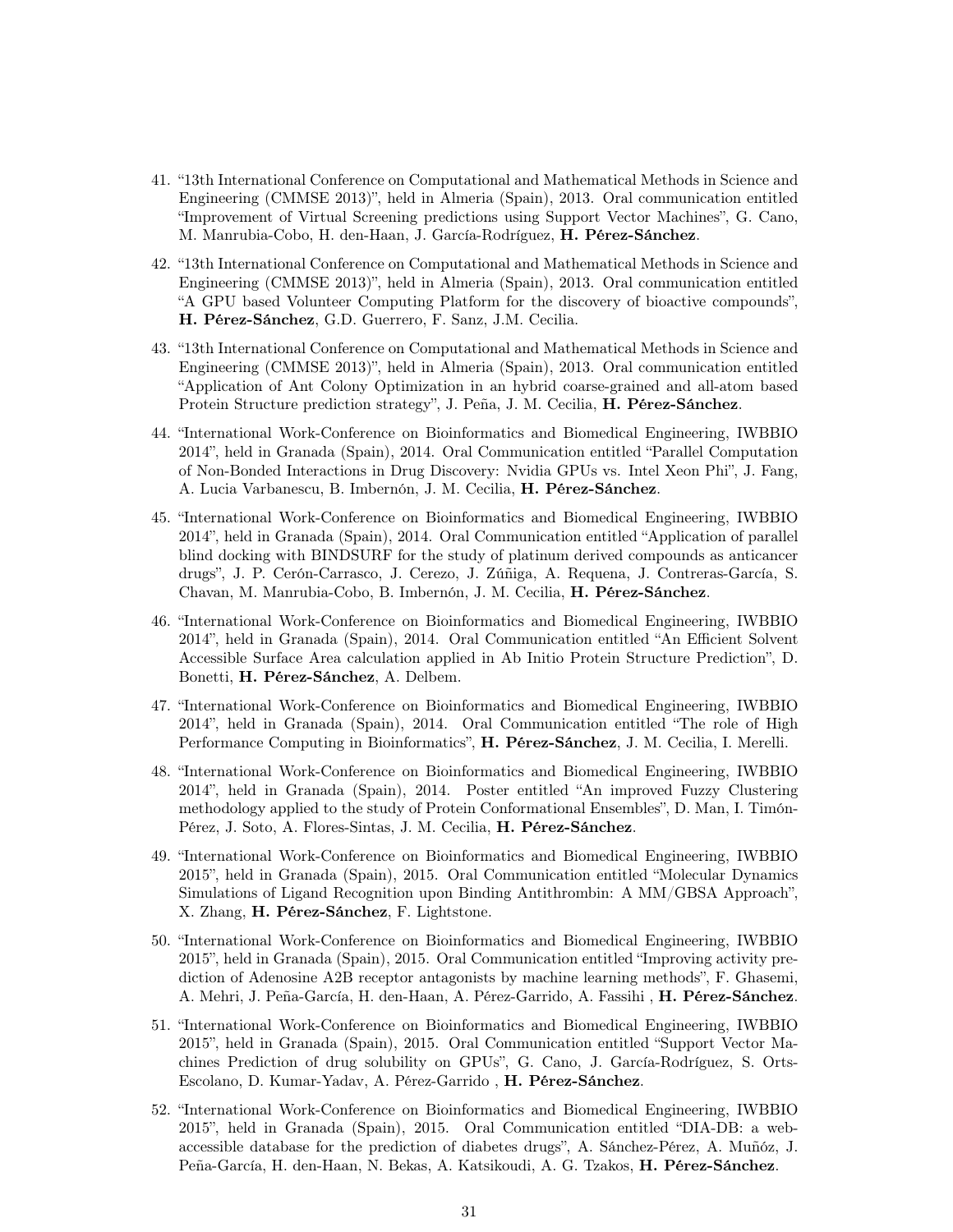- 53. "International Work-Conference on Bioinformatics and Biomedical Engineering, IWBBIO 2015", held in Granada (Spain), 2015. Oral Communication entitled "Molecular docking and Biological evaluation of functionalized benzo[h]quinolines as Colon cancer agents", R. Pratap, D. Kumar-Yadav, S. Singh, R. Rai, N. Kumar, H. Uhm, H. Singh, H. Pérez-Sánchez.
- 54. "International Work-Conference on Bioinformatics and Biomedical Engineering, IWBBIO 2015", held in Granada (Spain), 2015. Oral Communication entitled "Applications of High Performance Computing in Bioinformatics, Computational Biology and Computational Chemistry", B. Imbernón, A. Llanes, J. Peña-García, J.L. Abellán, H. Pérez-Sánchez.
- 55. "Academic Drug Discovery", held in Cambridge (United Kingdom), 2015. Poster entitled "Efficient Partnering Model Between Academia and Industry For The Commercialization of Drug Discovery Services Based On A Novel Flexible Blind Docking Approach", H. Pérez-Sánchez, J- Peña-García, C. Witte, H. den-Haan, R. Rodríguez-Schmidt, A. Roca-Sabater, S. Navarro, A. Vicente-Contreras.
- 56. "International Work-Conference on Bioinformatics and Biomedical Engineering, IWBBIO 2016", held in Granada (Spain), 2016. Oral Communication entitled "HYDROWEB, an online tool for the calculation of hydrodynamic properties of macromolecules", H. Pérez-Sánchez, J. Peña-García, H. den-Haan, R. Rodríguez-Schmidt, A.N. Raposo, M. Bouarkat, S.A. Sabeur and F.G. Díaz-Baños.
- 57. "International Work-Conference on Bioinformatics and Biomedical Engineering, IWBBIO 2016", held in Granada (Spain), 2016. Poster entitled "GrantFinder, a web based tool for the search of research grant calls", J. Peña-García, H. den-Haan, A. Caballero, B. Imbernón, J.P. Cerón-Carrasco, A. Vicente-Contreras, H. Pérez-Sánchez.
- 58. "International Work-Conference on Bioinformatics and Biomedical Engineering, IWBBIO 2016", held in Granada (Spain), 2016. Poster entitled "A hybrid machine learning and molecular modeling methodology for the prediction of novel blood anticolagulants", R. Rodríguez-Schmidt, J. Peña-García, A. Pérez-Garrido, H. den-Haan, A. Bueno-Crespo, J.P. Cerón-Carrasco, A. Thapa, J. Atli-Benediktsson, J. Soto, H. Pérez-Sánchez.
- 59. "International Work-Conference on Bioinformatics and Biomedical Engineering, IWBBIO 2016", held in Granada (Spain), 2016. Poster entitled "ZincFetcher: a tool for easy compound filtering from ZINC database", J. Peña-García, A. Pérez-Garrido, A. Muñoz, H. den-Haan, B. Imbernón, J.P. Cerón-Carrasco, D. Mrozek, A. Thapa, J. Soto, A. Banegas-Luna, H. Pérez-Sánchez.
- 60. "International Work-Conference on Bioinformatics and Biomedical Engineering, IWBBIO 2016", held in Granada (Spain), 2016. Poster entitled "Molecular modeling studies of thieno[3,2-c]pyran analogues as inhibitor against the anti-inflammatory target COX-2", D. Kumar-Yadav, S. Misra, P. Sharma, H. Pérez-Sánchez, H. Singh and S. Kumar.
- 61. "VIII Seminario de Invierno CAPAP-H", held in Elche (Spain), 2017. Oral communication entitled "Computación de altas prestaciones en bioinformática estructural y su transferencia tecnológica al sector farmacéutico", H. Pérez-Sánchez.
- 62. "46th International Conference on Parallel Processing Workshops (ICPPW)", held in Bristol (UK), 2017. Oral communication entitled "Implementation of an Efficient Blind Docking Technique on HPC Architectures for the Discovery of Allosteric Inhibitors", H. Pérez-Sánchez, J.P. Cerón-Carrasco, J.M. Cecilia.

### Conference contributions presented by co-authors

1. "52 Congreso de la Sociedad Española de Hematología y Hemoterapia y 26 Congreso de la Sociedad Española de Trombosis y Hemostasia" (52th Congress of the Spanish Society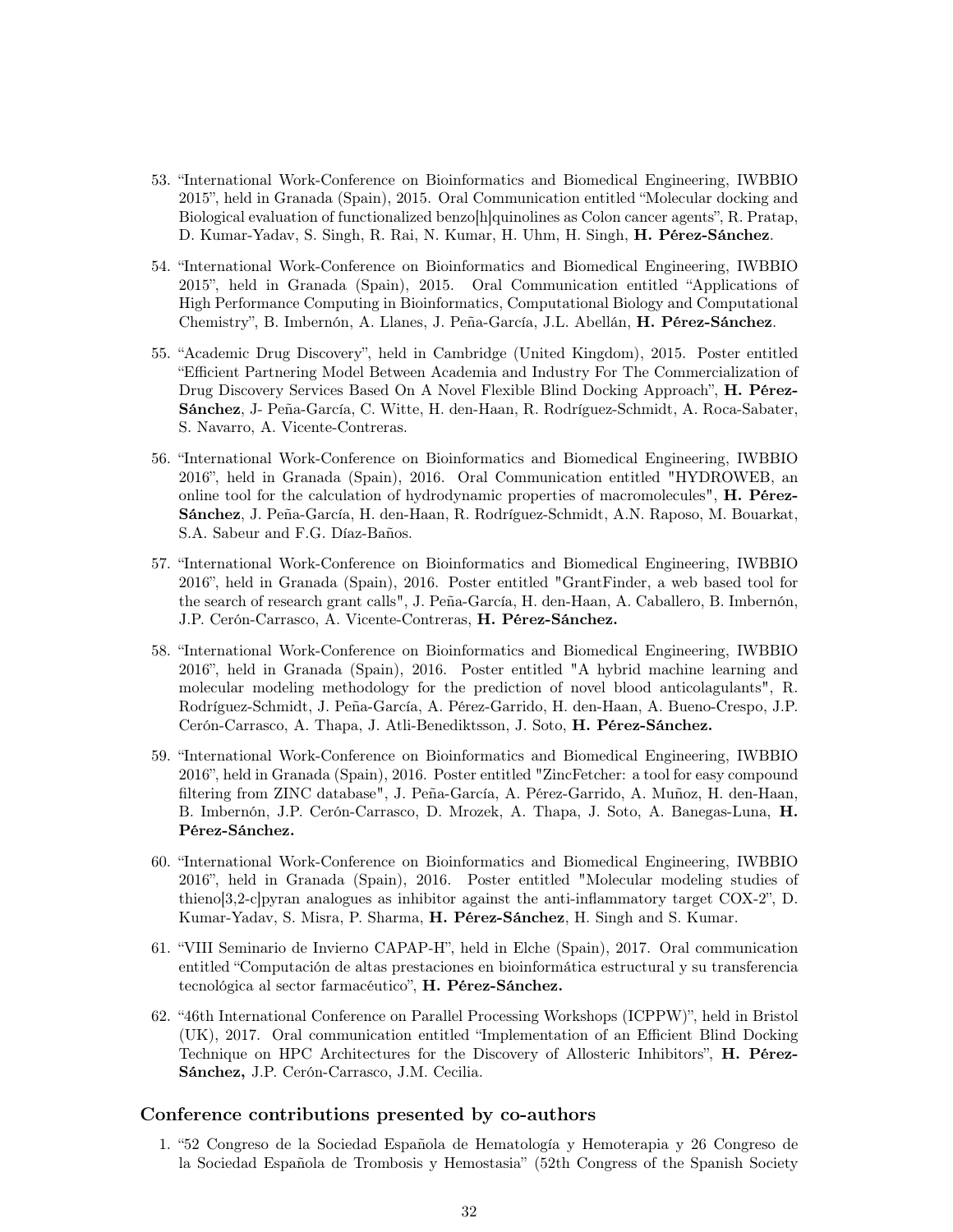of Hematology and Hemotherapy and 26th Congress of the Spanish Society of Thrombosis and Hemostasis", held in Las Palmas de Gran Canaria (Spain), 2010. Oral communication entitled "Identificación de un principio con capacidad potenciadora de la actividad de la antitrombina en presencia de heparina (Identification of a compound that increases activity of Antithrombin in presence of Heparin", J. Navarro Fernández, I. Martínez Martínez, H. Pérez-Sánchez, I. Meliciani, W. Wenzel, M.E. de la Morena Barrio, V. Vicente1, J. Corral. (First price award "most outstanding scientific contribution" from 1400 attendees).

- 2. "Programming and Tunning massively parallel systems (PUMPS 2013)", held in Barcelona (Spain), 2013. Poster entitled "BINDSURF: A Fast Blind Virtual Screening Methodology on GPUs", J.M. Cecilia, H. Pérez-Sánchez, G.D. Guerrero, J. M. García.
- 3. "XII Jornadas de Redes de Investigación en Docencia Universitaria", held in Alicante (Spain), 2014. Poster entitled "El proceso de enseñanza-aprendizaje en la formación interuniversitaria: una experiencia a nivel de máster universitario", J. Azorín, A. Fuster Guilló, M. Saval Calvo, J. García Chamizo, A. Jimeno Morenilla, H. Mora Mora, F. Pujol López, J. Luis Sánchez Romero, H. Pérez-Sánchez, S. Orts Escolano, V. Morell Giménez.
- 4. "Dietetic Congressus 2014", held in Lodz, (Poland), 2014. Poster (best poster award) entitled "Impact of the microencapsulation of polyphenols from coffee beans and their bioavailability in proteins", G. Budryn, D. Zaczyńska, B. Pałecz, S. Balica, H. Pérez-Sánchez.
- 5. "The 19th World Congress on Advances in Oncology and 17th International Symposium on Molecular Medicine", held in Athens (Greece), 2014. Oral communication entitled "Proteinligand binding using spatial statistics and data mining techniques", V. Rezaei, H. Pérez-Sánchez.
- 6. "International Work-Conference on Bioinformatics and Biomedical Engineering, IWBBIO 2015", held in Granada (Spain), 2015. Oral Communication entitled "A GPU solution of the HP Protein Folding Problem based on UEGO", J.M. García-Martínez, E.M. Garzón, J.M. Cecilia, H. Pérez-Sánchez, P.M. Ortigosa.
- 7. "International Work-Conference on Bioinformatics and Biomedical Engineering, IWBBIO 2015", held in Granada (Spain), 2015. Oral Communication entitled "Enhancing the parallelization of Non-Bonded Interactions Kernel for Virtual Screening on GPUs", B. Imbernón, A. Llanes, J. Peña-García, J.L. Abellán, H. Pérez-Sánchez, J. M. Cecilia.
- 8. "I Jornadas Doctorales Escuela Internacional de Doctorado de la Universidad de Murcia" held in Murcia (Spain), 2015. Poster entitled "DIA-DB: Herramienta web para la predicción de fármacos para la diabetes", H. den-Haan, A. Sánchez Pérez, A. Muñoz, J. Peña García, N. Bekas, A. Katsikoudi, A. G. Tzakos, H. Pérez-Sánchez.
- 9. "I Jornadas Doctorales Escuela Internacional de Doctorado de la Universidad Católica de Murcia" held in Murcia (Spain), 2015. Poster entitled "Plegado de proteínas aplicando algoritmos metaheurísticos paralelizados", A. Llanes-Castro, H. Pérez-Sánchez, A. Sánchez-Pérez, J.M. Cecilia.
- 10. "23rd Congress of the International Union for Biochemistry and Molecular Biology 44th Annual Meeting of the Brazilian Society for Biochemistry and Molecular Biology", held in Foz do Iguaçu (Brazil), 2015. Poster entitled "Effects of TMI binding on antithrombin", P.R. Arantes, H. Pérez-Sánchez, H. Verli.
- 11. "I Congreso Internacional Current trends and new challenges in olive oil sector", held in Murcia (Spain), 2015. Oral communication entitled "Oleocanthal in extra-virgin olive oil: The chemistry behind its beneficial effects", J.P. Cerón-Carrasco, H. den-Haan, J. Peña-García, A. Thapa, H. Pérez-Sánchez.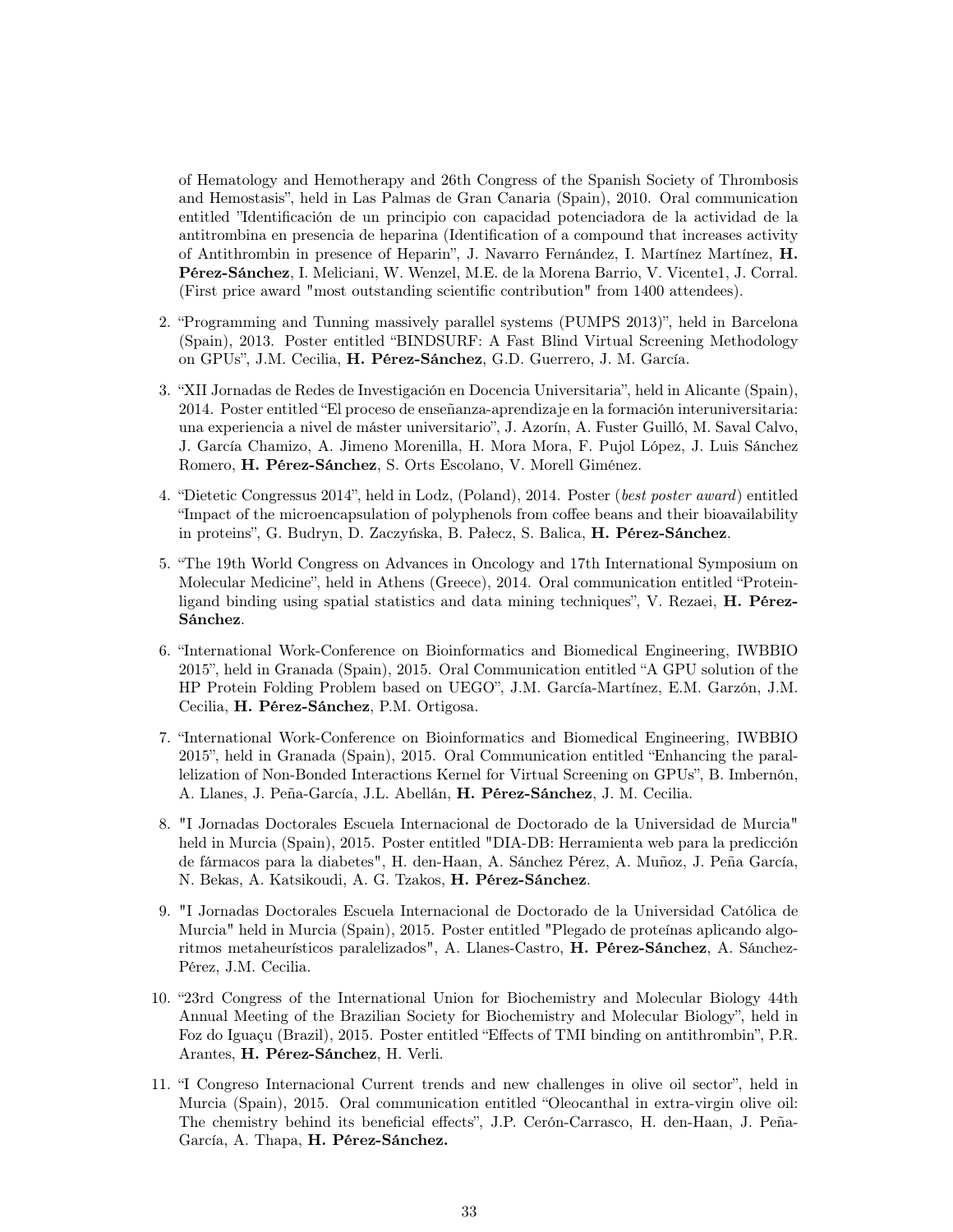- 12. "I Congreso Internacional Current trends and new challenges in olive oil sector", held in Murcia (Spain), 2015. Oral communication entitled "Computational prediction of the application of luteolin and apigenin from olive oil as anti-diabetic agents", H. den-Haan, J.P. Cerón-Carrasco, J. Peña-García, M.M. Moreno, A.G. Tzakos, H. Pérez-Sánchez.
- 13. "Third International Congress on Cocoa Coffee and Tea", held in Aveiro (Portugal), 2015. Poster entitled "Evaluation of interactions of food protein hydrolysates with hydroxycinnamic acids from coffee bean in free form or included in β-cyclodextrin", G. Budryn\*, D. Zaczyńska, B. Pałecz, D. Rachwał-Rosiak, J. Oracz, S. Belica, H. den-Haan, J. Peña-García, H. Pérez-Sánchez.
- 14. "International Work-Conference on Bioinformatics and Biomedical Engineering, IWBBIO 2016", held in Granada (Spain), 2016. Poster entitled "Multiobjective based scoring function for ligand based virtual screening", S. Puertas Martín, H. den-Haan, J. López Redondo, H. Pérez-Sánchez, P. Martínez Ortigosa.
- 15. "International Work-Conference on Bioinformatics and Biomedical Engineering, IWBBIO 2016", held in Granada (Spain), 2016. Poster entitled "Fuzzy vs Kmeans clustering in QSAR data partition. A comparative study", F. Girón-Rodríguez, A. Pérez-Garrido, H. Pérez-Sánchez, J. Soto.
- 16. "International Work-Conference on Bioinformatics and Biomedical Engineering, IWBBIO 2016", held in Granada (Spain), 2016. Oral communication entitled "Parallel Ant Colony Optimization for the HP Protein Folding Problem", A. Llanes, C. Velez, A. M. Sánchez, H. Pérez-Sánchez, José M. Cecilia.
- 17. "II Jornadas Doctorales Escuela Internacional de Doctorado de la Universidad Católica de Murcia" held in Murcia (Spain), 2016. Oral communication entitled "Facilitando el acceso a las técnicas quimioinformáticas a usuarios no expertos", H. den-Haan, J. Peña-García, J. P. Cerón-Carrasco, H. Pérez-Sánchez.
- 18. "II Jornadas Doctorales Escuela Internacional de Doctorado de la Universidad Católica de Murcia" held in Murcia (Spain), 2016. Poster entitled "Desarrollo de una arquitectura software de cribado virtual basado en ligandos en una base de datos de antidiabéticos utilizando técnicas de Big Data", A.J. Banegas-Luna, J. Peña-García, H. den Haan, A. Caballero, H. Pérez-Sánchez.
- 19. "II Jornadas de Doctorales Escuela Internacional de Doctorado de la Universidad Católica de Murcia" held in Murcia (Spain) 2016. Oral communication entitled "Técnicas heurísticas paralelas para el descubrimiento de nuevos fármacos", B. Imbernón, J.M. Cecilia, H. Pérez-Sánchez.
- 20. "XIII Global Optimization Workshop, GOW'16", held in Minho (Portugal), 2016. Oral communication entitled "Multiobjective based scoring function for ligand based virtual screening", S. Puertas Martín, J. López Redondo, H. den-Haan, H. Pérez-Sánchez, P. Martínez Ortigosa.
- 21. "5th International Iberian Biophysics Congress" held in Porto (Portugal), 2016. Poster entitled "Stability of nanocomposites over ionic force", M Collado-González, MG Montalbán, R Trigo, J Peña-García, H. Pérez-Sánchez, G Víllora, FG Díaz-Baños.
- 22. "6th EuCheMs Chemistry Congress" held in Sevilla (Spain), 2016. Poster entitled "Stable nanocomposites from chitosan and silk fibroin", M Collado-González, MG Montalbán, R Trigo, J Peña-García, H. Pérez-Sánchez, G Víllora, FG Díaz Baños. Best poster award.
- 23. "IX Congreso Interacional de Enfermedades Raras", held in Murcia (Spain), 2016. Poster entitled "Identification of 2,6-dithiopurine as a potential phamacological chaperone for Fabry disease", H. den-Haan, V.Citro, J. Peña-García, H. Pérez-Sánchez, M.V. Cubellis. Best poster award.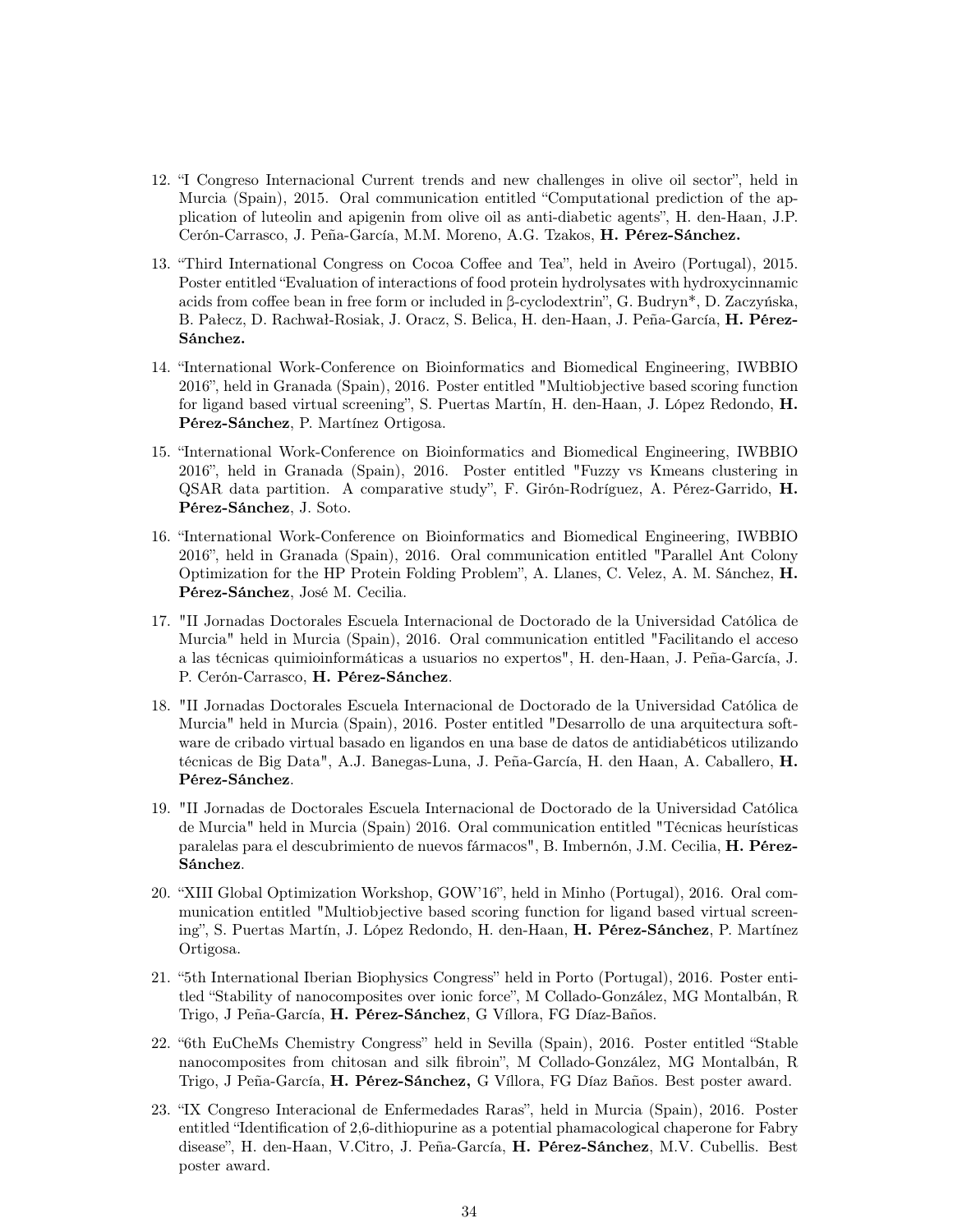- 24. "II Jornadas Científicas del IMIB-Arrixaca", held in Murcia (Spain), 2017. Poster entitled "A novel anti-fascin compound show anti-migratory and anti-invasive properties in colorrectal cancer cell lines ", S. Montoro-García, B. Alburquerque-González, A. Bernabé-García, H. den-Haan, I. Luque, H. Pérez-Sánchez, F.J. Nicolas-Villaescusa, P. Conesa-Zamora.
- 25. "Digital Infrastructures for Research 2017", held in Brussels (Belgium), 2017. Oral communication entitled "BRUSELAS: A HPC based software architecture for drug discovery on large molecular databases", A. Banegas-Luna, A. Caballero, H. Pérez-Sánchez.
- 26. "2nd International Gazi Symposium Series", held in Gazi (Turkey), 2017. Poster entitled "Profiling auspicious butyrylcholinesterase inhibitory activity of Hyuganin C", F.S. Senol, I.E. Orhan, K. Skalicka-Wozniak, S. Trædal-Henden, J.P. Cerón-Carrasco, H. den-Haan, J. Peña-García, H. Pérez-Sánchez.
- 27. "The Third International Mediterranean Symposium on Medicinal and Aromatic Plants", held in Cyprus, 2017. Poster entitled "Exploring in vitro butyrylcholinesterase inhibitory activity of Hyperforin", F.S. Senol, I.E. Orhan, K. Skalicka-Wozniak, S. Trædal-Henden, J.P. Cerón-Carrasco, H. den-Haan, J. Peña-García, H. Pérez-Sánchez.
- 28. "Jornadas Sarteco 2017", held in Málaga, Spain, 2017. Oral communication entitled "Cribado virtual mediante un algoritmo evolutivo global paralelo", S.P. Martín, J.L. Redondo, H. den-Haan, H. Pérez-Sánchez and P.M. Ortigosa.
- 29. "Jornadas Sarteco 2017", held in Málaga, Spain, 2017. Oral communication entitled "Técnicas heurísticas paralelas para el descubrimiento de nuevos fármacos", B. Imbernón, J.M. Cecilia, H. Pérez-Sánchez, D. Giménez.
- 30. "LX Congreso Nacional de la SEHH, XXXIV Congreso Nacional de la SETH", held in Granada, Spain, 2018. Oral communication entitled "Efecto de inhibidores basados en la antitrombina en la actividad de una proteasa implicada en cáncer", G. Luengo-Gil, H-Pérez-Sánchez, J.P. Cerón-Carrasco, S. Espin, V. Vicente, I. Martínez-Martínez.
- 31. "7th International Conference on Metaheuristics and Nature Inspired Computing META'18", held in Marrakech, Morocco, 2018. Oral communication entitled "Virtual screening in electrostatic potential using an evolutionary algorithm", S. Puertas-Martín, J. L. Redondo, H. Pérez-Sánchez, P. M. Ortigosa.
- 32. "LeGo- International Global Optimization Workshop", held in Leiden, The Netherlands, 2018. Oral communication entitled "Multi-objective Evolutionary Algorithm For Evaluation Of Shape And Electrostatic Similarity", S. Puertas-Martín, J. L. Redondo, H. Pérez-Sánchez, P. M. Ortigosa.
- 33. "Innovations in Pharmacy: advances & perspectives", held in Salamanca, Spain, 2018. Oral communication entitled "In silico study of potential antidiabetic activity of phenolic compounds from Psidium guajava", F. Girón-Rodríguez, E. Díaz-de-Ceiro, A. Pérez-Garrido, H. den-Haan, J. Peña-García, J.A. Gabaldón, V. Verardo, A. Segura-Carretero, H. Pérez-Sánchez.
- 34. "III Jornadas Científicas del IMIB-Arrixaca", held in Murcia, Spain, 2018. Poster entitled "Anti-inflammatory peptides from Spanish dry-cured ham: in vitro endothelial cell response and docking studies", S. María-Martínez, H. Pérez-Sánchez, J.A. Gabaldón, S. Montoro-García.
- 35. "III Jornadas Científicas del IMIB-Arrixaca", held in Murcia, Spain, 2018. Poster entitled "Análisis de la eficacia de fármacos agonistas del receptor nicotínico-ACH para la regulación del apetito como coadyuvante para el tratamiento de la obesidad", J.J. Hernández-Morante, I. Díaz-Soler, C. Manuel-Martínez, H. Pérez-Sánchez, J.P. Cerón-Carrasco, H. den-Haan, I. Martínez-Martínez, G. Luengo-Gil, I. Bermúdez Díaz.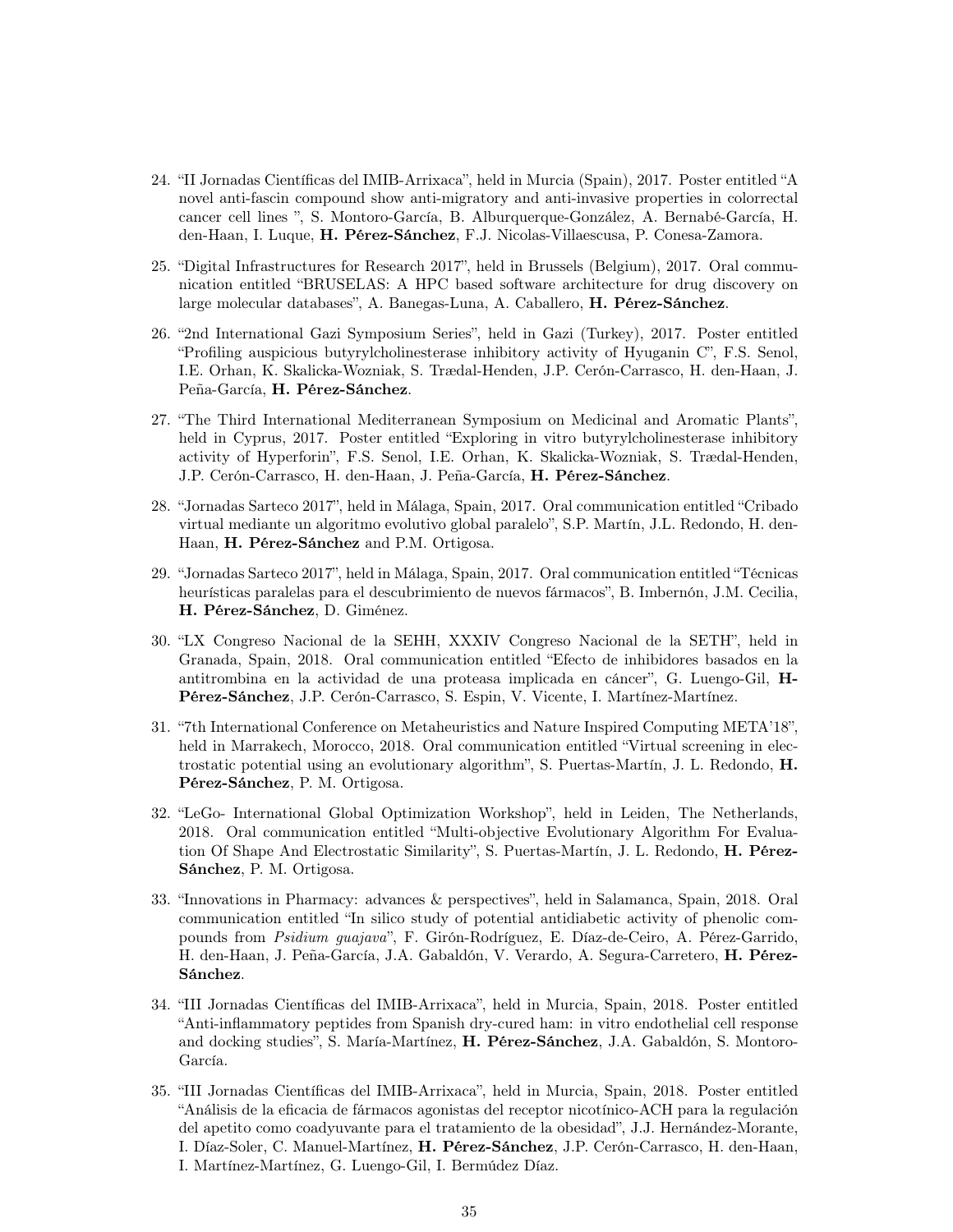- 36. "III Jornadas Científicas del IMIB-Arrixaca", held in Murcia, Spain, 2018. Oral communication entitled "New role of antidepressant imipramine as fascin1 inhibitor in colorectal cancer cells", B. Alburquerque-González, S. Montoro-García, A. Bernabé-García, M. Bernabé-García, P. Campioni-Rodrigues, I. Gutierrez-García, L. Rivera-Soria, M.N. Morales-Suárez, A. Fernández-Valera, J. García-Solano, I. Luque-Fernández, T. Salo, F.J. Nicolás-Villaescusa, M.L. Cayuela-Fuentes, H. Pérez-Sánchez, P. Conesa-Zamora.
- 37. "II Jornadas Científicas del IMIB-Arrixaca", held in Murcia (Spain), 2017. Poster entitled "A novel anti-fascin compound show anti-migratory and anti-invasive properties in colorrectal cancer cell lines ", S. Montoro-García, B. Alburquerque-González, A. Bernabé-García, H. den-Haan, I. Luque, H. Pérez-Sánchez, F.J. Nicolas-Villaescusa, P. Conesa-Zamora.
- 38. "25th Biennial Congress of the European Association for Cancer Research", held in Amsterdam (The Netherlands), 2018. Poster entitled New anti-migratory and anti-invasive effects of a fascin inhibitor on colorrectal cancer cells", P. Conesa-Zamora, S. Montoro-Garcia, B. Alburqueque-Gonzalez, A. Bernabé-García, P. Campioni-Rodrigues, H. den-Haan, F.J. Nicolas, H. Pérez-Sánchez, T. Salo. ESMO Open 2018;3:doi: 10.1136/esmoopen-2018- EACR25.441.
- 39. "XXXIV Congreso Nacional de la Sociedad Española de Trombosis y Hemostasia", held in Granada, Spain, 2018. Oral communication entitled "Efecto de inhibidores basados en la antitrombina en la actividad de una proteasa implicada en cáncer", G. Luengo-Gil, H. Pérez-Sánchez, J.P. Cerón-Carrasco, S. Espín, V. Vicente, I. Martínez-Martínez.

## Invited talks

- 1. "High Throughput in-silico Screening against flexible protein receptors", held at the Institut de Biologie Structurale in Grenoble (France), February 2009.
- 2. "High Throughput in-silico Screening against flexible protein receptors", held at the Center for Theoretical Biological Physics in San Diego, CA (USA), February 2009.
- 3. "Parallelization of Virtual Screening in Drug Discovery on Massively Parallel Architectures" in "JGPU 2012 Jornadas de divulgación de aplicaciones científicas y visión por computador sobre procesadores gráficos", held in Alicante (Spain), May 2012.
- 4. "Parallelization of Virtual Screening in Drug Discovery on Massively Parallel Architectures" in "Curso de programación de aplicaciones científicas y de visión por computador sobre procesadores gráficos", held in La Nucia (Spain), July 2012.
- 5. "Drug Discovery using Virtual Screening", held at the University Medical Center Hamburg-Eppendorf in Hamburg (Germany), July 2012.
- 6. "Exploitation of GPUs for the discovery of new drugs", in "SCC-Computing, Strategic collaboration with China on super-computing based on Tianhe-1A", held at the BIFI, University of Zaragoza (Spain), November 2012.
- 7. "Parallelization of Virtual Screening in Drug Discovery on Massively Parallel Architectures" in "JGPU 2013 Jornadas de divulgación de aplicaciones científicas y visión por computador sobre procesadores gráficos", held in Alicante (Spain), May 2013.
- 8. "Parallelization of Virtual Screening in Drug Discovery on Massively Parallel Architectures" in "Curso de verano de programación de aplicaciones científicas y visión por computador sobre procesadores gráficos", held in Alicante (Spain), July 2013.
- 9. "Drug Discovery using Virtual Screening", held at the Hospital Universitario "Virgen de la Arrixaca" Murcia (Spain), June 2013.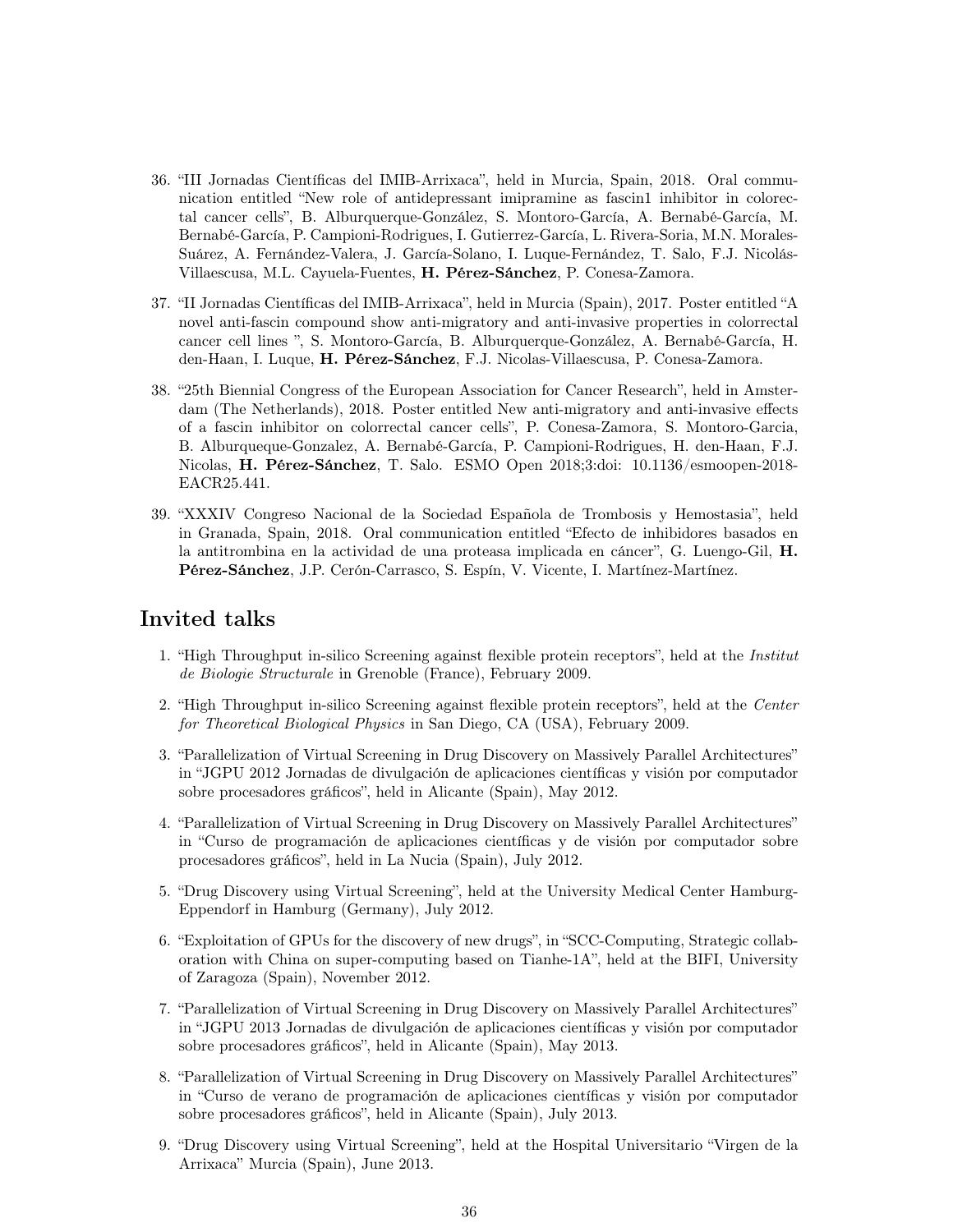- 10. "High Performance Computing. Applications in Computational Intelligence and Computational Chemistry" in Instituto Universitario de Investigación en Informática (University of Alicante), held in Alicante (Spain), November 2013.
- 11. "Parallelization of Virtual Screening in Drug Discovery on Massively Parallel Architectures" in "JGPU 2014 IV Jornadas de divulgación de aplicaciones científicas y visión por computador sobre procesadores gráficos", held in Alicante (Spain), May 2014.
- 12. "Exploitation of High Performance Computing Architectures for the Discovery of New Anticoagulants", held at the University of Almería (Spain), July 2014.
- 13. "Computational discovery of bioactive compounds binding to hepatic HMGCR" in "3rd International Conference and Exhibition on Nutrition & Food Sciences", held in Valencia (Spain), September, 23 - 25, 2014.
- 14. "Exploitation of massively parallel architectures for the discovery of bioactive compounds" in "Humboldt-Kolleg / International Conference, Theory and Computation in Sciences and Bio-Sciences TCSBS 2014", held in Tlemcen (Algeria), November, 15 - 18, 2014.
- 15. "Entrepreneurship from Science, a challenge for smart growth", workshop from Fundación Séneca de la Región de Murcia, held in Murcia (Spain), 4th May 2015.
- 16. "Targeting protein clouds with electronic bullets", in "Reshaping Drug Discovery: The Intrinsically Disordered Proteome as Drug Target", held in Ioannina (Greece), 19th June 2015.
- 17. "Aplicaciones de la Bioinformática Estructural en el contexto de las Enfermedades Raras", in "VIII Congreso Nacional de Enfermedades Raras", held in Murcia (Spain), 15th October 2015.
- 18. "Bioinformatics and High Performance Computing (BIO-HPC) de la UCAM", in "4a Sesión del Ciclo Jóvenes Investigadores de la Región de Murcia, de La Real Academia de Medicina y Cirugía de la Región de Murcia", held in Murcia, 26th May 2016.
- 19. "Aplicación de la química computacional para el descubrimiento de chaperonas moleculares en el contexto de la enfermedad de Fabry", in "IX Congreso Interacional de Enfermedades Raras", held in Murcia (Spain), 17th November 2016.
- 20. "TISU: Workshop on Transfer to Industry and Start-Ups", in HiPEAC 2017, held in Stockholm (Sweden), 25th January 2017.
- 21. "Química computacional: descubrimiento de nuevos fármacos sin pisar el laboratorio, ¿es posible?", in "Seminarios IMIB-Arrixaca 2017", held in Murcia (Spain), 6th June 2017.
- 22. "Desarrollo en arquitecturas computacionales masivamente paralelas de una metodología para el descubrimiento y optimización de compuestos bioactivos y su aplicación a problemas de relevancia biológica", in "Forum Fundación Séneca Nuevo Liderazgo Científico de la Región de Murcia", held in Murcia (Spain), 3th July 2017.
- 23. "Bringing heterogeneous HPC architectures to the market for the discovery of new drugs", in "European HPC Summit Week 2018", held in Ljiubljana (Slovenia), 30th May 2018.
- 24. "Drug discovery on high performance computing architectures", at Faculty of Pharmacy, University of Freiburg (Germany), 13th June 2018.
- 25. "Development and application of structural bioinformatics methods in drug discovery on high performance computing architectures and its technology transfer to the biotech sector", in "12th RES (Spanish Supercomputing Network) Users' Meeting & 7th HPC Advisory Council Conference", held in Valencia (Spain), 20th September 2018.
- 26. "Computational approaches in drug discovery", at Faculty of Chemistry, Silesian University of Technology (Poland), 22nd November 2019.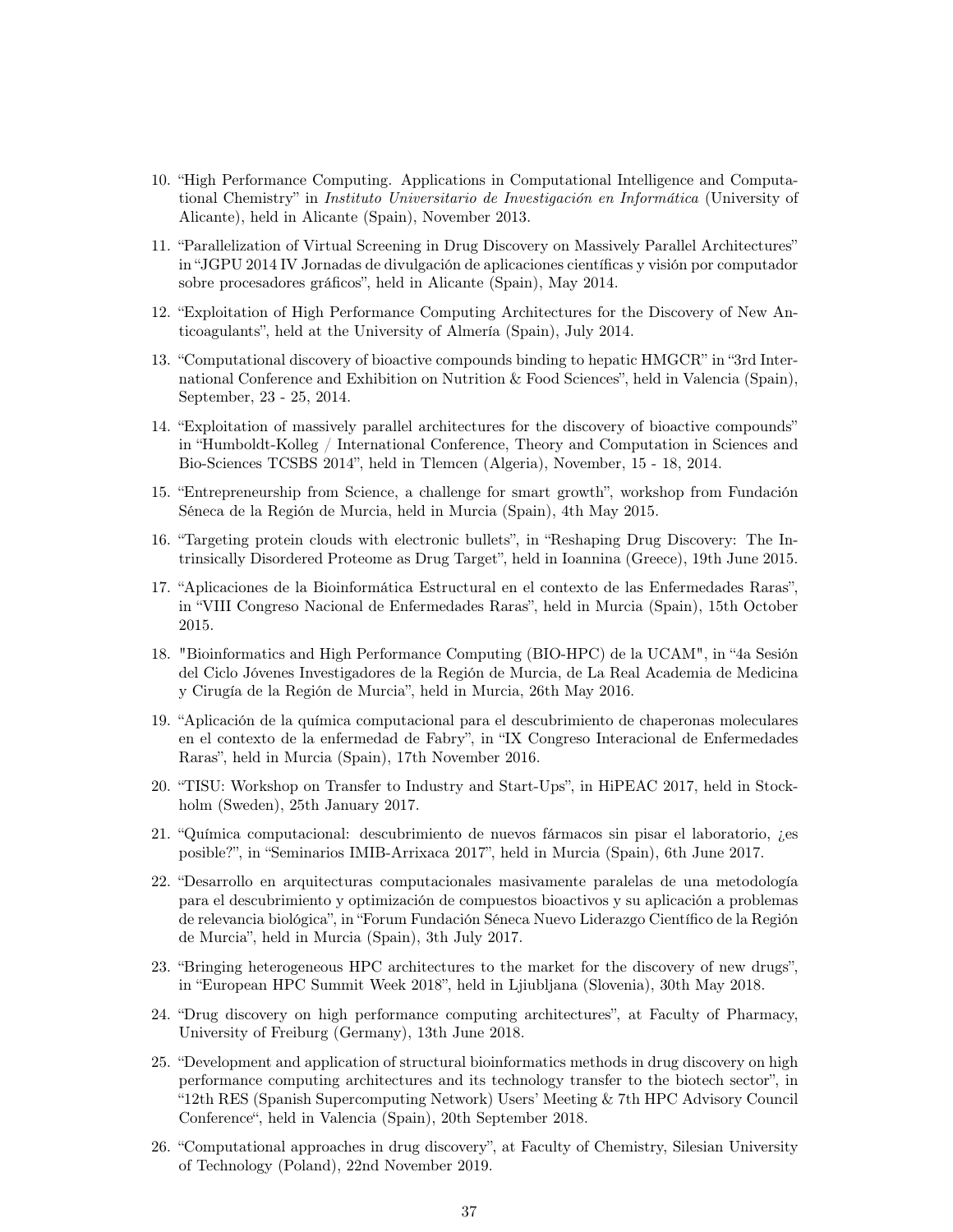## Workshops

- Distributed European Infrastructure for Supercomputing Applications Symposium and Training Session, held in Barcelona Supercomputing Center, 2007.
- "eCheminfo 2009 Drug Discovery Design Methods and Applications", held in Oxford (United Kingdom), 2009.

## Academic activities

## Course Management

• Coordinator of the Master in Bioinformatics (2012/2013), University of Murcia.

## Memberships in Professional Societies and Interest Groups

- European Association for Chemical and Molecular Sciences.
- $\bullet\,$  HiPEAC Network.
- European Research Network COST Action CM1207, "GLISTEN: GPCR-Ligand Interactions, Structures, and Transmembrane Signalling".
- European Research Network COST Action IC1305, "NESUS: Network for Sustainable Ultrascale Computing".
- European Research Network COST Action IC1406, "High-Performance Modelling and Simulation for Big Data Applications (cHiPSet)".
- IEEE Technical Committee on Scalable Computing (TCSC): Technical Area on Science Gateways.
- CAPAP-H. Red de computacion de altas prestaciones sobre arquitecturas paralelas heterogeneas.
- Research Network Natural Products against Neglected Diseases ResNet NPND.
- REDEFAR. Red Española de Descubrimiento de Färmacos.

## Reviewer and Editor

## Grants

- 2015-2016 WHRI-ACADEMY (William Harvey International Translational Research Academy) Postdoctoral grants (UK).
- 2017 Conseil & Recherche (on behalf of Aix-Marseille Université foundation A\*MIDEX, France).
- 2017 Observatorio Colombiano de Ciencia y Tecnología (Colombia).
- 2017 CSIC (Comisión Sectorial de Investigación Científica, from Universidad de la República del Uruguay), research projects (Programa Iniciación a la investigación 2017).
- 2018 H2020 SC 1 Health, demographic change and wellbeing (European Commission).
- 2019 Helmholtz European Partnering (Germany).
- 2019 Caixaimpulse (Spain).
- 2020 Spanish Ministry of Science and Innovation (Spain).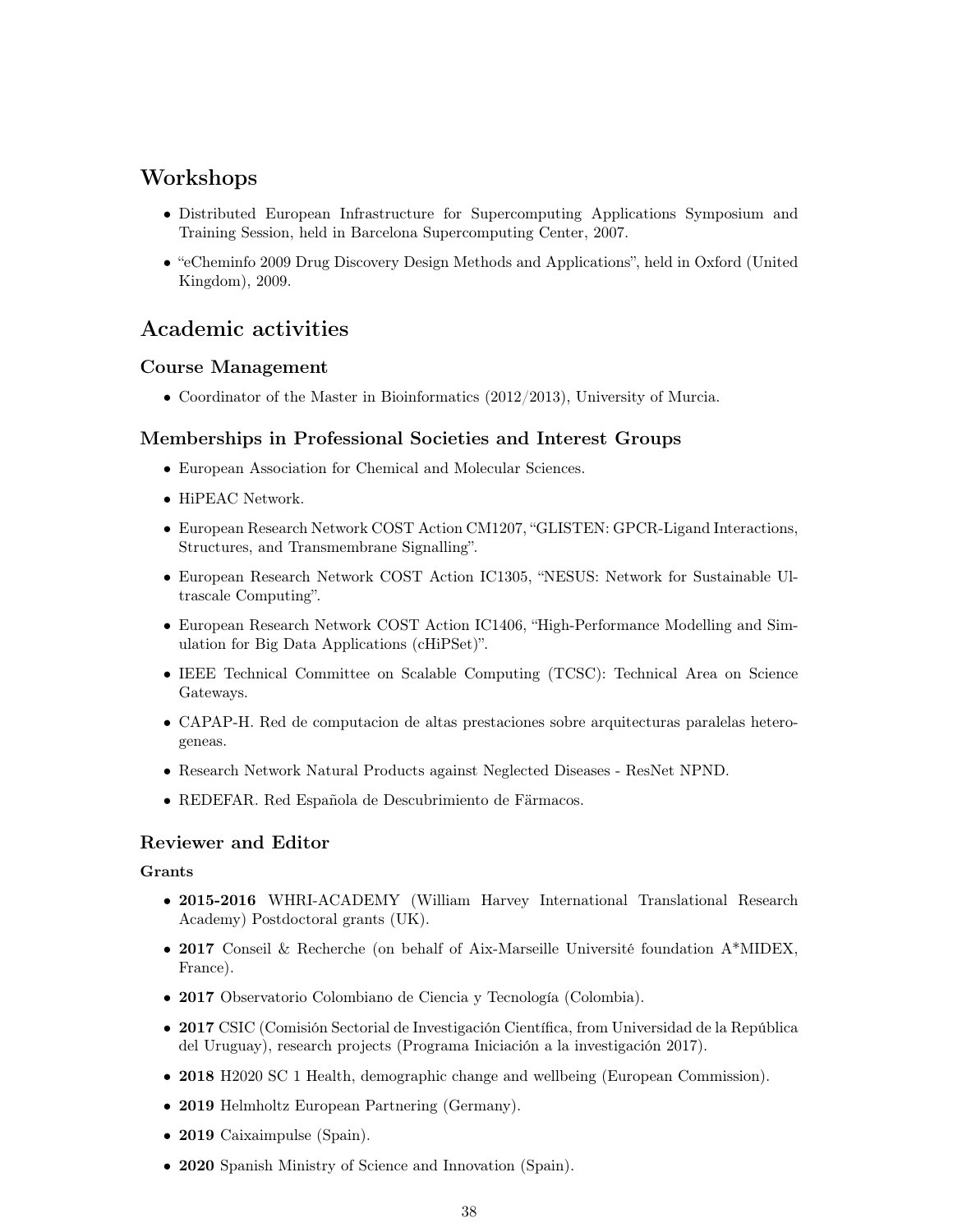### Journal Guest Editor

- 1. Special Issue on "Distributed, Parallel, and GPU-accelerated Approaches to Computational Biology (COMPBIO2013)", for the Journal: Concurrency and Computation: Practice and Experience, (2012)
- 2. Special Issue on "Computational Approaches to Drug Discovery", for the Journal: Drug Designing,  $(2012)$ .
- 3. Special Issue on "High-Performance Computing and Big Data in Omics-based Medicine", for the Journal: BioMed Research International, (2013).
- 4. Special Issue on "Integrated Bio-Search: Selected Works from the 12th International Workshop on Network Tools and Applications in Biology (NETTAB 2012)", for the Journal: BMC Bioinformatics, (2014).
- 5. Special Issue on "High Performance Computing in Drug Discovery", for the Journal: Current Drug Targets, (2015).
- 6. Special Issue on "Selected Papers from 4th International Work-Conference on Bioinformatics and Biomedical Engineering (IWBBIO 2016)", for the Journal: Molecules, (2016).

#### Reviewer of Journals (only 15 journals from more than 100 are listed)

- PLOS ONE
- BMC Bioinformatics
- Journal of Chemical Information and Modeling
- Journal of Theoretical and Computational Chemistry
- Concurrency and Computation Practice and Experience
- Journal of Agricultural and Food Chemistry
- Journal of Grid Computing
- Protein and Peptide Letters
- Current Topics in Medicinal Chemistry
- ACS Medicinal Chemistry Letters
- Algorithms for Molecular Biology
- Neurocomputing
- Biomed Research International
- Current Bioinformatics
- Journal of Chemistry

#### Journal Editorial Board

- Theoretical Biology and Medical Modelling
- Current Bioinformatics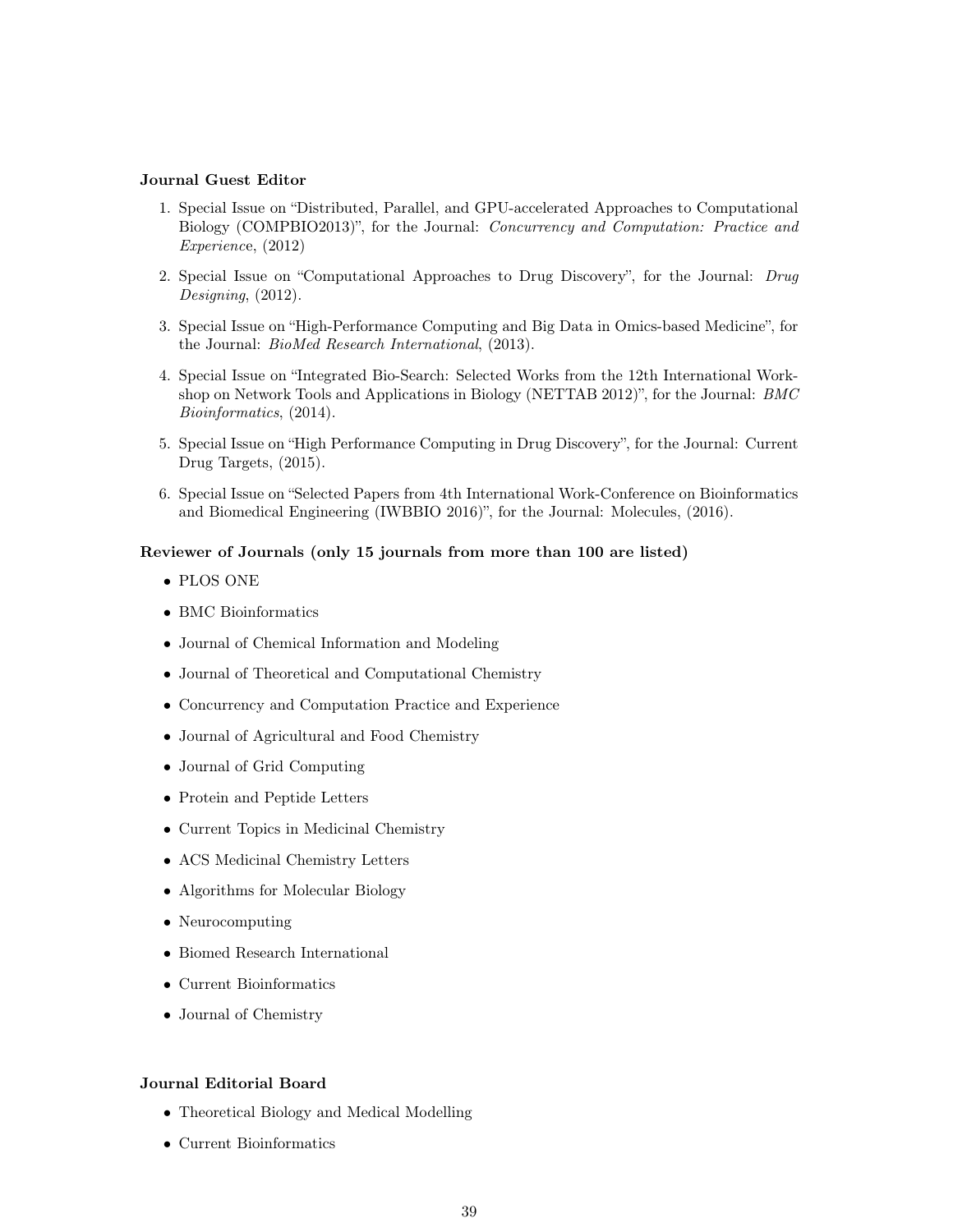#### Reviewer of Books

- Professional reviewer for several scientific and technical books for Elsevier.
- Reviewer for INTECH Press.

#### Book Editor

• Book editor: "Bioinformatics", ISBN 980-953-307-202-4, INTECH Press (20000 downloads during 2013-2017 period).

#### Conference organization

#### Program Committee Member

- 1. The 11th International Conference on Modeling and eApplied Simulation (MAS2012), Wien, Austria, 2012.
- 2. International Conference on Central Nervous System Drugs Effects & Novel Drug Development 2012.
- 3. Workshop on Computational Intelligence Applications in Bioinformatics (CIAB2012), organized within 13th International Conference on Engineering Applications of Neural Networks (EANN 2012).
- 4. CAAD-2012, International Conference and Exhibition on Computer Aided Drug Design & QSAR (29-31 October 2012, Chicago–North Shore, USA).
- 5. Pharma-2012, 2nd World Congress on Pharmaceutical Regulatory Affairs (23–24 November 2012 at HICC Hyderabad, India).
- 6. International Conference on Chemical Engineering (ICCE'12), San Francisco, USA, 24-26 October, 2012.
- 7. 21th Euromicro International Conference on Parallel, Distributed and network-based Processing (PDP 2013), 27th February - 1st March 2013 Queen's University Belfast, Northern Ireland.
- 8. NETTAB 2012 workshop focused on Integrated Bio-Search. November 14-16, 2012, Como, Italy.
- 9. BIOINFORMATICS 2013 ("4th International Conference on Bioinformatics Models, Methods and Algorithms"). February 11-14, 2013, Barcelona, Spain.
- 10. ICT-EURASIA 2013 ("Information & Communication Technology-Eurasia Conference"). March 25-29, 2013, Yogyakarta (Indonesia).
- 11. The 1st Global Virtual Conference 2013 (GV-CONF 2013), Goce Delchev University Macedonia & THOMSON Ltd. Slovakia, April 8- 12., 2013.
- 12. MedChem & CADD-2013 (2nd International Conference on Medicinal Chemistry & Computer Aided Drug Designing). October 15-17, 2013, Las Vegas, USA.
- 13. International Conference on Computational Science 2013 (ICCS 2013). June 5-7, 2013. Barcelona, Spain.
- 14. 1st International Work-Conference on Bioinformatics and Biomedical Engineering (IWBBIO 2013), Granada, Spain, April 2013.
- 15. IADIS Applied Computing 2013, (23-25 October, Texas, USA).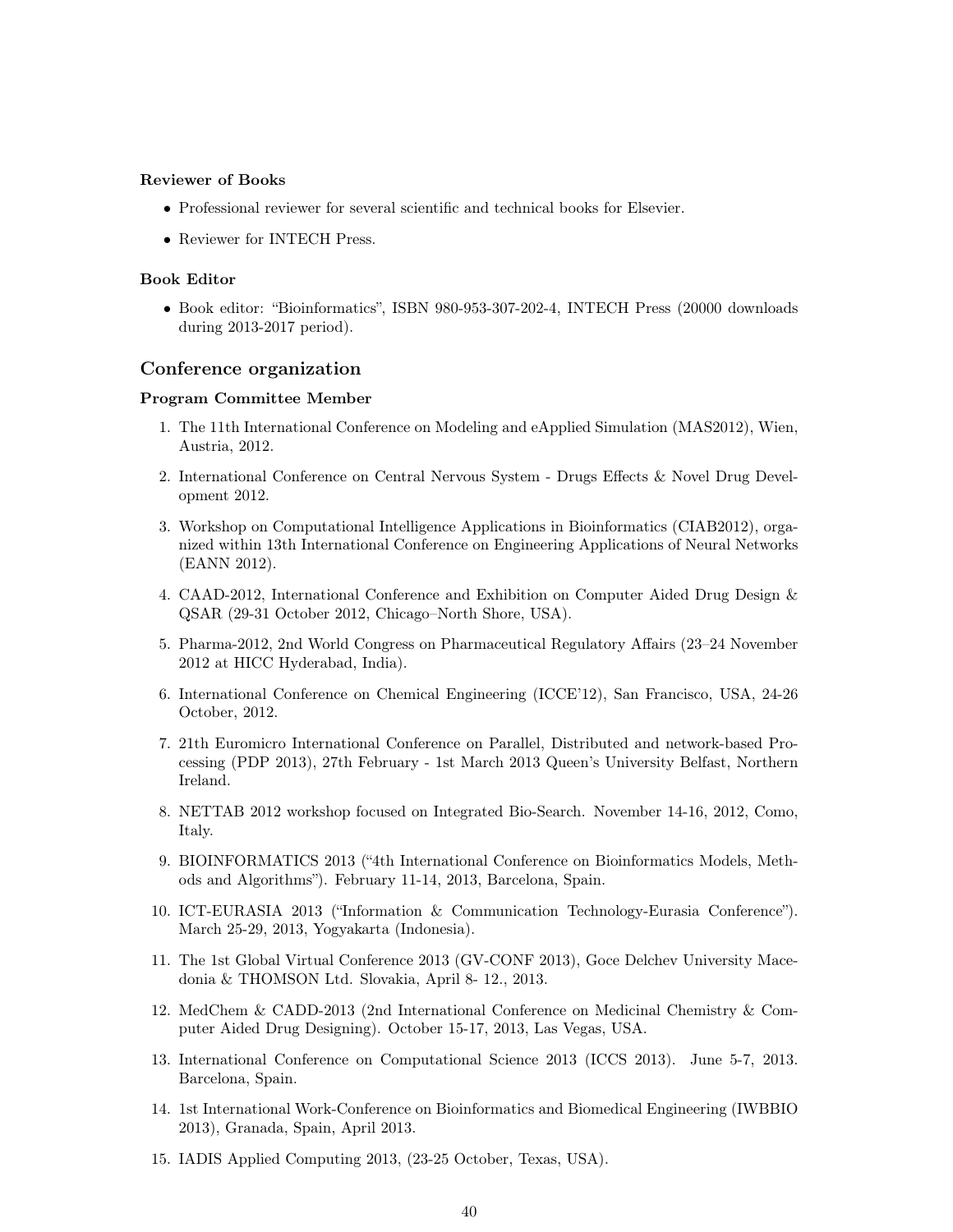- 16. The 2013 International Conference on High Performance Computing & Simulation (HPCS 2013), July 01 – 05, 2013. Helsinki, Finland.
- 17. BIOINFORMATICS 2014 ("5th International Conference on Bioinformatics Models, Methods and Algorithms"). March 3-6, 2014, Eseo, France.
- 18. HiBB 2013 Euro-Par ("High Performance Bioinformatics and Biomedicine"). August 26-30, 2013, Aachen, Germany.
- 19. 2nd WSEAS International Conference on BIOMEDICINE and HEALTH ENGINEERING (BIHE '13). June 1-3, 2013, Brasov, Romania.
- 20. 1st International Conference on Computational Science and Engineering (CSE '13). August 6-8, 2013, Valencia, Spain.
- 21. International Joint Conference SOCO'13-CISIS'13 -ICEUTE'13, September 11th–13th, 2013, Salamanca, Spain.
- 22. International Conference on Intelligent Biology and Medicine (ICIBM 2013), August 11-13, 2013, Nashville, TN, USA.
- 23. The 12th International Conference on Modeling and Applied Simulation (MAS2013), Athens, Greece, 2013.
- 24. 2nd International Conference on Computational Chemistry and Biology ICCCB 2013. October 26-27, 2013, Hong Kong.
- 25. International Conference on "Recent Trends in Biomedical Sciences" and 32nd Annual Meeting of the Society for Reproductive Biology and Comparative Endocrinology. January 7-9, 2014, TamilNadu, India.
- 26. International Conference on Physiological Computing Systems (PhyCS 2014) January 7-9, 2014, Lisbon, Portugal.
- 27. 22nd Euromicro International Conference on Parallel, Distributed and network-based Processing (PDP 2014), 12th February - 14th February 2014 Turin, Italy.
- 28. 2nd International Work-Conference on Bioinformatics and Biomedical Engineering (IWBBIO 2014), Granada, Spain, April 2014.
- 29. International Conference on Computational Science 2014 (ICCS 2014). June 10-12, 2014. Cairns, Australia.
- 30. 15th Engineering Applications of Neural Networks Conference (EANN 2014), 5th-7th September 2014 Sofia, Bulgaria.
- 31. The 13th International Conference on Modeling and Applied Simulation (MAS2014). September 22-24, 2014, Bordeaux, France.
- 32. The 6th International Workshop in Science Gateways (IWSG 2014), 3-5 June 2014, Dublin, Ireland.
- 33. 5th International Workshop on High Performance Bioinformatics and Biomedicine (HiBB), held in conjunction with Euro-Par 2014, August 25-29, 2014, Porto, Portugal.
- 34. The International Conference on Chemical Engineering 2014, 22-24 October 2014. San Francisco, USA.
- 35. CCGrid-Health 2014 Workshop on Clusters, Clouds and Grids for Health In conjunction with CCGrid 2014 – 14th IEEE/ACM International Symposium on Cluster, Cloud and Grid Computing, May 26-29, 2014, Chicago, IL, USA.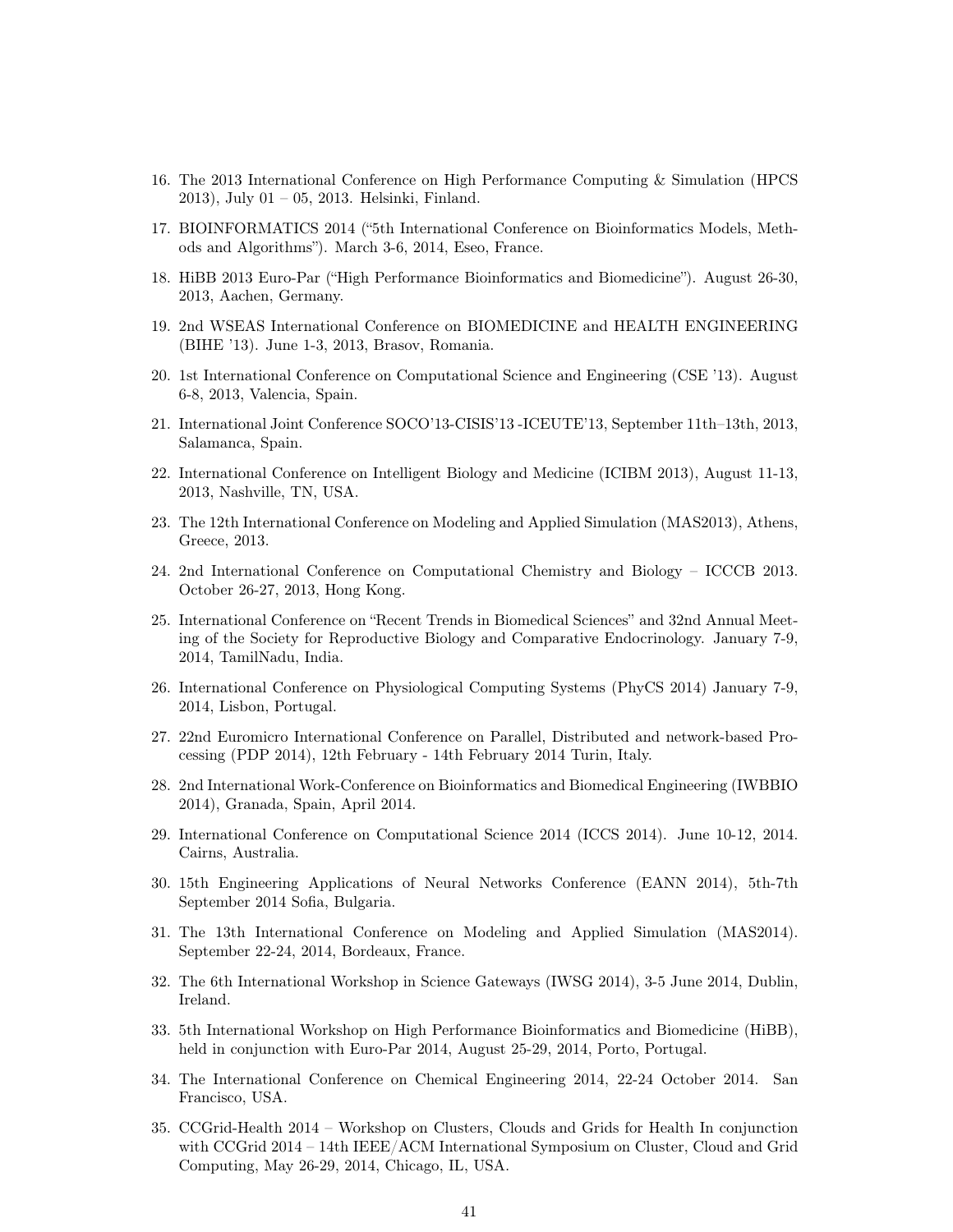- 36. BIOINFORMATICS 2015 ("6th International Conference on Bioinformatics Models, Methods and Algorithms"). January 12-15, 2015, Lisbon, Portugal.
- 37. International Conference on Physiological Computing Systems (PhyCS 2015) February 11- 13, 2015, Angers, France.
- 38. 2014 IEEE Symposium on Computer and Informatics (ISCI 2014) September 28-29, 2014, Kota Kinabalu, Malaysia.
- 39. 23rd Euromicro International Conference on Parallel, Distributed and network-based Processing (PDP 2015), 4th March - 6th March 2015 Turku, Finland.
- 40. International Conference on Intelligent Biology and Medicine (ICIBM 2014), December 4-6, 2014, San Antonio, TX, USA.
- 41. 3rd International Work-Conference on Bioinformatics and Biomedical Engineering (IWBBIO 2015), Granada, Spain, April 2015.
- 42. 17th IEEE International Conference on Computational Science and Engineering (CSE 2014), Chengdu, China, December 19-21 2014.
- 43. International Conference on Computational Science 2015 (ICCS 2015). June 1-3, 2015. Reykjavik, Iceland.
- 44. The 7th International Workshop in Science Gateways (IWSG 2015), 3-5 June 2015, Budapest, Hungary.
- 45. The Seventh International Conference on Bioinformatics, Biocomputational Systems and Biotechnologies (BIOTECHNO 2015). 24-29 May 2015, Rome, Italy.
- 46. BIOINFORMATICS 2016 ("7th International Conference on Bioinformatics Models, Methods and Algorithms"). February 21-23, 2016, Rome, Italy.
- 47. Applied Computing 12th International Conference 2015, (24-26 October, Dublin, Ireland).
- 48. 3rd International Conference on Physiological Computing Systems (PhyCS 2016) July 29-31, 2016, Lisbon, Portugal.
- 49. 6th International Workshop on High Performance Bioinformatics and Biomedicine (HiBB 2016). November 9-12, Washington, USA.
- 50. 24th Euromicro International Conference on Parallel, Distributed and network-based Processing (PDP 2016), 17th-19th February Crete, Greece.
- 51. IEEE World Congress on Computational Intelligence (IEEE WCCI 2016), 25th-29th July, Vancouver, Canada.
- 52. 8th International Workshop on Science Gateways, IWSG' 16. 8th-10th June 2016, Rome, Italy.
- 53. BIOINFORMATICS 2017 ("8th International Conference on Bioinformatics Models, Methods and Algorithms"). February 21-23, 2017, Porto, Portugal.
- 54. 4th International Conference on Physiological Computing Systems (PhyCS 2017) July 27-28, 2017, Lisbon, Portugal.
- 55. CCGRID 2017, 17th IEEE/ACM International Symposium on Cluster, Cloud and Grid Computing. May 14-17, 2017. Madrid, Spain.
- 56. 25th Euromicro International Conference on Parallel, Distributed and network-based Processing (PDP 2017), 6th-8th March St. Petersburg, Russia.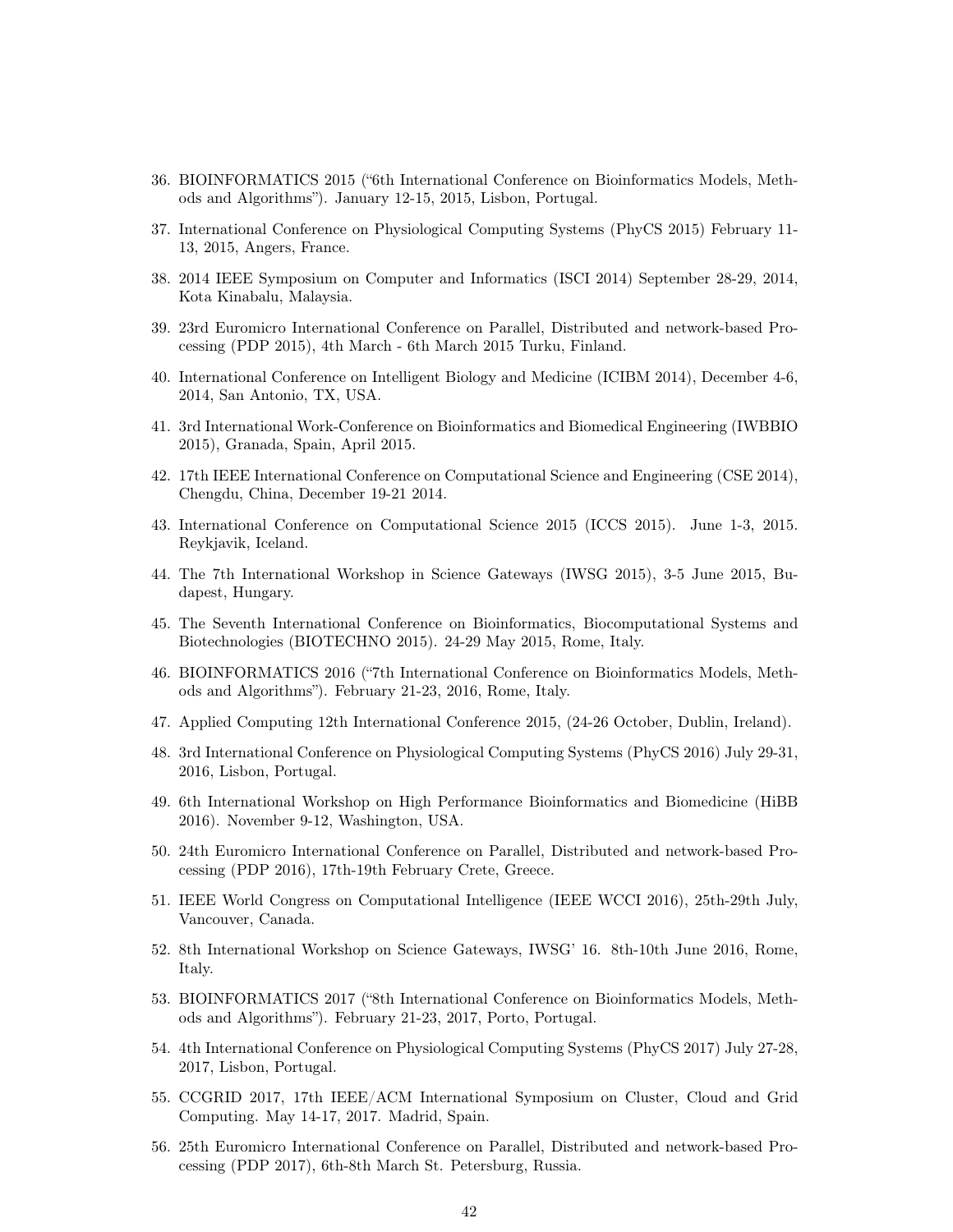- 57. International Workshop in Science Gateways (IWSG 2017), 12-14 June 2017, Poznan, Poland.
- 58. International Conference on Chemical Engineering (ICCE'17), San Francisco, USA, 25-27 October, 2017.
- 59. 8th International Workshop on High Performance Bioinformatics and Biomedicine (HiBB), 15-17 October, 2017, Kansas City, USA.

#### Track Chair

- 1. "High Performance Simulation of biological systems", (with José M. Cecilia), The 11th International Conference on Modeling and Applied Simulation, Wien, Austria, 2012.
- 2. "High Performance Simulation of Biological Systems", (with José M. Cecilia), The 12th International Conference on Modeling and Applied Simulation, Athens, Greece, 2013.
- 3. "High Performance Computing in Bioinformatics", (with Ivan Merelli), 2nd International Work-Conference on Bioinformatics and Biomedical Engineering (IWBBIO 2014), Granada, Spain, 2014.
- 4. "High Performance Simulation of Biological Systems", (with José M. Cecilia), The 13th International Conference on Modeling and Applied Simulation, Bordeaux, France, 2014.
- 5. "Metaheuristics applied to Bionformatics and Computational Biology", (with José M. Cecilia), 5th International Conference on Metaheuristics and Nature Inspired Computing, META'2014, Marrakech, Morocco, 2014.
- 6. "Nutrition and Basic Science", (with Caroline Dani), 3rd International Conference and Exhibition on Nutrition and Food Science, Valencia, Spain, 2014.
- 7. "High Performance Simulation of Biological Systems", (with José M. Cecilia), The 14th International Conference on Modeling and Applied Simulation, Bergeggi, Italy, 2014.
- 8. "High Performance Computing in Bioinformatics, Computational Biology and Computational Chemistry", (with José M. Cecilia, Hesham Ali), 3rd International Work-Conference on Bioinformatics and Biomedical Engineering (IWBBIO 2015), Granada, Spain, 2015.
- 9. "Advances in Drug Discovery", (with José M. Cecilia), 3rd International Work-Conference on Bioinformatics and Biomedical Engineering (IWBBIO 2015), Granada, Spain, 2015.
- 10. "High Performance Computing in Bioinformatics, Computational Biology and Computational Chemistry", (with José M. Cecilia), 4th International Work-Conference on Bioinformatics and Biomedical Engineering (IWBBIO 2016), Granada, Spain, 2016.
- 11. "High Performance Simulation of Biological Systems", (with José M. Cecilia), The 15th International Conference on Modeling and Applied Simulation, Larnaca, Cyprus, 2016.
- 12. "Advances in Drug Discovery", (with José P. Cerón-Carrasco and Alfonso Pérez-Garrido), 4th International Work-Conference on Bioinformatics and Biomedical Engineering (IWBBIO 2016), Granada, Spain, 2016.
- 13. "High Performance Simulation of Biological Systems", (with José M. Cecilia), The 16th International Conference on Modeling and Applied Simulation, Barcelona, Spain, 2017.
- 14. "Workshop 5th Novel High Performance Computing algorithms and platforms in Bioinformatics (BIO-HPC'17)", (with José M. Cecilia), 46th International Conference on Parallel Processing (ICPP), Bristol, August, 2017.
- 15. "Workshop 6th Novel High Performance Computing algorithms and platforms in Bioinformatics (BIO-HPC'18)", (with José M. Cecilia and José P. Cerón-Carrasco), 47th International Conference on Parallel Processing (ICPP), Eugene, August, 2018.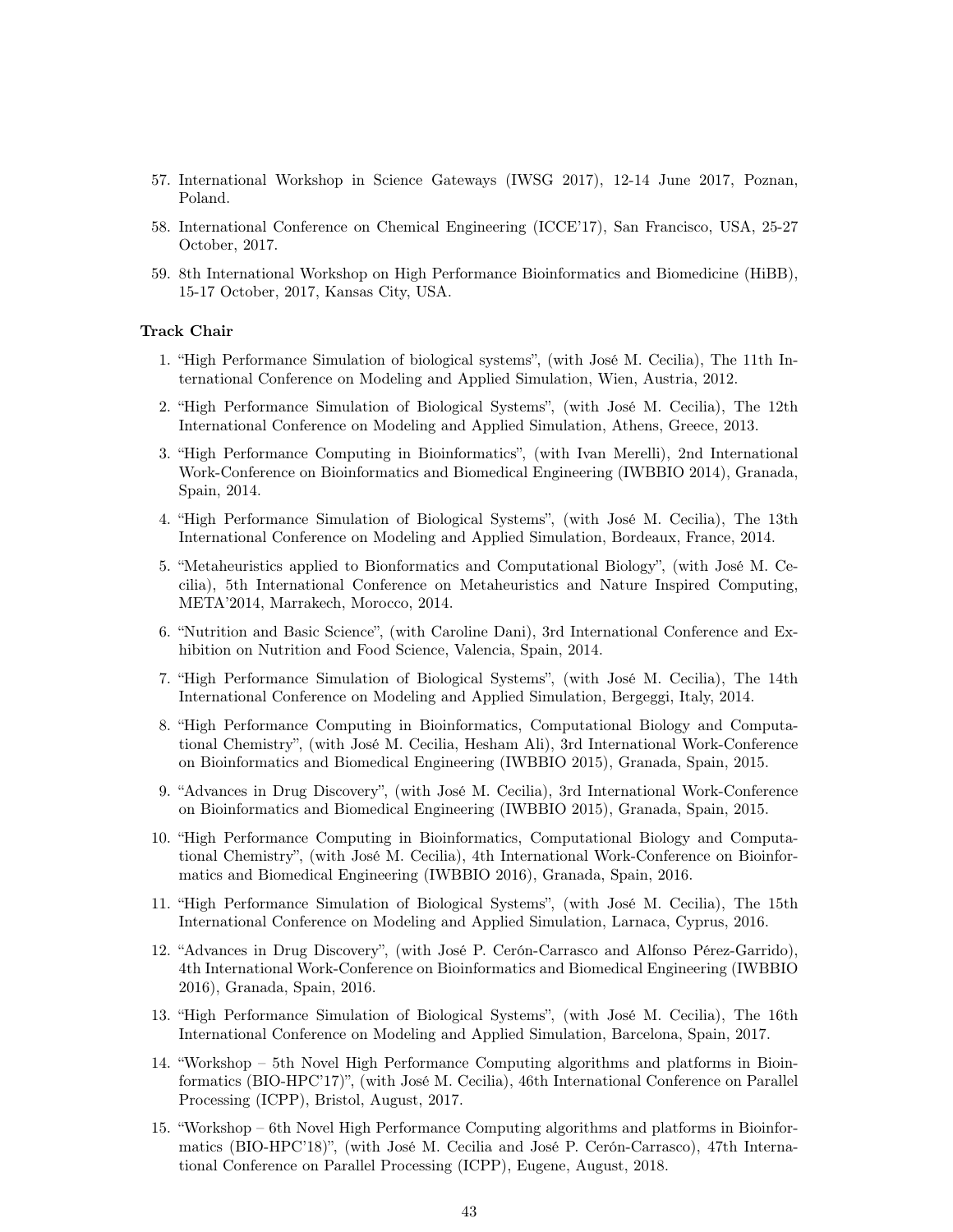#### Steering Committee Member

- 1. 3rd International Work-Conference on Bioinformatics and Biomedical Engineering (IWBBIO 2015), Granada, Spain, April 2015.
- 2. 4th International Work-Conference on Bioinformatics and Biomedical Engineering (IWBBIO 2016), Granada, Spain, April 2016.
- 3. 5th International Work-Conference on Bioinformatics and Biomedical Engineering (IWBBIO 2017), Granada, Spain, April 2017.
- 4. 6th International Work-Conference on Bioinformatics and Biomedical Engineering (IWBBIO 2018), Granada, Spain, April 2018.

## PhD Theses Committee member

- 1. Carla Alves, "Computational and Experimental Strategies for Assessing the Conformational and Dynamic Properties of Proteins and Peptides", Universidade da Madeira, November 2011.
- 2. Ricardo Rodríguez Schmidt, "Simulation of Properties of Polymers in Solution", University of Murcia, November 2012.
- 3. Javier Moraga Galindo, "Characterization of the enzymes involved in the biosynthesis of toxins excreted by fungi from Botrytis and Trichoderman", University of Cadiz, July 2013.
- 4. Francisco Manuel Ortuño Guzmán, "Development of Advanced Computational Systems for Multiple Sequence Alignments by using Heterogeneous Biological Information", University of Granada, July 2014.
- 5. Santiago García Sánchez, "Optimization Processes in Electron Microscopy and Virtual Screening on GPUs", University King Juan Carlos, June 2015.
- 6. Diego Darío Guerrero Fernández, "Supercomputing Platform for Bioinformatics", University of Málaga, July 2015.

## Advising and Supervising experience

#### Postdocs

- 1. 2014-2015 Afshin Fassihi (Medicinal Chemistry)
- 2. 2015-2017 Ricardo Rodríguez Schmidt (Chemical Engineering)
- 3. 2015-2018 José P. Cerón-Carrasco (Computational Chemistry)
- 4. 2020- Antonio Jesús Banegas Luna (Computer Engineering)
- 5. 2020- Carlos Martínez Cortés (Computer Engineering)

### Technicians

1. 2014-2021 Jorge Peña-García (Computer Engineering)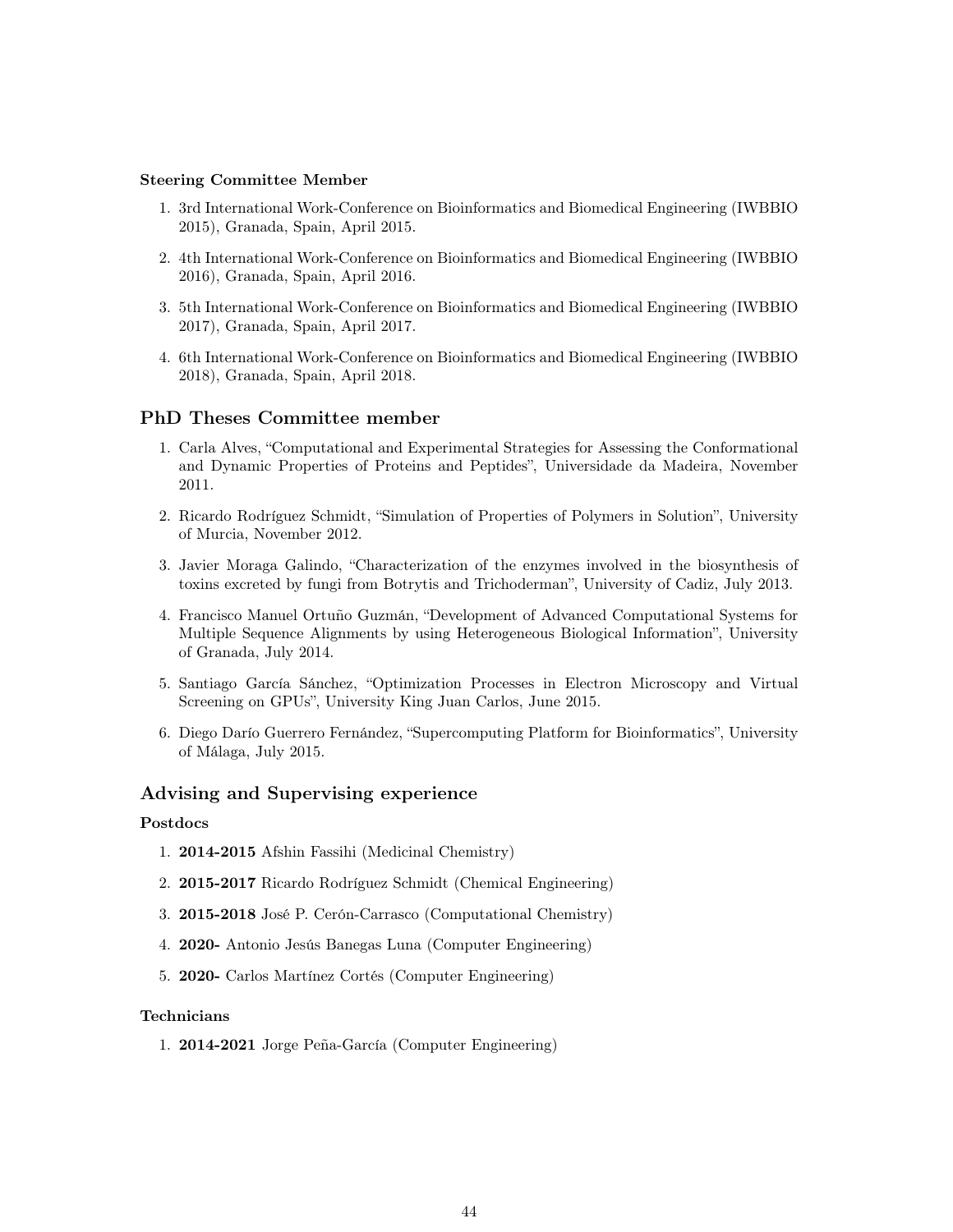#### PhD students

- 1. 2012-2014 Gaspar Cano (University of Alicante, co-supervised with Prof. José García Rodríguez). Thesis with title "Métodos de inteligencia artificial aplicados a química computacional en entornos de computación de alto rendimiento (Artificial Intelligence methods applied to Cmputational Chemistry in High Performace Computing environments)"
- 2. 2014-2016 Antonio Llanes Castro (UCAM, co-supervised with Prof. José María Cecilia Canales). Thesis with title "Estrategias computacionales para la simulación multiescala de biomoléculas (Computational strategies for the multiscale simulation of biomolecules)"
- 3. 2014-2017 Fahimeh Ghasemi (Isfahan University of Medical Sciences, Iran, co-supervised with Prof. Afshin Fassihi). Thesis with title "Deep learning methods in Drug Discovery"
- 4. 2015-2018 Baldomero Imbernón Tudela (UCAM, co-supervised with Prof. José M. Cecilia). Thesis with title "Desarrollo de métodos de descubrimiento de fármacos en arquitecturas computacionales masivamente paralelas (Development of Drug Discovery methodologies on massivelly parallel computational architectures)"
- 5. 2014-in progress Javier Pérez Sianes (University of Valladolid, co-supervised with Prof. Fernando Díaz). Thesis with title "Desarrollo de técnicas inteligentes en el ámbito de la bioinformática (Development of intelligent techniques in bioinformatics)"
- 6. 2015-2019 Antonio Jesús Banegas Luna (UCAM, co-supervised with Prof. José P. Cerón-Carrasco). Thesis with title "Desarrollo de herramientas bioinformáticas fácilmente usables y accesibles via web con aplicabilidad general en contextos farmacológicos, agrícolas y cosméticos (Development of web accessible bioinformatics tools with application in pharmacological, agrochemical and cosmetics contexts)"
- 7. 2016-2020 Savíns Puertas Martín (University of Almería, co-supervised with Prof. Juana López Redondo). Thesis with title "Computación de altas prestaciones para la resolución de problemas de optimización en bioinformática (High Performance Computing in optimization problems in Bioinformatics)"
- 8. 2017-in progress David Hernández Silva (UCAM, co-supervised with Prof. María Luisa Cayuela). Thesis with title "Ageing and Telomerase"
- 9. 2020-in progress Miguel Carmena Bargueño (UCAM). Thesis with title "Application of Machine Learning Methods in Molecular Dynamics"
- 10. 2020-in progress Fernando Montero Segovia (UGR, co-supervised with Irene Luque). Thesis with title "Towards the development of broad application antiviral agents"
- 11. 2021-in progress Jochem Nelen (UCAM).

#### PhD students, Industrial Doctorate

- 1. 2015-2019 Helena den Haan (UCAM, co-supervised with Prof. Alfonso Pérez-Garrido). Company: Villapharma SL. Thesis with title "Desarrollo de nuevas metodologías para el descubrimiento de compuestos bioactivos y su aplicación a problemas de relevancia biológica (Development of novel metholodogies for the discovery of bioactive compounds and its application to problems of biological relevance)"
- 2. 2015-2019 Antonio Vicente Contreras (UCAM). Company: Artificial Intelligence Talentum SL. Thesis with title "El mercado de divisas (FOREX) como un modelo elástico de red (FOREX market as an elastic network model)"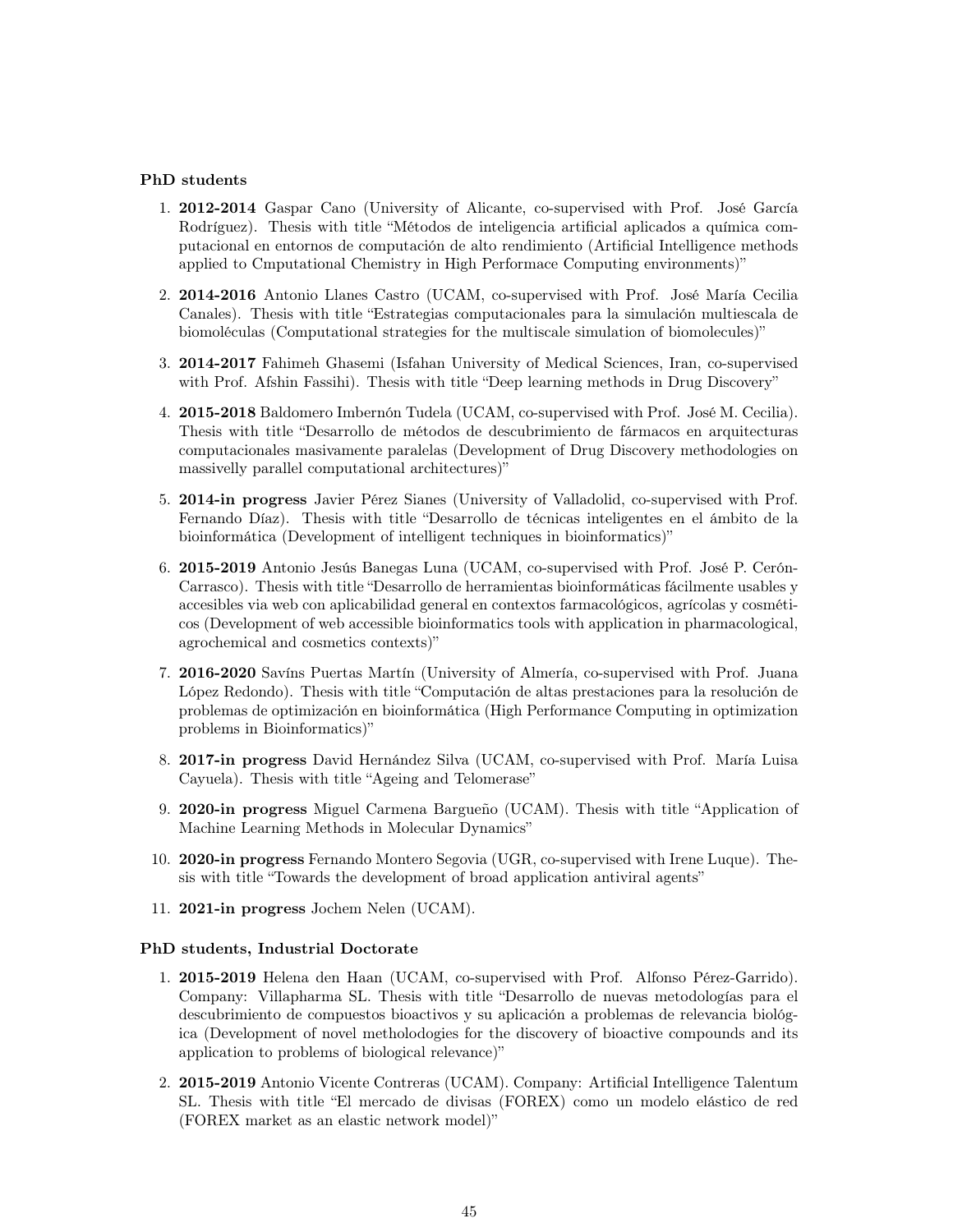3. 2017-2020 Maria Paredes Ramos (UDC, co-supervised with Prof. José Manuel López Vilariño and Prof. Manuel E. Sastre de Vicente). Company: Estrella de Galicia. Thesis with title "Empleo de la química computacional en el estudio del comportamiento de receptores sintéticos y biológicos frente a moléculas biológicamente activas"

### Masters' students

- 1. 2010-2011 Ginés David Guerrero Hernández (University of Murcia). Master Thesis with title "Parallelization of Virtual Screening in Drug Discovery on Massively Parallel Architectures".
- 2. 2012-2013 Miguel Manrubia Cobo (University of Murcia). Master Thesis with title "Descubrimiento de fármacos por cribado virtual en la librería de Villapharma Research SL (Drug Discovery by Virtual Screening with the library of Villapharma Research)".
- 3. 2012-2013 Helena den Haan (University of Murcia). Master Thesis with title "Cribado virtual de un subset de ligandos de la base de datos ZINC para el descubrimiento de compuestos con afinidad por varias proteínas de relevancia biomédica (Virtual Screening of a subset of ligands from ZINC database)".
- 4. 2016-2017 Lea Purschke (University of Freiburg, co-supervised with Prof. Stefan Günther). Master Thesis with title "Development of a target prediction pipeline based on substructures of pharmaceutical compounds".

#### Dissertation students

- 1. 2012-2013 Jorge de la Peña (UCAM). Dissertation with title "Análisis, diseño e implementación del algoritmo de la colonia de hormigas aplicado al plegado de proteínas (Analysis, design and implementation of Ant Colony optimisation algorithm applied to protein folding)"
- 2. 2013-2014 José Luis Gallego Imbernón (UCAM). Dissertation with title "Predicciones de cribado virtual medianet el algoritmo Extreme Learning Machine (Virtual Screening predictions with Extreme Learning Machine)"
- 3. 2013-2014 Francisco Javier Sánchez Galián (UCAM). Dissertation with title "Implementación en la GPU del algoritmo AMR (Adaptive Mesh Refinement) (GPU implementation of the AMR algorithm)"
- 4. 2014-2015 José Carlos Cano Lorente (UCAM). Dissertation with title "Desarrollo de un software de predicción financiera (Development of a software for financial prediction)"
- 5. 2014-2015 Juan Antonio Nicolás Álvarez (UCAM). Dissertation with title "Desarrollo de un entorno gráfico para una aplicación bioinformática (Development of a GUI for a bioinformatics application)"
- 6. 2014-2015 Mariano David Carrasco Martínez (UCAM). Dissertation with title "Técnicas de inteligencia artificial aplicadas al descubrimiento de fármacos (Artificial intelligence techniques applied to drug discovery)"
- 7. 2014-2015 Ana Isabel García Santiago (UCAM). Dissertation with title "Crazy Fold Versión Leap Motion (Leap Motion versio of Crazy Fold)"
- 8. 2020-2021 Juan José Guardiola (UCAM). Dissertation with title "Mejora de la interfaz gráfica y la funcionalidad del servidor web BRUSELAS"